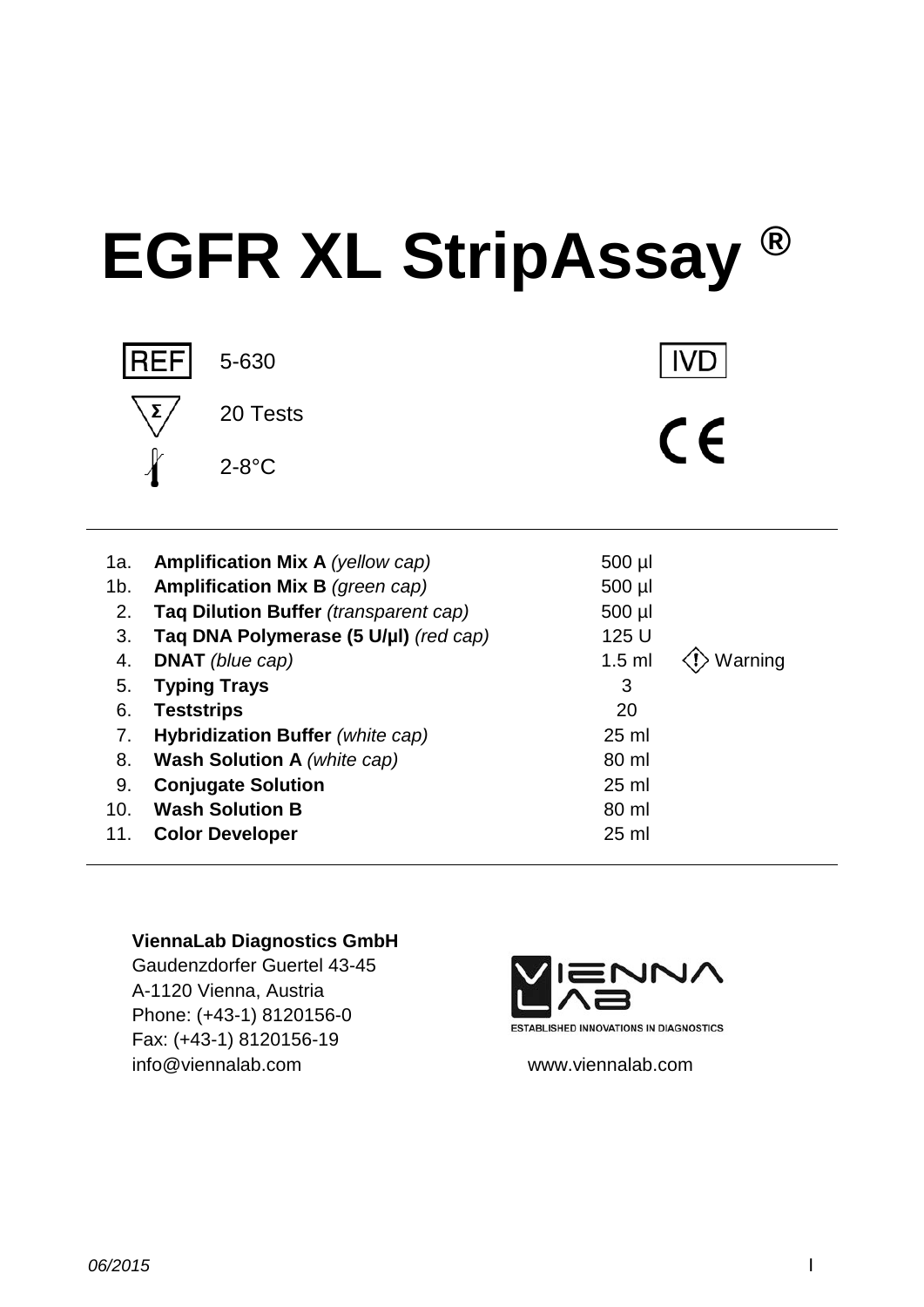Red Marker Line (top) **Control** 1 EGFR ex18 p.G719A c.2156G>C 2 ............ EGFR ex18 p.G719C c.2155G>T 3 EGFR ex18 p.G719S c.2155G>A ............ 4 EGFR ex19 p.K745\_E749del c.2233\_2247del 5 ................ EGFR ex19 p.E746\_A750del 6  $\ldots$ EGFR ex19 p.E746\_A750delinsIP c.2235\_2248delinsAATTC 7 . . . . . . . . . . . . . EGFR ex19 p.E746\_A750del c.2236\_2250del 8 ............. EGFR ex19 p.E746\_T751delinsIP c.2235\_2251delinsAATTC 9 EGFR ex19 p.E746\_T751del c.2236\_2253del . . . . . . . . . . . . . . . 10 . . . . . . . . . . . . . . . . . . . EGFR ex19 p.E746\_T751delinsA c.2237\_2251del 11 EGFR ex19 p.E746\_T751delinsV c.2237\_2252delinsT 12 EGFR ex19 p.E746\_T751delinsVA c.2237\_2253delinsTTGCT 13 EGFR ex19 p.E746\_S752delinsI c.2235\_2255delinsAAT 14 EGFR ex19 p.E746\_S752delinsA c.2237\_2254del 15 . . . . . . . . . . . . . . . . EGFR ex19 p.E746\_S752delinsV c.2237\_2255delinsT 16 . . . . . . . . . . . . . . . . EGFR ex19 p.E746\_S752delinsD c.2238\_2255del 17 . . . . . . . . . . . . . . . EGFR ex19 p.E746\_P753delinsVS c.2237\_2257delinsTCT 18 EGFR ex19 p.L747\_E749del c.2239\_2247del 19 . . . . . . . . . . . . . . . EGFR ex19 p.L747\_A750delinsP c.2238\_2248delinsGC 20 ............... EGFR ex19 p.L747\_A750delinsP c.2239\_2248delinsC 21 EGFR ex19 p.L747\_T751delinsP c.2239\_2251delinsC 22 EGFR ex19 p.L747\_T751delinsS c.2240\_2251del 23  $\ldots$ EGFR ex19 p.L747\_T751del c.2240\_2254del *\*)* 24 ................. EGFR ex19 p.L747\_S752del c.2239\_2256del 25 EGFR ex19 p.L747\_S752delinsQ c.2239\_2256delinsCAA 26 EGFR ex19 p.L747\_P753delinsQ c.2239\_2258delinsCA 27 . . . . . . . . . . . . . . . **EGFR** ex19 p.L747\_P753delinsS 28 ................ EGFR ex20 p.T790M c.2369C>T 29 ................ EGFR ex21 p.L858R c.2573T>G 30 **EGFR** ex21 p.L861Q 31 ................. **EGFR** ex18 PCR Negative Control 32 ................ **EGFR** ex19 PCR Negative Control 33 **EGFR** ex20 PCR Negative Control 34 ................. **EGFR** ex21 PCR Negative Control 35 **WARNTOWEY POSE POSITIVE CONTROL A** 36 **ECR Positive Control B Green Marker Line (bottom)** *\*) identical to c.2238\_2252del and c.2239\_2253del*

Ref.Seq. NM\_005228.3

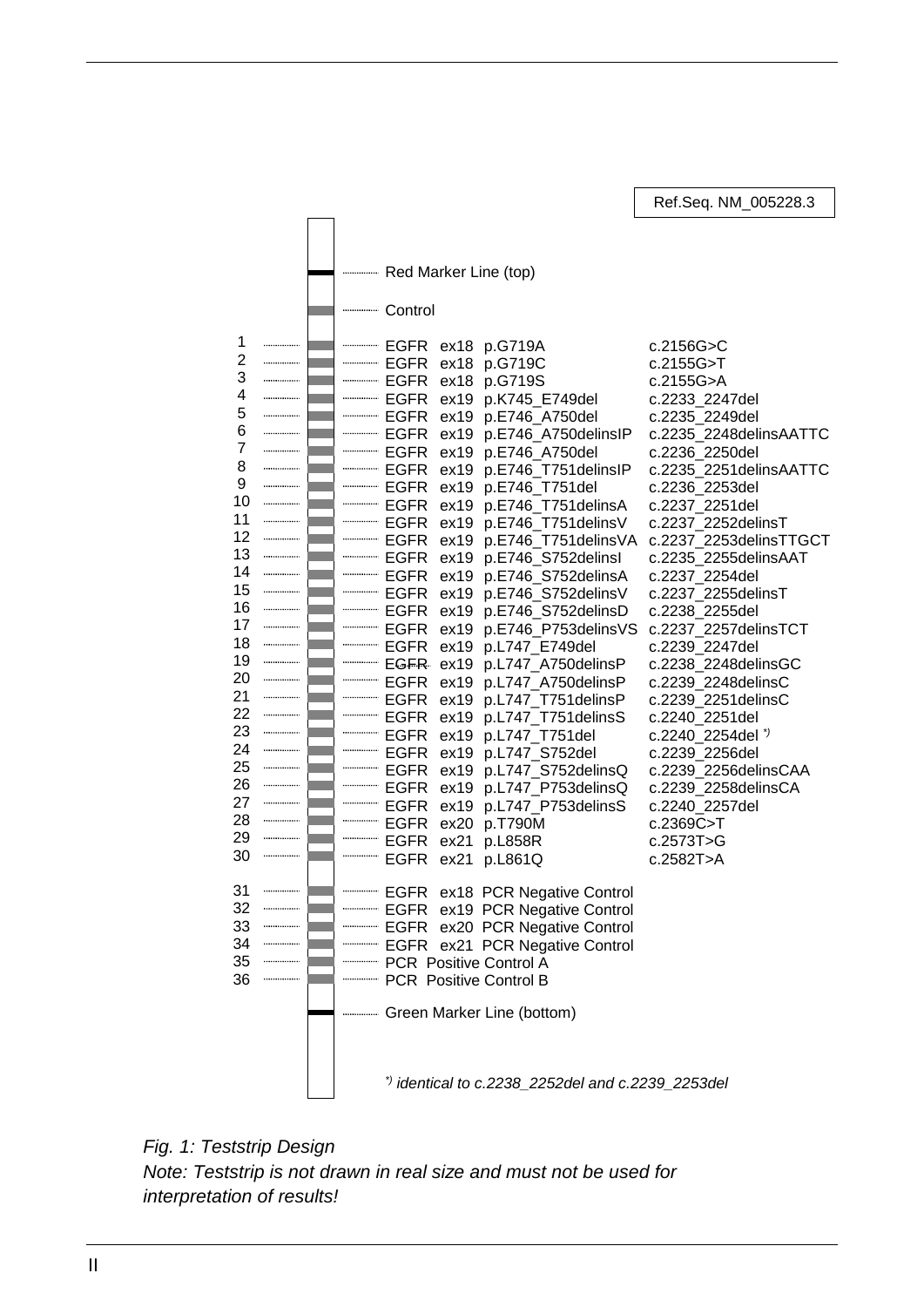# Instructions for use

# **I. INTENDED USE**

Assay for the identification of EGFR mutations based on polymerase chain reaction (PCR) and reverse-hybridization.

# **II. METHODOLOGY**

The procedure includes three steps: (1) DNA isolation, (2) PCR amplification using biotinylated primers, (3) hybridization of amplification products to a test strip containing allele-specific oligonucleotide probes immobilized as an array of parallel lines (Fig. 1). Bound biotinylated sequences are detected using streptavidin-alkaline phosphatase and color substrates.

The assay covers 30 mutations in the EGFR gene (exons 18/19/20/21).

Further genetic information is available at OMIM Online Mendelian Inheritance in Man: www.ncbi.nlm.nih.gov/omim

# **III. KIT COMPONENTS**

See list of all kit components on page I. DNAT contains 1.6% NaOH.

- $\langle \cdot \rangle$  Warning
	- H315: Causes skin irritation
	- H319: Causes serious eye irritation
	- P280: Wear protective gloves/protective clothing/eye protection/face protection
	- P337 + P313: If eye irritation persists: Get medical advice/attention

Amplification Mix, Taq Dilution Buffer, Conjugate Solution, Wash Solution B contain 0.05% NaN3. Conjugate Solution contains streptavidin-alkaline phosphatase. Color Developer contains nitro blue tetrazolium (NBT) and 5-bromo-4-chloro-3-indolyl phosphate (BCIP).

# *Store all reagents at 2-8°C when not in use !*

# **IV. MATERIALS REQUIRED BUT NOT SUPPLIED**

In addition to standard molecular biology laboratory equipment, the following is needed:

- Thermocycler and suitable thin-walled plastic reaction tubes/strips
- Waterbath with shaking platform and adjustable temperature ( $45^{\circ}$ C  $\pm$  0.5°C)
- Vacuum aspiration apparatus
- Shaker (rocker or orbital shaker)
- •*Optional: agarose gel electrophoresis equipment (for control of amplification products)*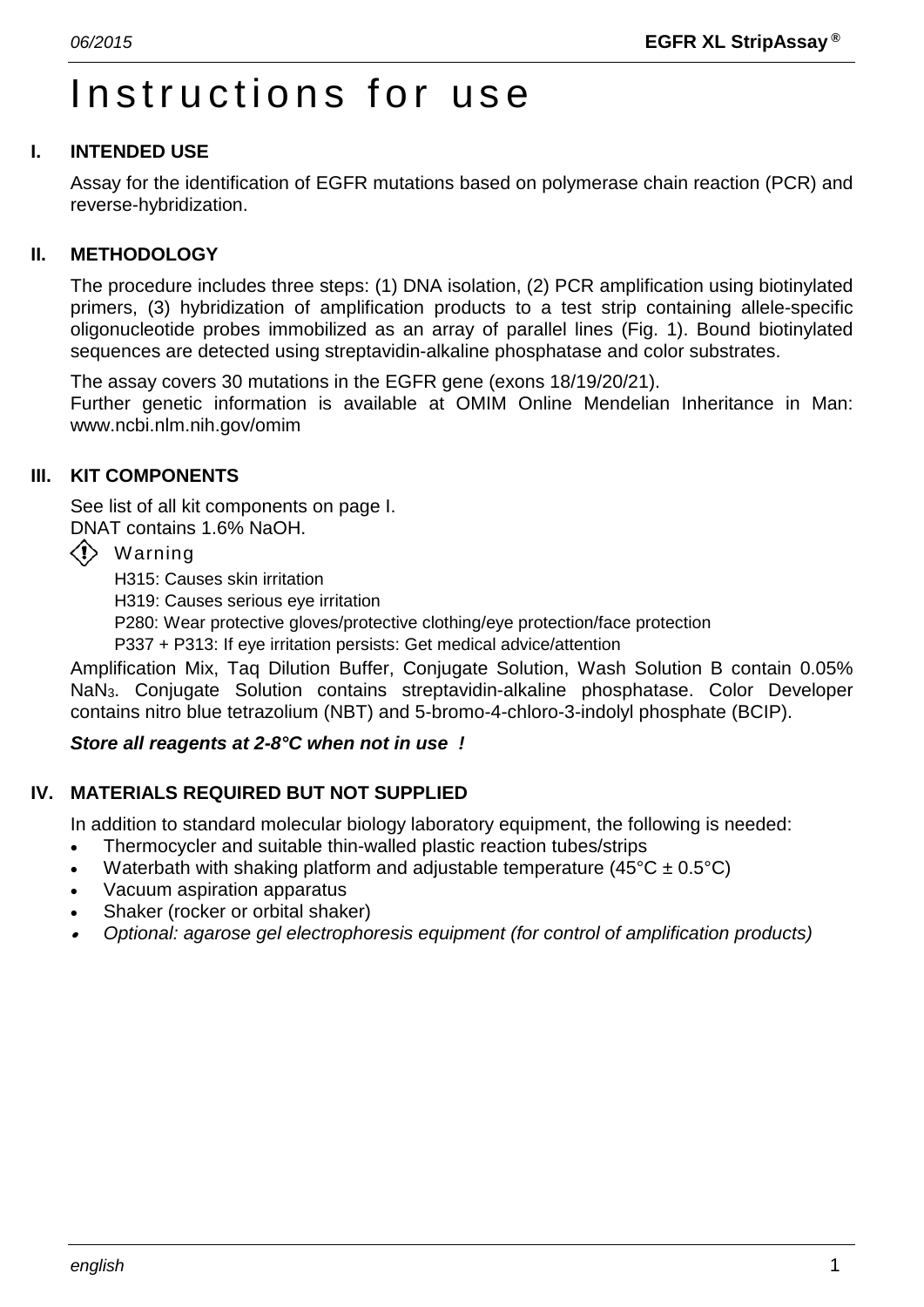### **1. DNA Isolation**

*Appropriate DNA extraction methods must be applied depending on the type of specimen to be investigated. Recommendations may be obtained by contacting ViennaLab through the local distributor or directly at the address provided on page I.*

*DNA concentration must be adjusted to 1-10 µg/ml for use in the EGFR XL StripAssay ®.*

*DNA samples extracted from formalin-fixed paraffin-embedded (FFPE) tissue cannot be correctly quantified by UV photometry! Values calculated from optical density (OD) measurement at 260 nm will substantially overestimate the actual DNA template concentration present. Only the use of suitable fluorometric quantitation platforms (e.g. Invitrogen Qubit) will allow reliable quantification of DNA from FFPE tissue.*

# **2.** *In Vitro* **Amplification (PCR; 2 separate reactions per sample)**

*Keep all PCR reagents and DNA templates refrigerated throughout. Perform all steps until start of the thermal cycling program on ice (0-4°C).*

- Prepare a fresh working dilution (1:25, final conc. 0.2 U/µl) of **Taq DNA Polymerase** (red cap) in **Taq Dilution Buffer** (transparent cap).
- Prepare two reaction tubes for each sample to be amplified. Place tubes on ice.
- For each sample prepare 2 final PCR reaction mixes (A and B) on ice:<br>**15 µl Amplification Mix A** (yellow cap) and **15 µl Amplification Mix B** (green cap)
	- **15 µl Amplification Mix A** (yellow cap) and **5 µl diluted Taq DNA polymerase** (1U) **5 µl diluted Taq DNA polymerase** (1U)

**5 µl DNA template 5 µl DNA template**

- Cap tubes tightly. Preheat the thermocycler to 37°C.
- Insert reaction tubes and run the following thermocycling program:

pre-PCR: 37°C/10 min.

94°C/2 min.

thermocycling: 94°C/15 sec. - 70°C/60 sec. - 58°C/90 sec. (33 cycles)

final extension: 60°C/3 min.

*Store amplification products on ice or at 2-8°C for further use.*

*Optional: Analyze amplification products by gel electrophoresis (e.g. 3% agarose gel). Fragment lengths: 107, 140-149, 204 bp (amplification product A) 90, 107, 133, 147 bp (amplification product B)*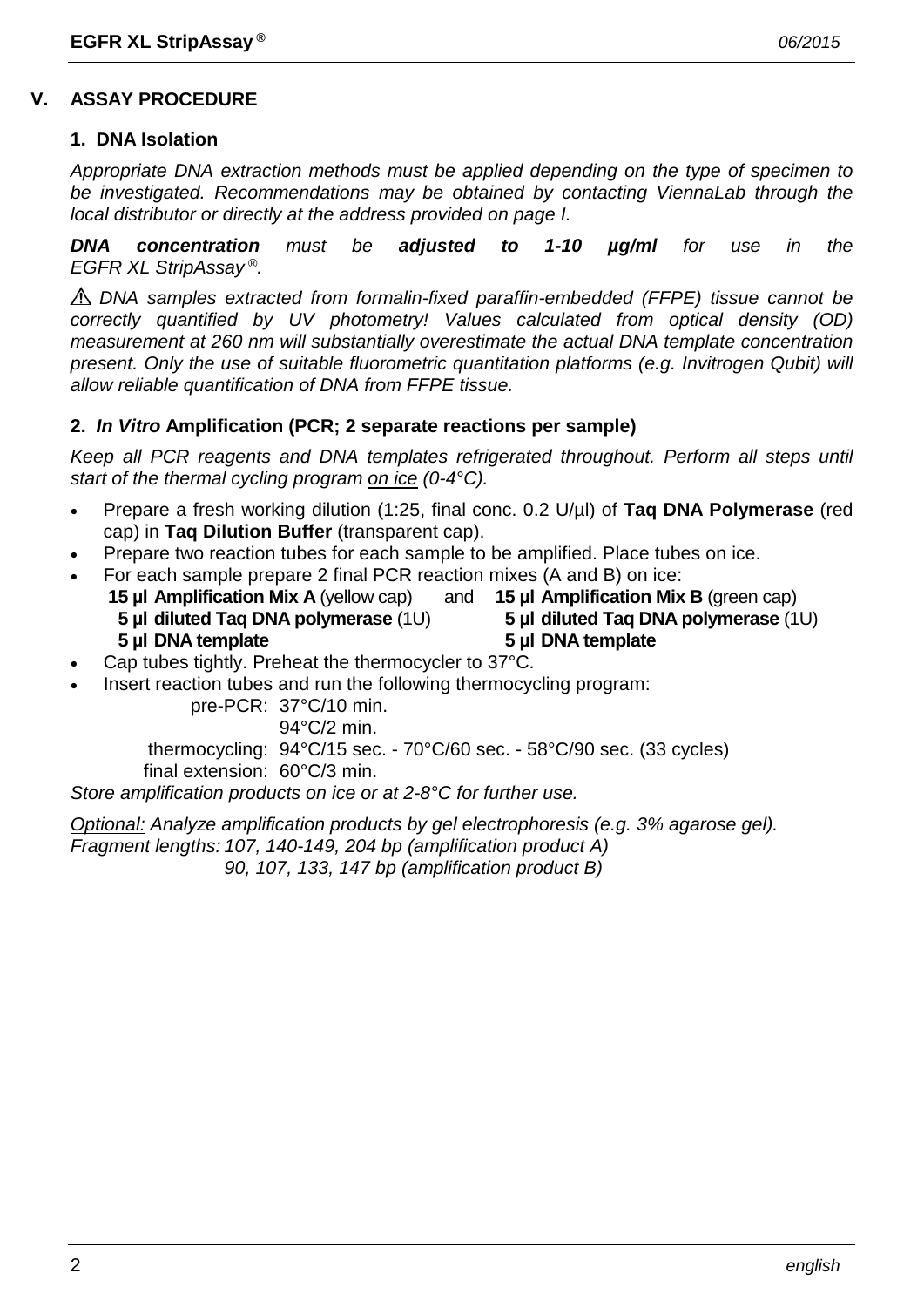# **3. Hybridization** (45°C; shaking waterbath)

*Adjust the water level of the waterbath to approx. ½ of the height of the Typing Tray.*

*Heat the waterbath to exactly 45°C (± 0.5°C). Check water temperature with a calibrated thermometer.*

*Prewarm Hybridization Buffer and Wash Solution A to 45°C. (Take care that all precipitates formed at 2-8°C become completely dissolved.)*

*Allow Teststrips, DNAT, Conjugate Solution, Wash Solution B and Color Developer to reach room temperature. Prepare Typing Tray(s).*

*Remove one Teststrip for each sample using clean tweezers. (Touch Teststrips with gloves only!) Label Teststrips outside of the marker lines with a pencil. (No ballpoint pens, markers, etc.)*

- Pipette **20 µl DNAT** (blue cap) into the lower corner of each lane to be used in the Typing Trays (one lane per sample).
- Add **10 µl amplification product A** into the corresponding drop of DNAT. Add **10 µl amplification product B** into the same drop. Mix thoroughly with a pipette. *(The solution will remain blue.)*
- Let stand for 5 min. at room temperature.
- Add **1 ml Hybridization Buffer** (prewarmed to 45°C) into each lane. Gently agitate tray. *(The blue color will disappear.)*
- Insert **Teststrips** with marked side up (lines visible!) into the respective lanes. Submerge completely.
- Incubate for **30 min.** at **45°C** on the shaking platform of the waterbath. *Set moderate shaking frequency (approx. 50 rpm) to avoid spilling. Keep the cover of the waterbath closed to avoid variations in temperature.*
- At the end of incubation remove hybridization solutions by vacuum aspiration. *Proceed immediately. Do not allow Teststrips to run dry during the entire procedure.*

# **4. Stringent Wash** (45°C; shaking waterbath)

- Add **1 ml Wash Solution A** (prewarmed to 45°C). Rinse briefly (10 sec.). Remove liquids by vacuum aspiration.
- Add **1 ml Wash Solution A** (45°C).
- Incubate for **15 min.** at **45°C** in the shaking waterbath. Remove liquids by vacuum aspiration.
- Add **1 ml Wash Solution A** (45°C).
- Incubate for **15 min.** at **45°C** in the shaking waterbath. Remove liquids by vacuum aspiration.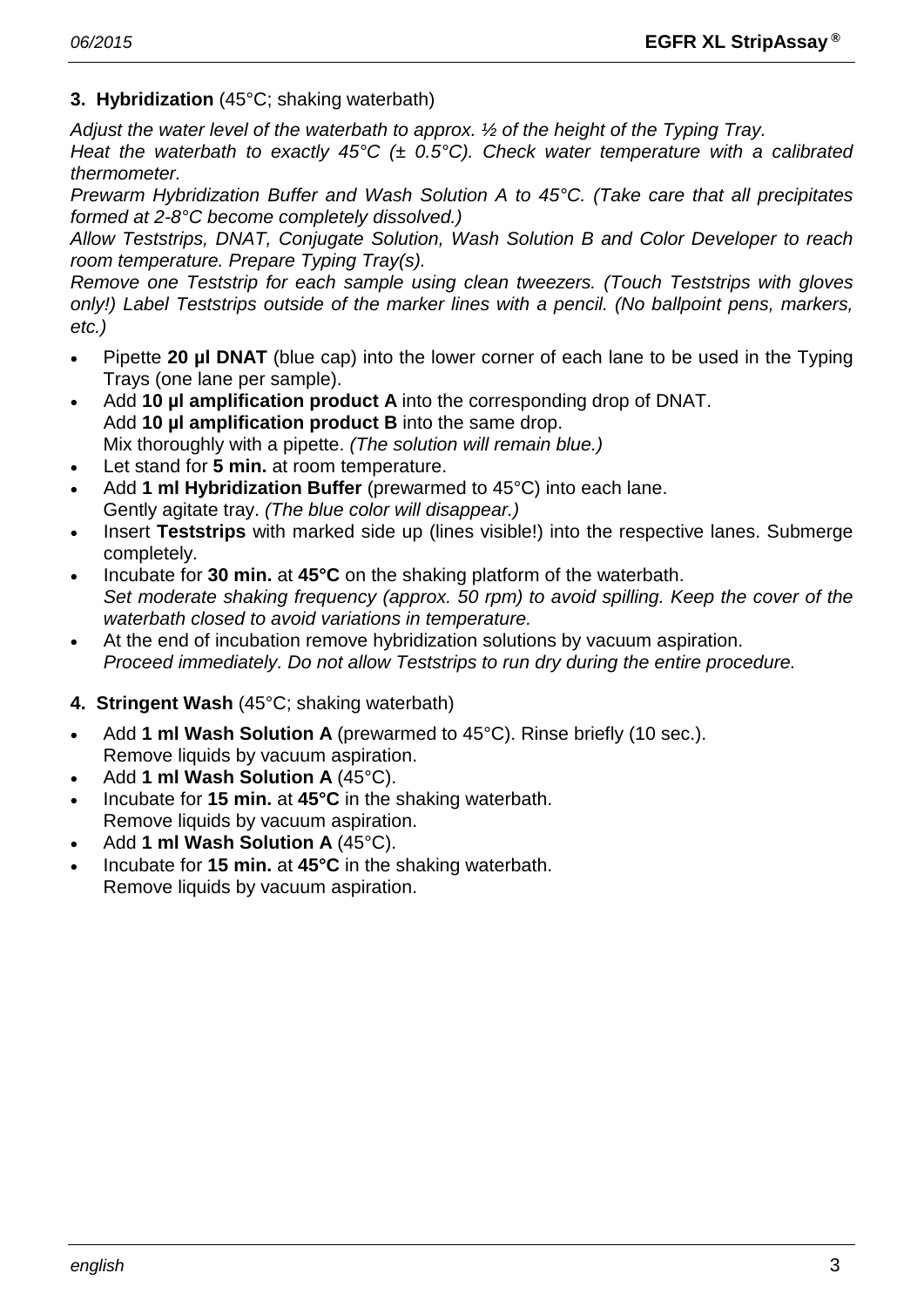- **5. Color development** (room temperature)
- Add **1 ml Conjugate Solution**.
- Incubate for **15 min.** at **room temperature** on a rocker or orbital shaker. Remove liquids by vacuum aspiration.
- Add **1 ml Wash Solution B**. Rinse briefly (10 sec.). Remove liquids by vacuum aspiration.
- Add **1 ml Wash Solution B**.
- Incubate for **5 min.** at **room temperature** on a rocker or orbital shaker. Remove liquids by vacuum aspiration.
- Add **1 ml Wash Solution B**.
- Incubate for **5 min.** at **room temperature** on a rocker or orbital shaker. Remove liquids by vacuum aspiration.
- Add **1 ml Color Developer**.
- Incubate for **15 min.** at **room temperature** in the dark on a rocker or orbital shaker. *A purple staining will appear upon positive reaction.*
- Wash Teststrips several times with distilled water. Let strips dry in the dark on absorbent paper. *Do not expose Teststrips to intense light after Color Development.*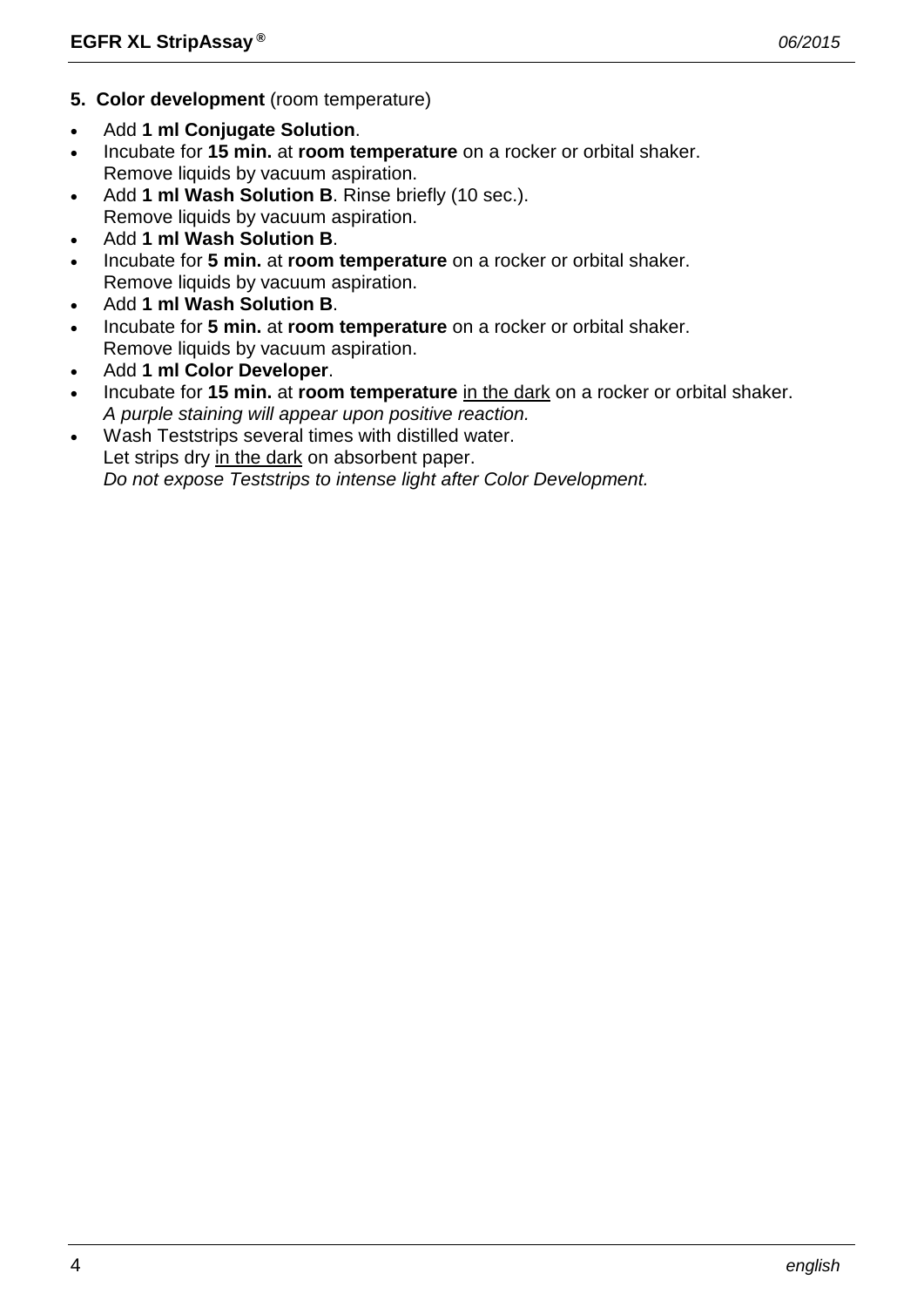# **VI. INTERPRETATION OF RESULTS**

The genotype of a sample is determined using the enclosed Collector<sup>TM</sup> sheet.

Place the processed Teststrip into one of the designated fields, align it to the schematic drawing using the red marker line (top) and the green marker line (bottom), and fix it with adhesive tape.

A positive reaction of the uppermost Control line indicates the correct function of Conjugate Solution and Color Developer. This line should always stain positive.

A positive reaction of the PCR Positive Control indicates the presence and adequate quality of PCR components and DNA template for mutation analysis. If the PCR Positive Control is negative on DNA template, repeat the analysis starting from DNA preparation.

A negative reaction of the PCR Negative Control indicates complete suppression of wild-type EGFR amplification. If a PCR Negative Control is positive (e.g. due to excess of DNA template used for PCR), the sensitivity of the assay may be impaired.

Interpretation of results:

| <b>EGFR</b><br>$(lines 1-30)$ | <b>PCR Negative</b><br><b>Control</b><br>(lines 31-34) | <b>PCR Positive</b><br><b>Control</b><br>(lines 35-36) | Interpretation                              |
|-------------------------------|--------------------------------------------------------|--------------------------------------------------------|---------------------------------------------|
| one or more<br>positive       | negative                                               | positive                                               | respective EGFR mutation<br>present         |
| negative                      | negative                                               | positive                                               | none of the EGFR mutations<br>present       |
| any result                    | positive                                               | positive                                               | reduced sensitivity for<br>mutant EGFR      |
| negative                      | negative                                               | negative                                               | negative control or<br>experimental failure |

*Note: Staining intensities of positive lines may vary.*

See examples of StripAssay results on page III (Fig. 3).

Advise on troubleshooting may be obtained by contacting ViennaLab through the local distributor or directly at the address provided on page I.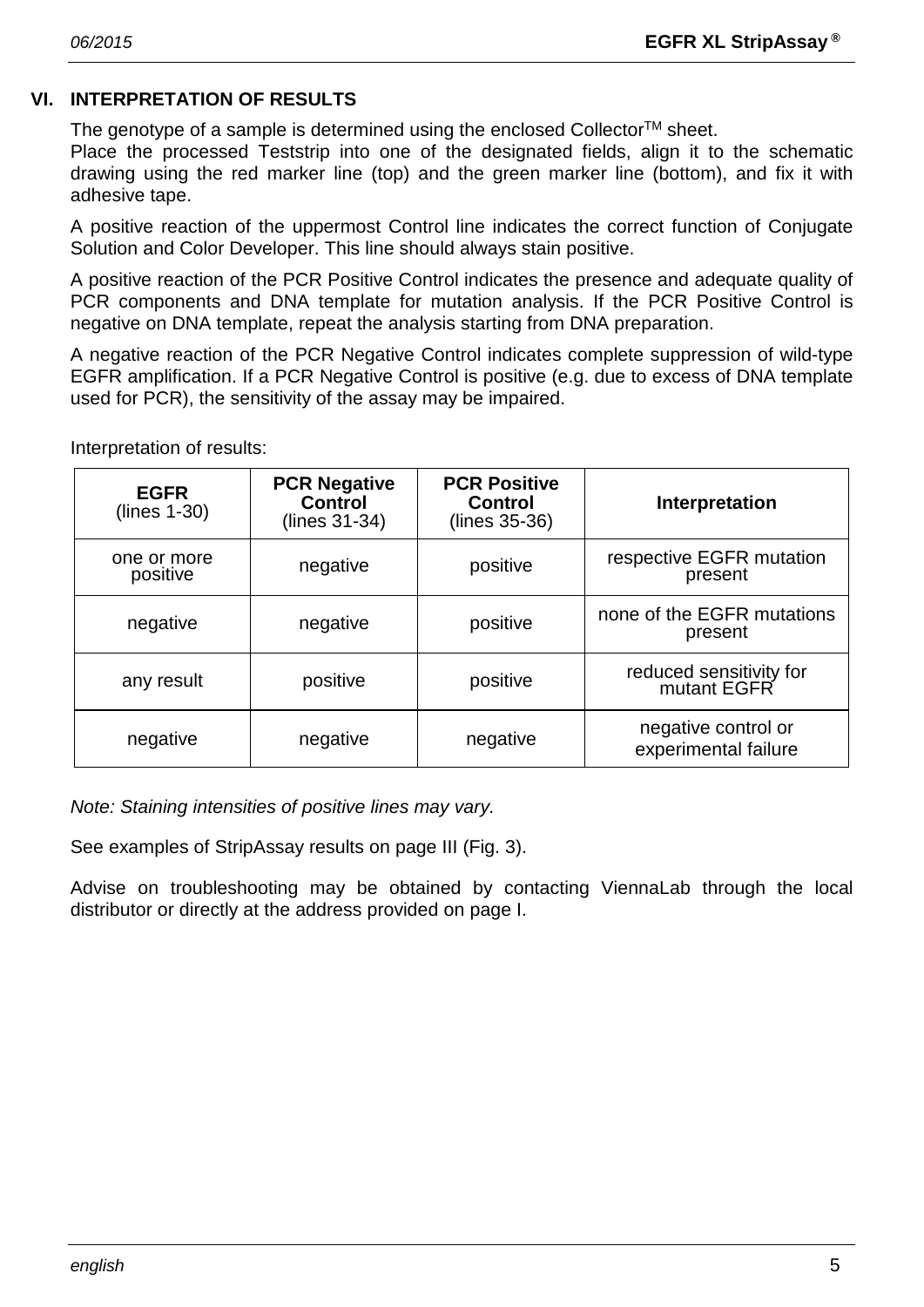# **VII. QUALITY CONSIDERATIONS**

- A thorough understanding of the procedure outlined here, and precise laboratory equipment and techniques are required to obtain reliable results. Use of the StripAssay for human *in vitro* diagnostics needs to be limited to appropriately trained personnel.
- Do not use StripAssay components beyond the expiration date printed on the outside of the kit box. Do not mix reagents from different lots.
- Avoid microbial contamination and cross-contamination of reagents or samples by using sterile disposable pipette tips throughout. Do not interchange bottle caps.
- The Control line immobilized on each Teststrip allows a performance control of the chromogenic detection system. To monitor and validate the specificity of the hybridization and washing steps, control DNAs of known genotype should be included into each individual experiment.

# **VIII. SAFETY**

- Do not drink, eat, smoke, or apply cosmetics in designated work areas. Wear laboratory coats and disposable gloves when handling specimens and kit reagents. Wash hands thoroughly afterwards.
- Handle specimens as if capable of transmitting infectious agents. Thoroughly clean and disinfect all materials and surfaces that have been in contact with specimens. Discard all waste associated with clinical specimens in a biohazard waste container.
- Avoid contact of DNAT with skin, eyes, or mucous membranes. If contact does occur, immediately wash with large amounts of water. If spilled, dilute with water before wiping dry.
- Adhere to all local and federal safety and environmental regulations which may apply.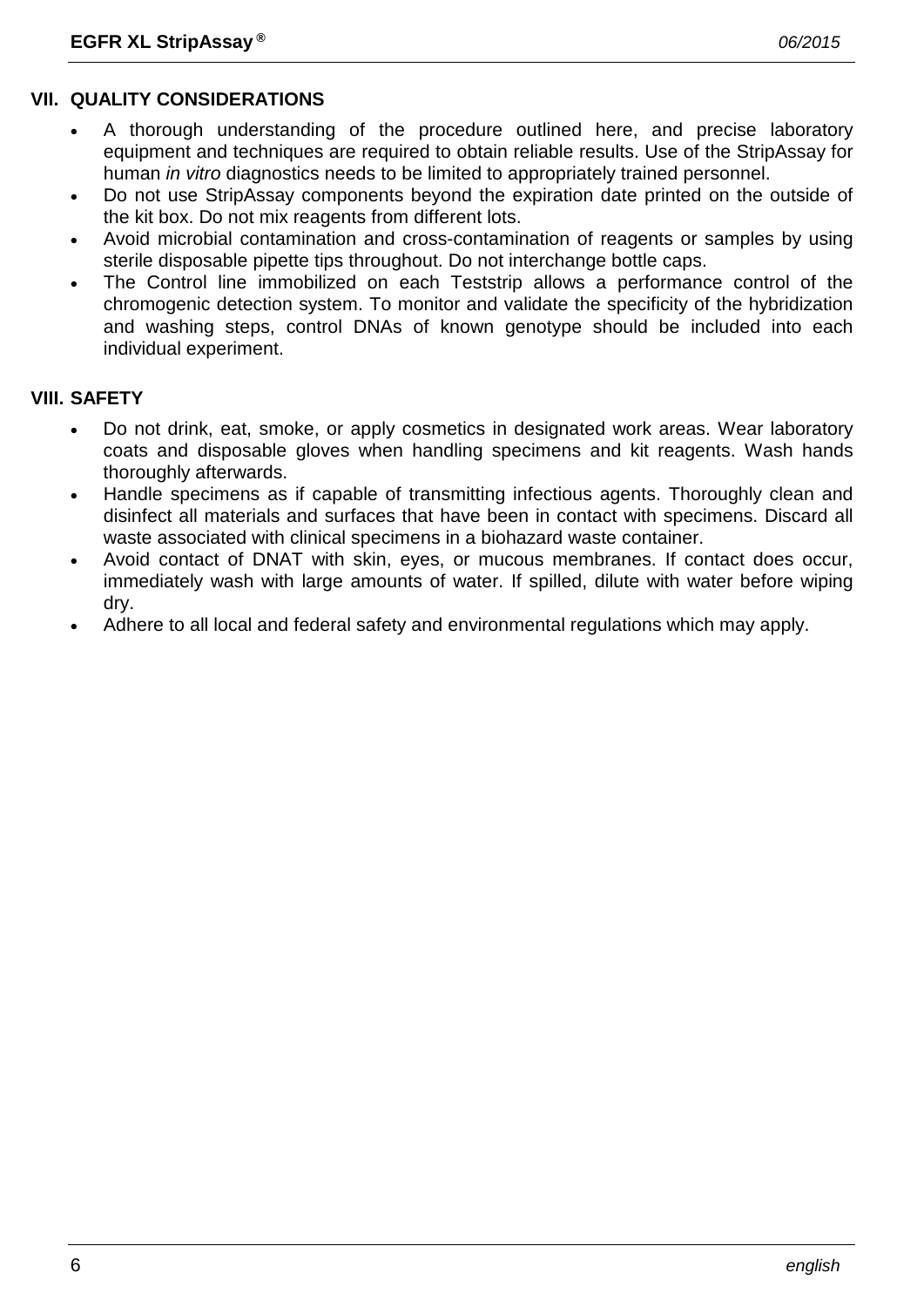# Gebrauchs anweisung

# **I. VERWENDUNGSZWECK**

Test zum Nachweis von EGFR Gen-Mutationen basierend auf Polymerase-Kettenreaktion (PCR) und reverser Hybridisierung.

# **II. METHODIK**

Das Verfahren besteht aus drei Schritten: (1) DNA Isolierung, (2) PCR Amplifizierung mittels biotin-markierter Primer, (3) Hybridisierung der Amplifizierungsprodukte an allel-spezifische Oligonukleotid-Sonden, welche als parallele Linien auf einem Teststreifen fixiert vorliegen (Fig. 1). Gebundene, biotin-markierte Sequenzen werden mittels Streptavidin-Alkalischer Phosphatase und Farbsubstraten nachgewiesen.

Der Test erfasst 30 Mutationen im EGFR Gen (exons 18/19/20/21).

Darüberhinausgehende genetische Information unter OMIM Online Mendelian Inheritance in Man: www.ncbi.nlm.nih.gov/omim

# **III. KIT BESTANDTEILE**

Siehe Liste aller Bestandteile des Kits auf Seite I.

DNAT enthält 1,6% NaOH.

 $\langle \cdot \rangle$  Achtung

H315: Verursacht Hautreizungen

H319: Verursacht schwere Augenreizung

P280: Schutzhandschuhe/Schutzkleidung/Augenschutz/Gesichtsschutz tragen

P337 + P313: Bei anhaltender Augenreizung: Ärztlichen Rat einholen/ärztliche Hilfe hinzuziehen Amplification Mix, Taq Dilution Buffer, Conjugate Solution, Wash Solution B enthalten 0,05% NaN3. Conjugate Solution enthält Streptavidin-Alkalische Phosphatase. Color Developer enthält Nitro Blue Tetrazolium (NBT) und 5-Brom-4-Chlor-3-Indolylphosphat (BCIP).

# *Alle Bestandteile sind bei 2-8°C aufzubewahren wenn sie nicht in Gebrauch sind !*

# **IV. ERFORDERLICHE ABER NICHT BEREITGESTELLTE MATERIALIEN**

Über die in einem Molekularbiologielabor gebräuchliche Basisausrüstung hinaus benötigt man:

- Thermocycler und passende dünnwandige Plastik-Reaktionsgefässe bzw. -strips
- Schüttelwasserbad mit einstellbarer Temperatur (45 $\textdegree$ C ± 0,5 $\textdegree$ C)
- Vakuum-Absaugapparatur
- Schüttler (Wippe oder Kreisschüttler)
- •*Optional: Ausrüstung für Agarose-Gelelektrophorese (Kontrolle der Amplifikate)*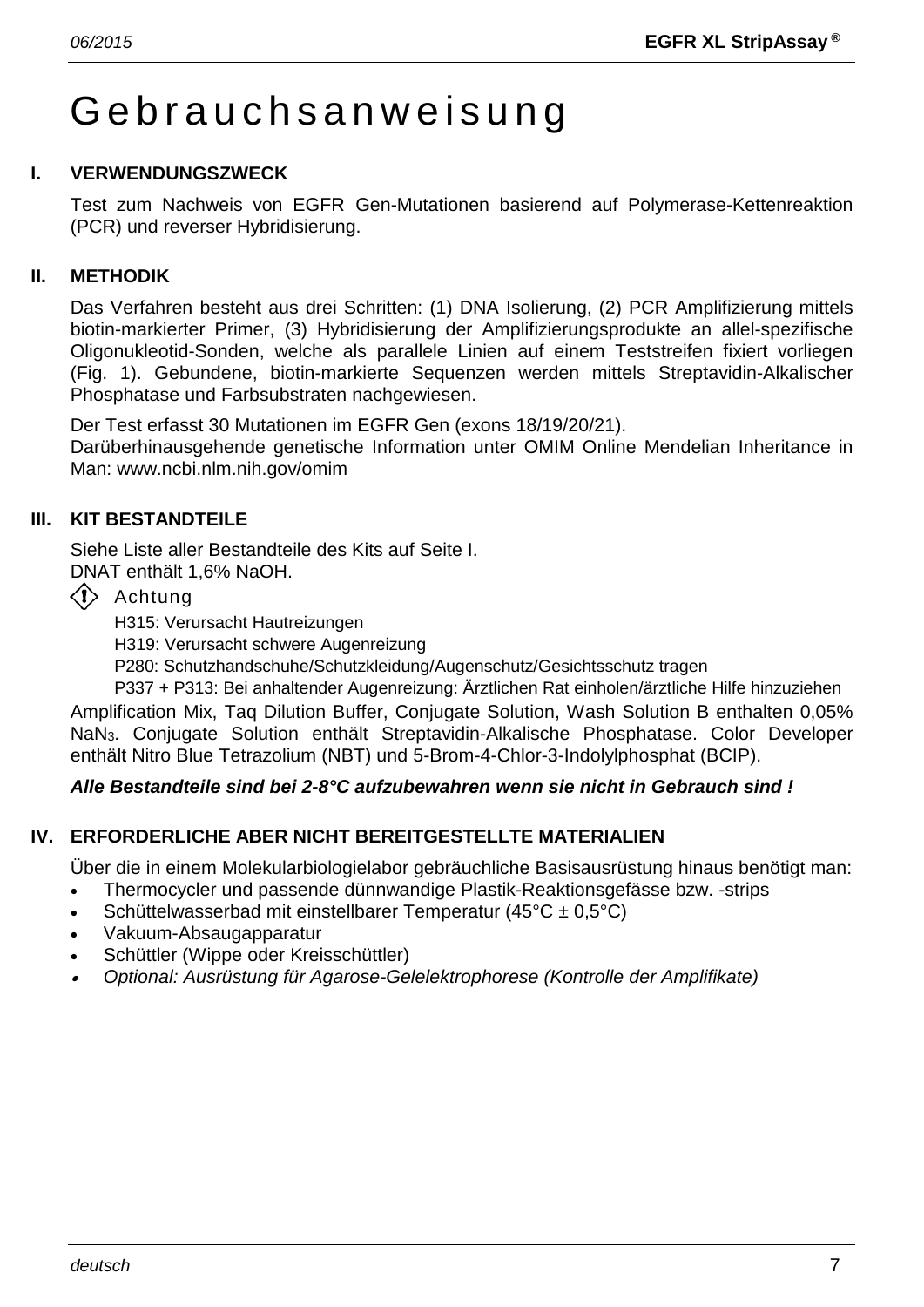#### **V. ARBEITSANLEITUNG**

#### **1. DNA Isolierung**

*In Abhängigkeit von der Art der zu untersuchenden Proben müssen geeignete DNA Extraktionsmethoden angewendet werden. Empfehlungen dazu erhalten Sie durch Kontaktaufnahme mit ViennaLab über den lokalen Distributor oder direkt unter der auf Seite I angegebenen Adresse.*

*Für die Verwendung im EGFR XL StripAssay ® muss die DNA auf eine Konzentration zwischen 1-10 µg/ml gebracht werden.*

*DNA Proben, die aus Formalin-fixiertem und in Paraffin eingebettetem (FFPE) Gewebe isoliert wurden, können mittels UV Photometrie nicht korrekt quantifiziert werden! Werte die aus der Messung der optischen Dichte (OD) bei 260 nm berechnet werden überschätzen die verfügbare Menge an DNA Vorlage beträchtlich. Nur die Verwendung geeigneter Fluorometrie-Plattformen (z.B. Invitrogen Qubit) ermöglichen eine zuverlässige Quantifizierung von DNA aus FFPE Gewebe.*

#### **2.** *In Vitro* **Amplifizierung (PCR; 2 separate Reaktionen pro Probe)**

*Verwahren Sie sämtliche PCR Reagenzien und DNA Vorlagen permanent gekühlt. Führen Sie alle Schritte bis zum Start des Thermocycling-Programms auf Eis (0-4°C) aus.*

- Eine frische gebrauchsfertige Verdünnung (1:25, Endkonz. 0,2 U/µl) von **Taq DNA Polymerase** (roter Deckel) in **Taq Dilution Buffer** (transparenter Deckel) herstellen.
- Für jede zu amplifizierende Probe zwei Reaktionsgefässe auf Eis bereitstellen.
- Pro Probe 2 PCR Reaktionsmixe (A and B) auf Eis ansetzen: **15 µl Amplification Mix A** (gelber Deckel) und **15 µl Amplification Mix B** (grüner Deckel) **5 µl verd. Taq DNA Polymerase** (1U) **5 µl verd. Taq DNA Polymerase** (1U) **5 µl DNA Vorlage 5 µl DNA Vorlage**

- Reaktionsgefässe dicht verschliessen. Den Thermocycler auf 37°C vorheizen.
	- Reaktionsgefässe einsetzen und das folgende Thermocycling-Programm starten:

prä-PCR: 37°C/10 min.

94°C/2 min.

Thermocycling: 94°C/15 sec. - 70°C/60 sec. - 58°C/90 sec. (33 Zyklen) Finale Extension: 60°C/3 min.

*Amplifizierungsprodukte auf Eis oder bei 2-8°C für weitere Verwendung aufbewahren.*

*Optional: Amplifizierungsprodukte mittels Gelelektrophorese (z.B. 3% Agarose-Gel) analysieren.*

*Fragmentlängen: 107, 140-149, 204 bp (Amplifizierungsprodukt A)*

*90, 107, 133, 147 bp (Amplifizierungsprodukt B)*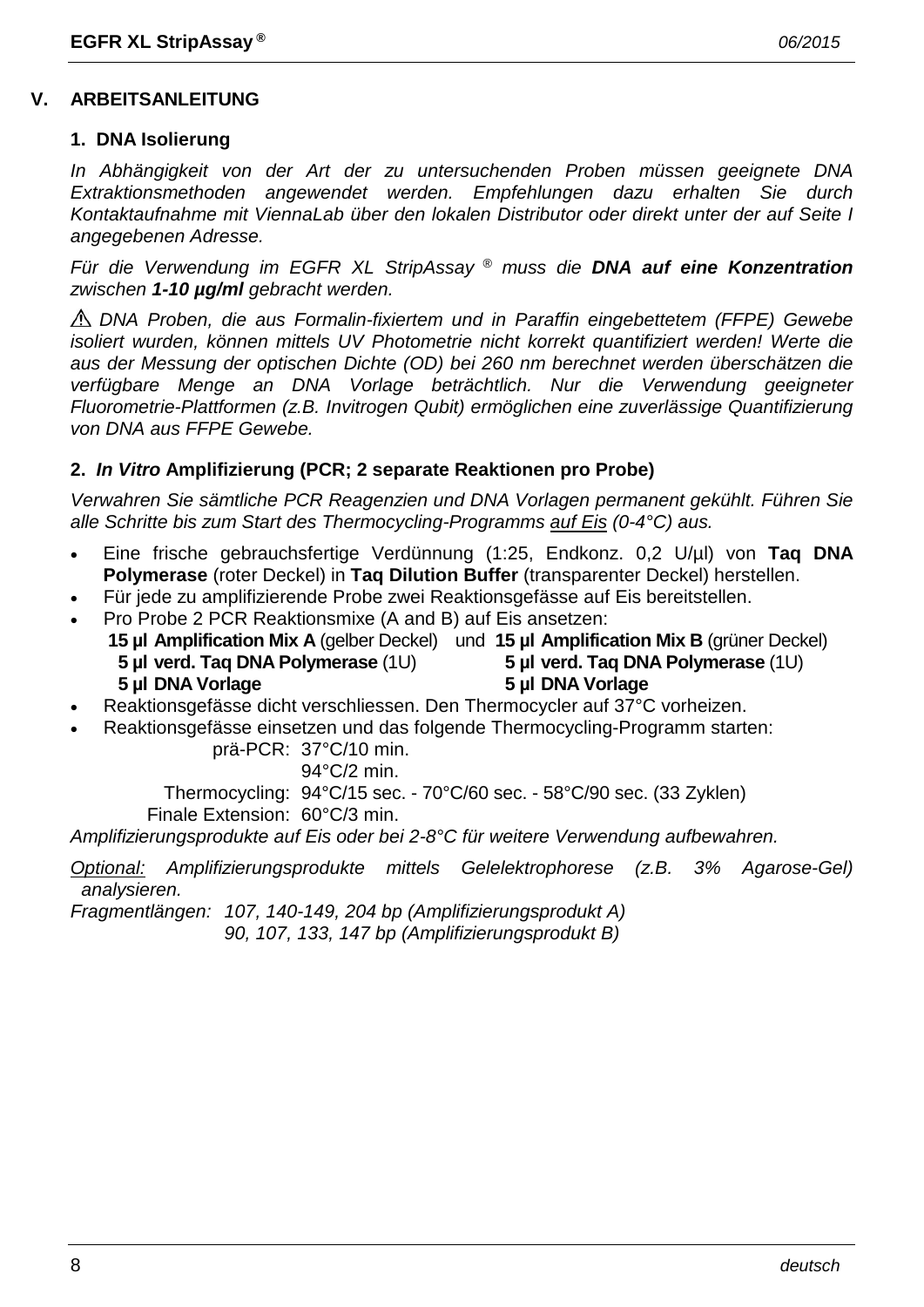# **3. Hybridisierung** (45°C; Schüttelwasserbad)

*Befüllen Sie das Wasserbad bis etwa zur halben Höhe eines Typing Trays.*

*Heizen Sie das Wasserbad auf exakt 45°C (± 0,5°C) auf. Überprüfen Sie die Wassertemperatur mit einem geeichten Thermometer.*

*Wärmen Sie Hybridization Buffer und Wash Solution A auf 45°C vor. (Achten Sie darauf dass sämtliche bei 2-8°C gebildeten Trübungen vollständig aufgelöst werden.)*

*Bringen Sie Teststrips, DNAT, Conjugate Solution, Wash Solution B und Color Developer auf Raumtemperatur. Stellen Sie Typing Tray(s) bereit.*

*Entnehmen Sie mit Hilfe einer sauberen Pinzette für jede Probe einen Teststrip. (Berühren Sie Teststrips nur mit Handschuhen!) Beschriften Sie die Teststrips ausserhalb der Markerlinien mit einem Bleistift. (Keine Kugelschreiber, Filzstifte, etc.)*

- **20 µl DNAT** (blauer Deckel) in die untere Ecke jeder Vertiefung, die in den Typing Trays benutzt werden soll, pipettieren (eine Vertiefung pro Probe).
- **10 µl Amplifizierungsprodukt A** zum entsprechenden DNAT Tropfen zugeben. **10 µl Amplifizierungsprodukt B** zum gleichen Tropfen zugeben. Mit Hilfe einer Pipette gründlich durchmischen. *(Die Lösung bleibt dabei blau gefärbt.)*
- **5 min.** bei Raumtemperatur stehen lassen.
- **1 ml Hybridization Buffer** (vorgewärmt auf 45°C) in jede Vertiefung zugeben. Das Typing Tray vorsichtig hin- und herbewegen. *(Die blaue Färbung verschwindet dabei.)*
- **Teststrips** mit der markierten Seite nach oben (Linien sichtbar!) in die entsprechenden Vertiefungen einlegen und vollständig untertauchen.
- **30 min.** bei **45°C** auf der Schüttelplattform des Wasserbads inkubieren. *Eine mässige Schüttelfrequenz (ca. 50 U/min) einstellen um ein Überlaufen zu verhindern. Deckel des Wasserbads geschlossen halten um Temperaturschwankungen zu vermeiden.*
- Am Ende der Inkubation Hybridisierlösungen mittels Vakuumabsaugung entfernen. *Fahren Sie zügig fort. Achten Sie darauf dass die Teststrips während des gesamten Ablaufs nicht austrocknen.*
- **4. Stringente Waschschritte** (45°C; Schüttelwasserbad)
- **1 ml Wash Solution A** (vorgewärmt auf 45°C) zugeben. Kurz (10 sec.) schwenken. Flüssigkeiten mittels Vakuumabsaugung entfernen.
- **1 ml Wash Solution A** (45°C) zugeben.
- **15 min.** bei **45°C** im Schüttelwasserbad inkubieren. Flüssigkeiten mittels Vakuumabsaugung entfernen.
- **1 ml Wash Solution A** (45°C) zugeben.
- **15 min.** bei **45°C** im Schüttelwasserbad inkubieren. Flüssigkeiten mittels Vakuumabsaugung entfernen.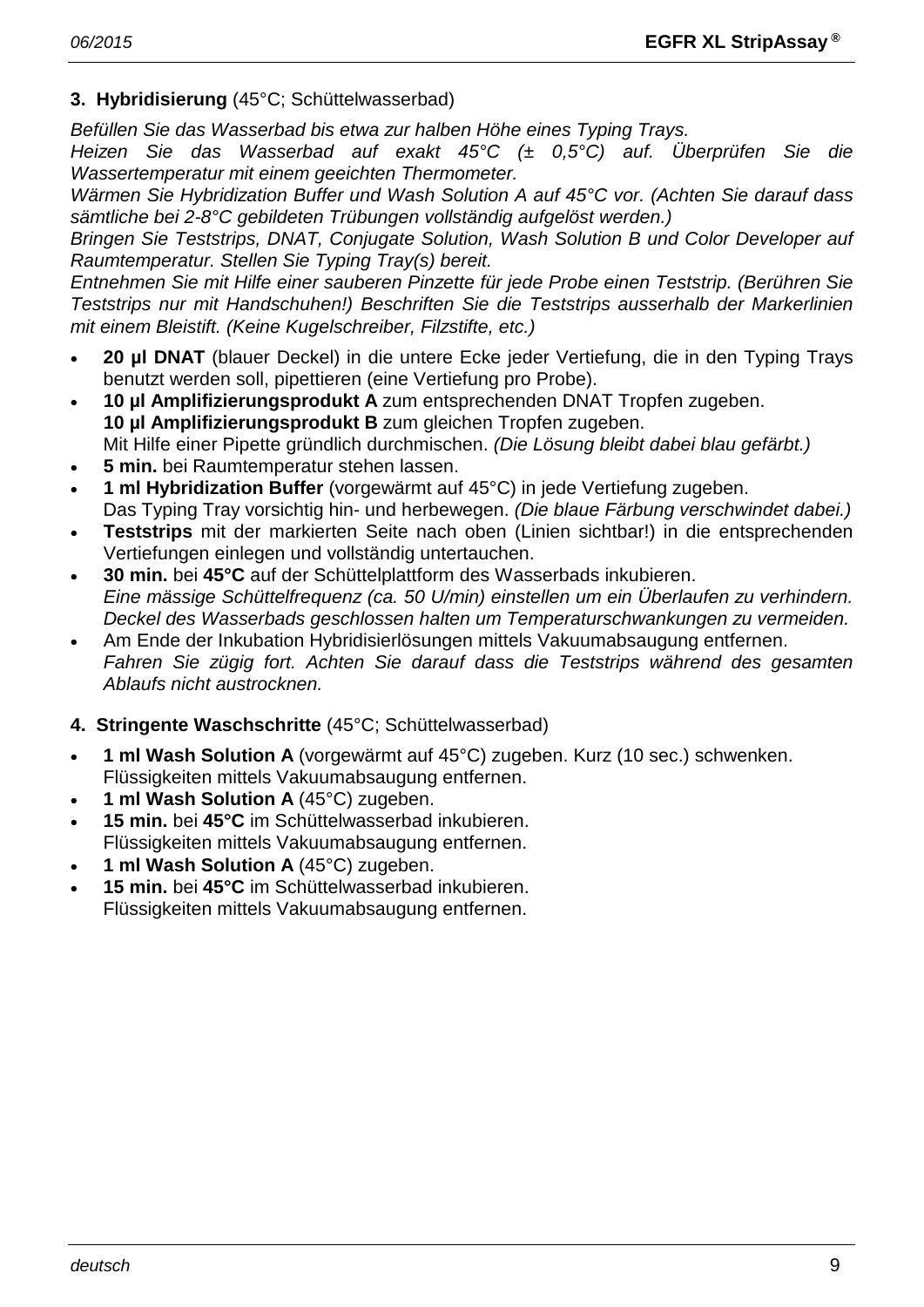- **5. Farbentwicklung** (Raumtemperatur)
- **1 ml Conjugate Solution** zugeben.
- **15 min.** bei **Raumtemperatur** auf einer Wippe oder einem Kreisschüttler inkubieren. Flüssigkeiten mittels Vakuumabsaugung entfernen.
- **1 ml Wash Solution B** zugeben. Kurz (10 sec.) schwenken. Flüssigkeiten mittels Vakuumabsaugung entfernen.
- **1 ml Wash Solution B** zugeben.
- **5 min.** bei **Raumtemperatur** auf einer Wippe oder einem Kreisschüttler inkubieren. Flüssigkeiten mittels Vakuumabsaugung entfernen.
- **1 ml Wash Solution B** zugeben.
- **5 min.** bei **Raumtemperatur** auf einer Wippe oder einem Kreisschüttler inkubieren. Flüssigkeiten mittels Vakuumabsaugung entfernen.
- **1 ml Color Developer** zugeben.
- **15 min.** bei **Raumtemperatur** im Dunkeln auf einer Wippe oder einem Kreisschüttler inkubieren.
- *Bei positiver Reaktion erscheint dabei eine violette Färbung.*
- Teststrips mehrmals mit destilliertem Wasser spülen.

Anschliessend Teststrips im Dunkeln auf Saugpapier trocknen lassen.

*Setzen Sie Teststrips nach der Farbentwicklung keiner intensiven Lichtstrahlung aus.*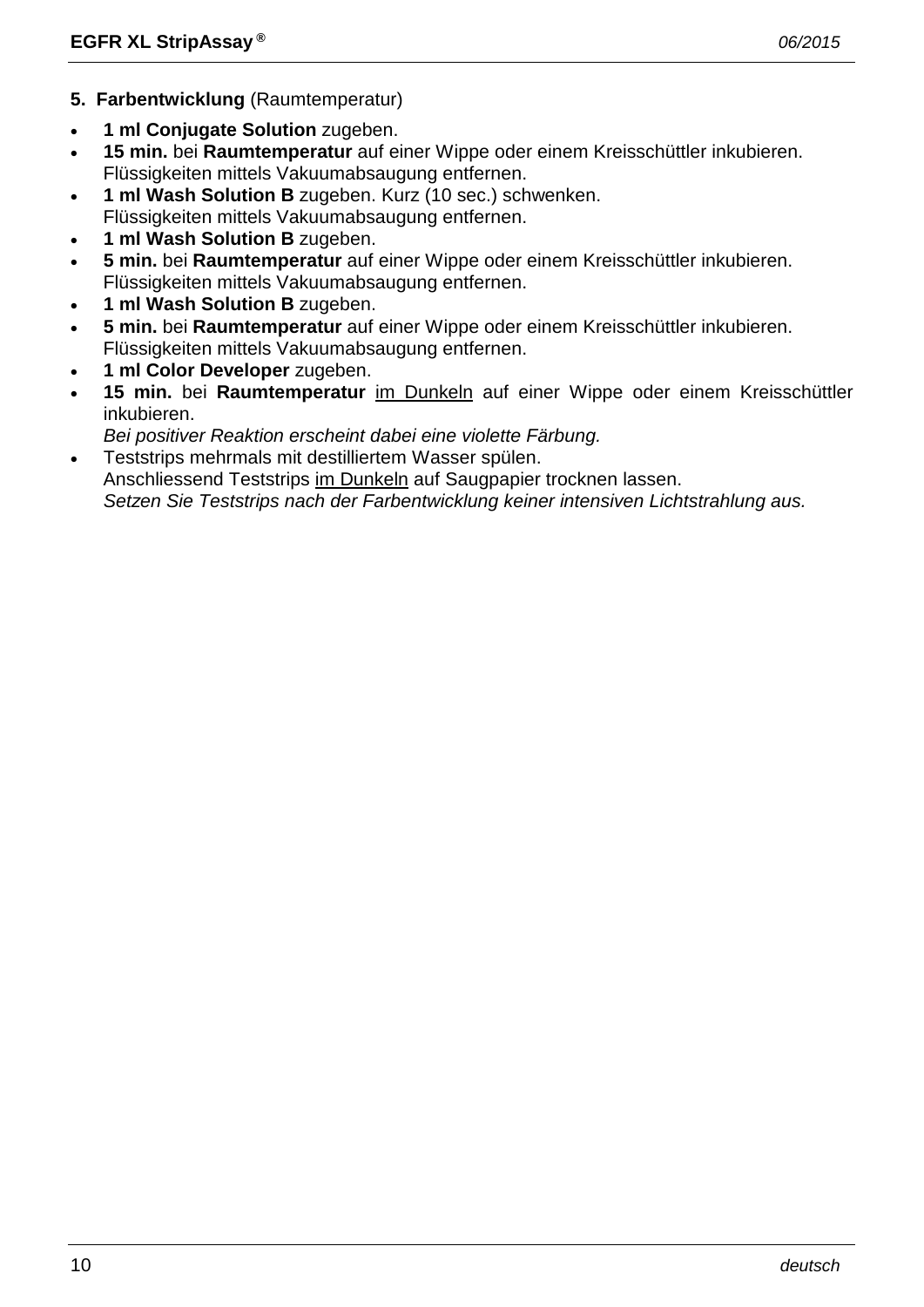# **VI. INTERPRETATION DER ERGEBNISSE**

Der Genotyp einer Probe wird mit Hilfe des beiliegenden Collector™ Blattes ermittelt.

Legen Sie den entwickelten Teststrip in eines der vorgesehenen Felder, richten Sie ihn entlang der schematischen Zeichnung mit Hilfe der roten (oben) und grünen (unten) Markerlinie aus, und fixieren Sie ihn mit Klebeband.

Ein positives Signal der obersten Control Linie zeigt das einwandfreie Funktionieren von Conjugate Solution und Color Developer an. Diese Linie sollte immer positiv reagieren.

Ein positives Signal der PCR Positive Control zeigt das Vorhandensein und die ausreichende Qualität der PCR Komponenten und der DNA Vorlage für Mutationsnalyse an. Wenn die PCR Positive Control aus Ansätzen mit DNA Vorlage negativ ist, sollte der Test mit der Präparation von DNA von Beginn an wiederholt werden.

Ein negatives Ergebnis der PCR Negative Control zeigt die vollständige Unterdrückung der Amplifizierung von nicht-mutiertem EGFR an. Wenn eine PCR Negative Control positiv ist (z.B. aufgrund einer zu hohen Konzentration an DNA Vorlage in der PCR), könnte die Sensitivity des Assays beeinträchtigt sein.

| <b>EGFR</b><br>(Linien 1-30) | <b>PCR Negative</b><br><b>Control</b><br>(Linien 31-34) | <b>PCR Positive</b><br><b>Control</b><br>(Linien 35-36) | Interpretation                                      |
|------------------------------|---------------------------------------------------------|---------------------------------------------------------|-----------------------------------------------------|
| eine oder mehrere<br>positiv | negativ                                                 | positiv                                                 | jeweilige EGFR Mutation<br>vorhanden                |
| negativ                      | negativ                                                 | positiv                                                 | keine der EGFR Mutationen<br>vorhanden              |
| beliebig                     | positiv                                                 | positiv                                                 | verminderte Sensitivität für<br>mutiertes EGFR      |
| negativ                      | negativ                                                 | negativ                                                 | Negativkontrolle oder<br>experimenteller Fehlschlag |

Interpretation von Resultaten:

*Achtung: Farbintensitäten der positiven Linien können variieren.*

Siehe Beispiele von StripAssay Ergebnissen auf Seite III (Fig. 3).

Ratschläge zur Problembehebung erhalten Sie durch Kontaktaufnahme mit ViennaLab über den lokalen Distributor oder direkt unter der auf Seite I angegebenen Adresse.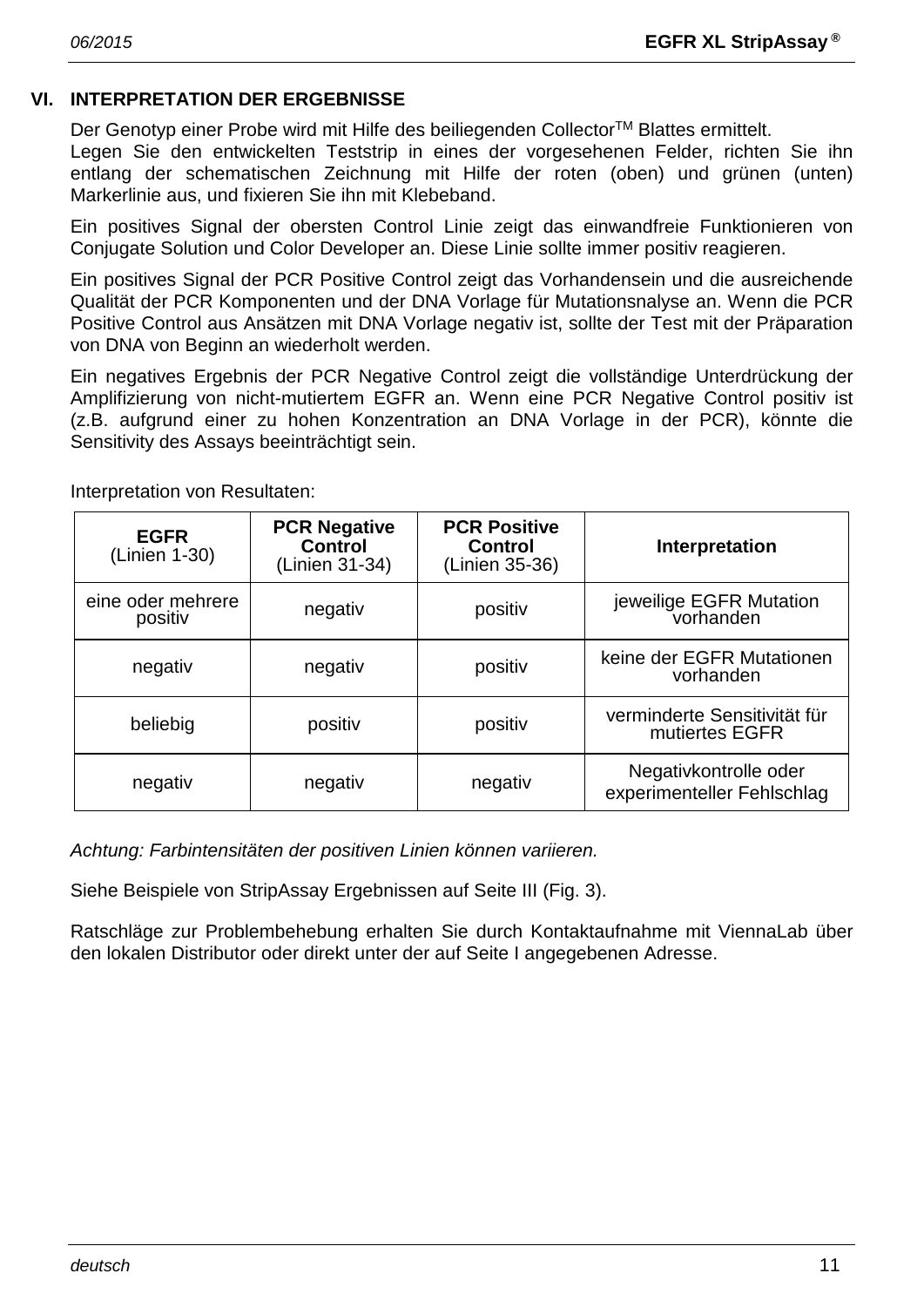- Gründliches Verständnis des hier beschriebenen Verfahrens, sowie präzise Laborausrüstung und Techniken sind erforderlich um zuverlässige Ergebnisse zu erhalten. Die Verwendung des StripAssays für humane *in vitro* Diagnostik ist ausschliesslich entsprechend ausgebildetem Laborpersonal vorbehalten.
- Verwenden Sie StripAssay Komponenten nicht nach dem auf dem Schachteletikett aufgedruckten Ablaufdatum. Mischen Sie keine Reagenzien aus unterschiedlichen Lots.
- Vermeiden Sie mikrobielle Kontamination und Querverunreinigung von Reagenzien und Proben, indem Sie durchgehend sterile Einweg-Pipettenspitzen verwenden. Vertauschen Sie keine Flaschenverschlüsse.
- Die Control Linie auf jedem Teststrip ermöglicht eine Funktionskontrolle des Farb-Detektionssystems. Um die Spezifität der Hybridisier- und Waschschritte zu überwachen und zu bestätigen, sollten bei jedem einzelnen Experiment Kontroll-DNAs mit bekanntem Genotyp mitgeführt werden.

# **VIII. SICHERHEIT**

- In den vorgesehenen Arbeitsräumen ist Essen, Trinken und Rauchen, sowie die Anwendung von Kosmetika untersagt. Tragen Sie Labormäntel und Einweghandschuhe wenn Sie Proben und Reagenzien handhaben. Waschen Sie sich anschliessend gründlich die Hände.
- Behandeln Sie Proben als potentiell infektiös. Säubern und desinfizieren Sie alle Materialien und Oberflächen gründlich, die mit Proben in Kontakt waren. Entsorgen Sie sämtlichen Müll in Zusammenhang mit klinischen Proben in spezielle Müllcontainer für biologische Risikoabfälle.
- Bringen Sie DNAT nicht in Berührung mit Haut, Augen und Schleimhäuten. Falls dennoch Kontakt erfolgt, waschen Sie es sofort mit viel Wasser ab. Sollten Sie DNAT verschütten, verdünnen Sie es vor dem Aufwischen mit Wasser.
- Befolgen Sie alle gültigen lokalen und staatlichen Sicherheits- und Umweltbestimmungen.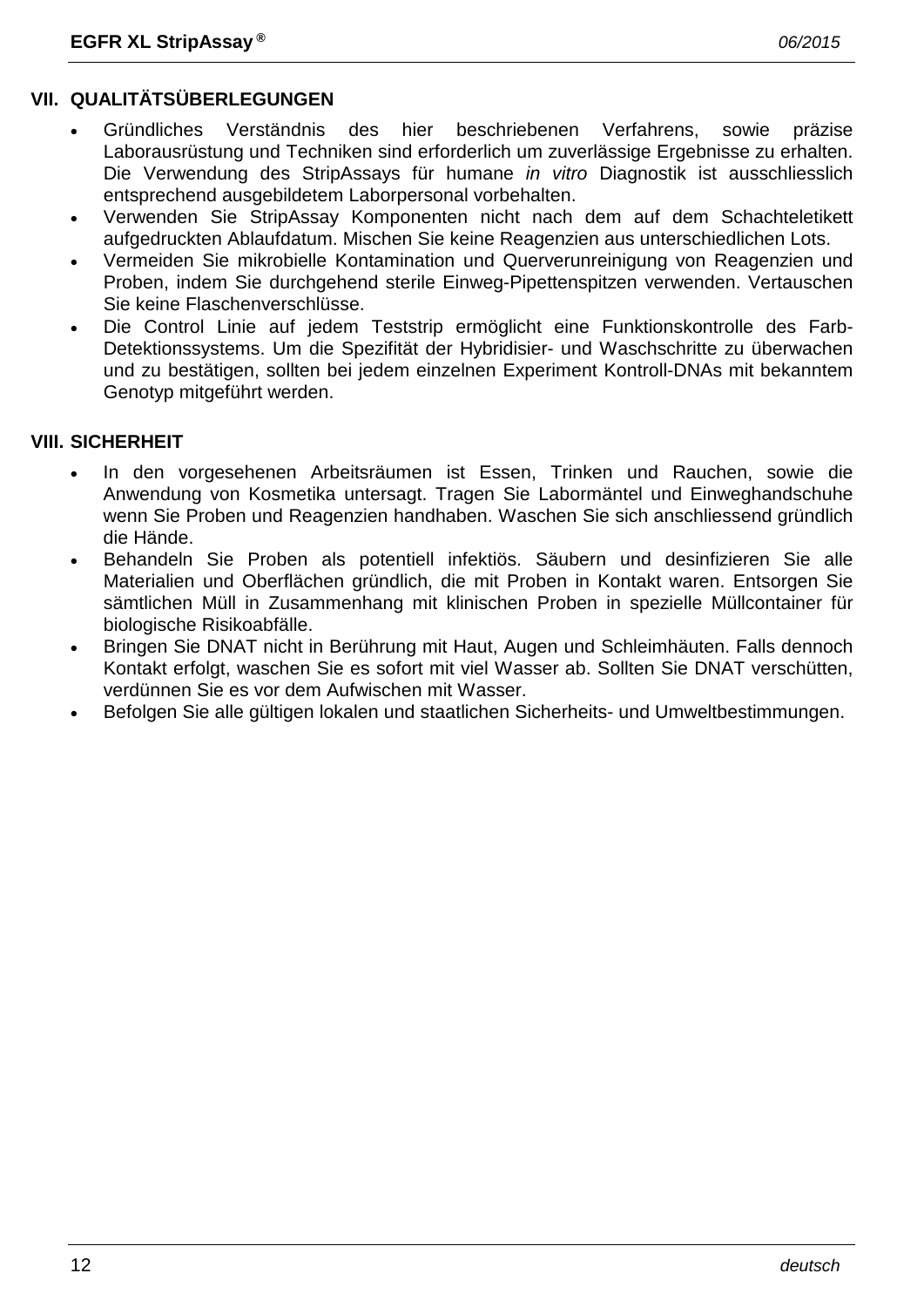# Instructions

# **I. UTILISATION**

Coffret pour l'identification des mutations génétiques de EGFR, basé sur la réaction en chaîne de polymérase (PCR) et l'hybridation réverse.

# **II. METHODE**

Trois étapes sont incluses à la procédure: (1) isolation de l'ADN, (2) amplification PCR en utilisant des primers biotinylés, (3) hybridisation des produits d'amplification sur une bandelette contenant des sondes allèle-spécifiques, immobilisées sur un arrangement de bandes parallèles (fig. 1). Des séquences biotinylées liées à la bandelette sont détectées en utilisant de la streptavidine-phosphatase alcaline et des substrats chromogènes.

Le test comprend 30 mutations du gène EGFR (exons 18/19/20/21).

D'autres informations d'ordre génétique se trouvent chez OMIM Online Mendelian Inheritance in Man: www.ncbi.nlm.nih.gov/omim

# **III. CONTENU DU COFFRET**

Voir page I pour la liste des composants du coffret.

« DNAT » contient 1.6% NaOH.

 $\langle \cdot \rangle$  Attention

H315: Provoque une irritation cutanée

- H319: Provoque une sévère irritation des yeux
- P280: Porter des gants de protection/des vêtements de protection/un équipement de protection des yeux/du visage
- P337 + P313: Si l'irritation oculaire persiste: consulter un médecin

« Amplification Mix », « Taq Dilution Buffer », « Conjugate Solution » et « Wash Solution B » contiennent 0.05% NaN3. « Conjugate Solution » contient de la streptavidine-phosphatase alcaline. « Color Developer » contient du Nitro Bleu de Tetrazolium (NBT) et du 5-bromo-4 chloro-3-indolyl phosphate (BCIP).

# *Conserver tous les réactifs à 2-8°C jusqu'à l'utilisation !*

# **IV. MATERIEL NECESSAIRE MAIS NON FOURNI**

En plus de l'équipement standard d'un laboratoire de biologie moléculaire le matériel suivant est nécessaire:

- Thermocycleur et bandelettes ou tubes à réaction à parois minces adéquats
- Bain-marie avec agitateur et température réglable  $(45^{\circ}C \pm 0.5^{\circ}C)$
- Appareil pour l'aspiration à vide
- Agitateur (agitateur basculant ou rotatif)
- • *Facultatif: équipement pour l'électrophorèse sur gel d'agarose (pour le contrôle des produits d'amplification)*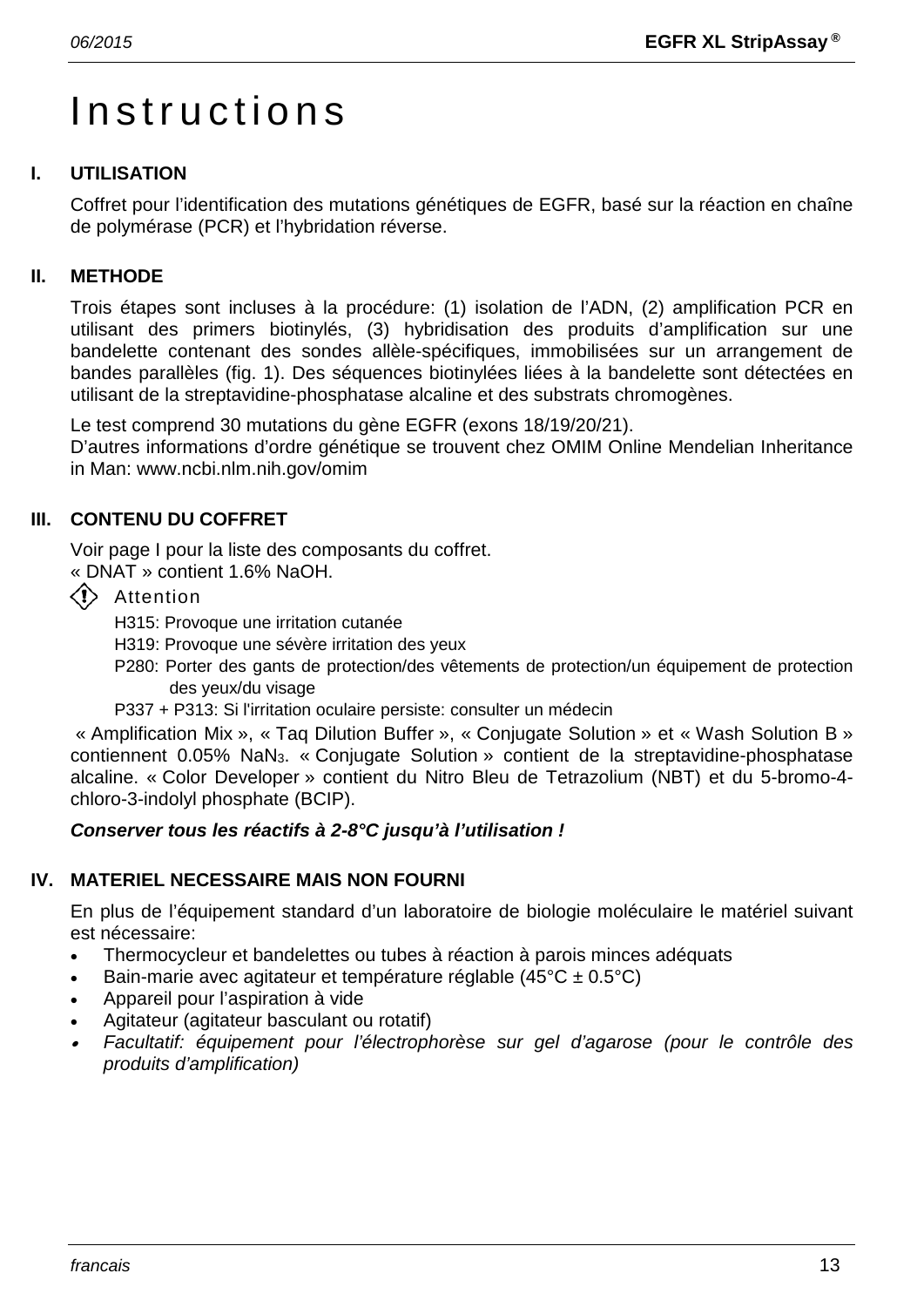#### **V. PROCEDURE**

#### **1. Isolation de l'ADN**

*Une technique d'extraction d'ADN génomique appropriée au type d'échantillon de départ doit être utilisée. Des informations d'ordre technique peuvent être obtenues auprès de votre distributeur ViennaLab local ou en vous reportant directement à l'adresse indiquée en page I.*

*La concentration d'ADN génomique utilisé avec le kit EGFR XL StripAssay ® doit être ajustée à 1-10 µg/ml.*

*L'ADN génomique extrait à partir de tissu fixé au formol et inclus en paraffine (FFPE) ne peut pas être quantifié avec précision par un spectrophotomètre UV conventionnel ! Les concentrations en ADN calculées à partir des densités optiques (OD) mesurées à 260 nm surestiment la quantité réelle en ADN de l'échantillon FFPE. L'utilisation d'un spectrofluorimètre (ex : Qubit d'Invitrogen) est fortement recommandée pour assurer une quantification très précise des ADNs extraits de tissue FFPE.*

#### **2. Amplification** *In Vitro* **(PCR; 2 réactions individuelles par échantillon)**

*Tenir tous les réactifs PCR et la matrice d'ADN au frais pendant la procédure. Exécuter toutes les étapes jusqu'au commencement du programme du thermocycleur sur glace pilée (0-4°C).*

- Préparer une nouvelle solution de travail (1:25, concentration finale 0.2 U/µl) de **« Taq DNA Polymerase »** (couvercle rouge) dans du **« Taq Dilution Buffer »** (couvercle transparent).
- Préparer deux tubes à réaction par échantillon à amplifier. Placer les tubes sur glace pilée.
- Préparer sur glace 2 mixes de réaction PCR (A et B) finales par échantillon: **15 µl Amplification Mix A** (couvercle jaune) et **15 µl Amplification Mix B** (couvercle vert) **5 µl Taq DNA Polymerase diluée** (1U) **5 µl Taq DNA Polymerase diluée** (1U) **5 µl matrice d'ADN 5 µl matrice d'ADN**
- Bien fermer les tubes. Préchauffer le thermocycleur à 37°C.
- Introduire les tubes à réaction et dérouler le programme thermocycleur comme suit:

pré-PCR: 37°C/10 min

94°C/2 min

thermocyclage: 94°C/15 sec - 70°C/60 sec - 58°C/90 sec (33 cycles) extension finale: 60°C/3 min

*Conserver les produits d'amplification sur glace ou à 2-8°C pour un usage ultérieur.*

*Facultatif: Analyser les produits d'amplification par gel électrophorèse (p.ex. 3% gel d'agarose).*

*Longueur des fragments:107, 140-149, 204 bp (produit d'amplification A)*

*90, 107, 133, 147 bp (produit d'amplification B)*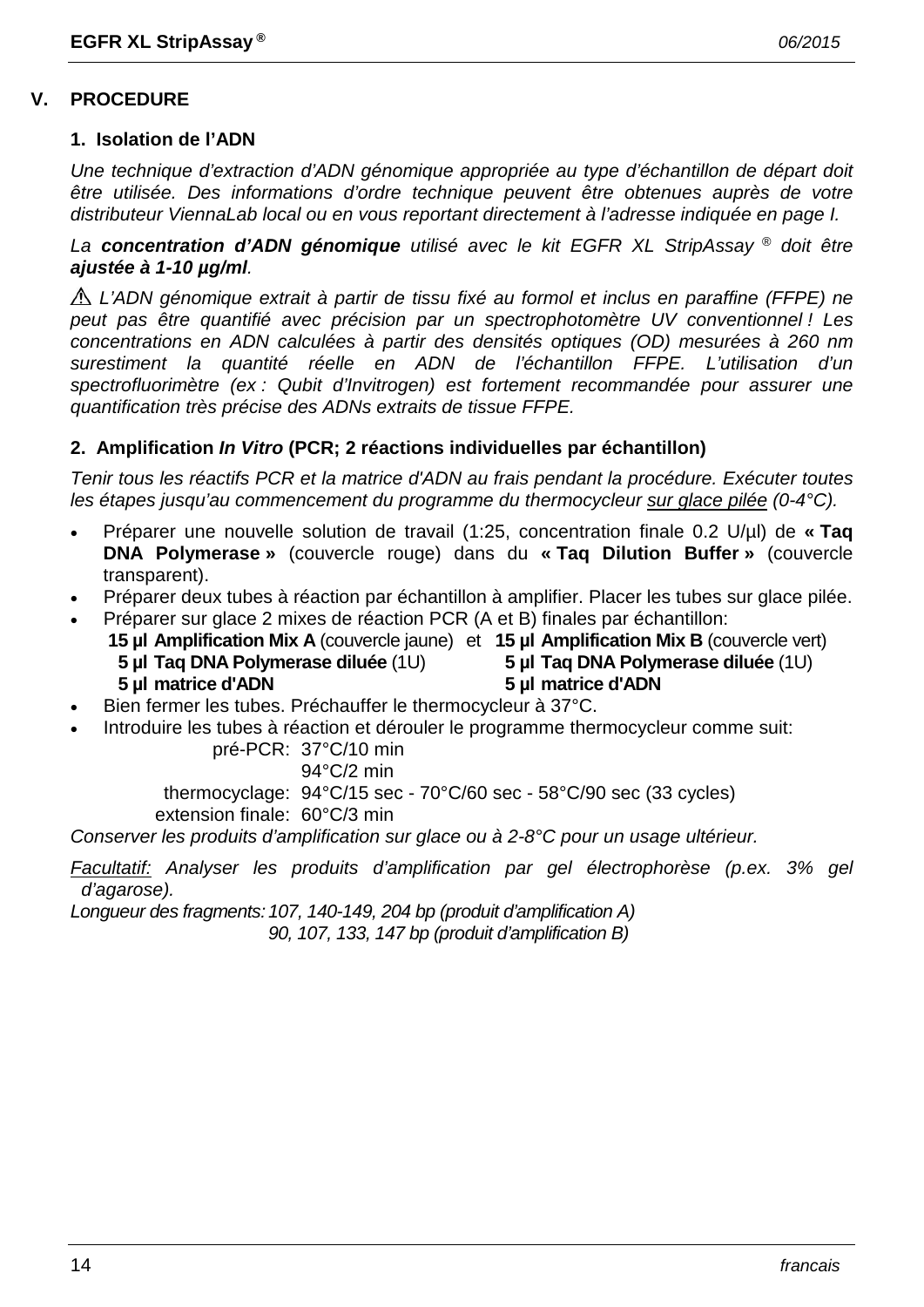# **3. Hybridisation** (45°C; bain-marie agitant)

*Ajuster le niveau d'eau du bain-marie à environ ½ de la hauteur du plateau de typage. Chauffer le bain-marie à exactement 45°C (± 0.5°C). Contrôler la température d'eau avec un thermomètre calibré.*

*Préchauffer « Hybridization Buffer » et « Wash Solution A » à 45°C. (Attention: Toutes les précipitations formées à 2-8°C doivent être complètement solubilisèes.)*

*Amener les « Teststrips », le « DNAT », le « Conjugate Solution », la « Wash Solution B » et le « Color Developer » à température ambiante. Préparer les plateaux de typage.*

*Sortir une « Teststrip » par échantillon de l'emballage en utilisant des pinces propres. (Ne toucher les « Teststrips » qu'avec des gants!) Etiqueter les « Teststrips » en dehors des bandes de marquage avec un crayon. (Pas de stylo à bille, pas de marqueurs etc.)*

- Pipeter **20 µl** de **« DNAT »** (couvercle bleu) au bas de chaque couloir prévu pour l'utilisation dans les plateaux de typage (un couloir par échantillon).
- Ajouter **10 µl** de **produit d'amplification A** à la goutte correspondante de « DNAT ». Ajouter **10 µl** de **produit d'amplification B** à la même goutte. Mélanger soigneusement en utilisant une pipette. *(La solution restera bleue.)*
- Laisser pendant **5 min** à température ambiante.
- Ajouter **1 ml** de **« Hybridization Buffer »** (préchauffé à 45°C) à chaque couloir. Agiter le plateau délicatement. *(La couleur bleue disparaîtra.)*
- Insérer les **« Teststrips »** avec la face marquée vers le haut (bandes visibles!) aux compartiments correspondants. Immerger complètement.
- Incuber pendant **30 min** à **45°C** sur la plaque d'agitation du bain-marie. *Mettre une fréquence d'agitation modérée (env. 50 rpm) pour éviter les pertes. Laisser fermé le couvercle du bain-marie pour éviter des variations de température.*
- A la fin de l'incubation, enlever les solutions d'hybridisation par aspiration à vide. *Continuer immédiatement. Eviter l'assèchement des « Teststrips » durant la totalité de la procédure.*

# **4. Lavage rigoureux** (45°C; bain-marie agitant)

- Ajouter **1 ml** de **« Wash Solution A »** (préchauffé à 45°C). Rincer brièvement (10 sec). Enlever les liquides par aspiration à vide.
- Ajouter **1 ml** de **« Wash Solution A »** (45°C).
- Incuber pendant **15 min** à **45°C** dans le bain-marie. Enlever les liquides par aspiration à vide.
- Ajouter **1 ml** de **« Wash Solution A »** (45°C).
- Incuber pendant **15 min** à **45°C** dans le bain-marie. Enlever les liquides par aspiration à vide.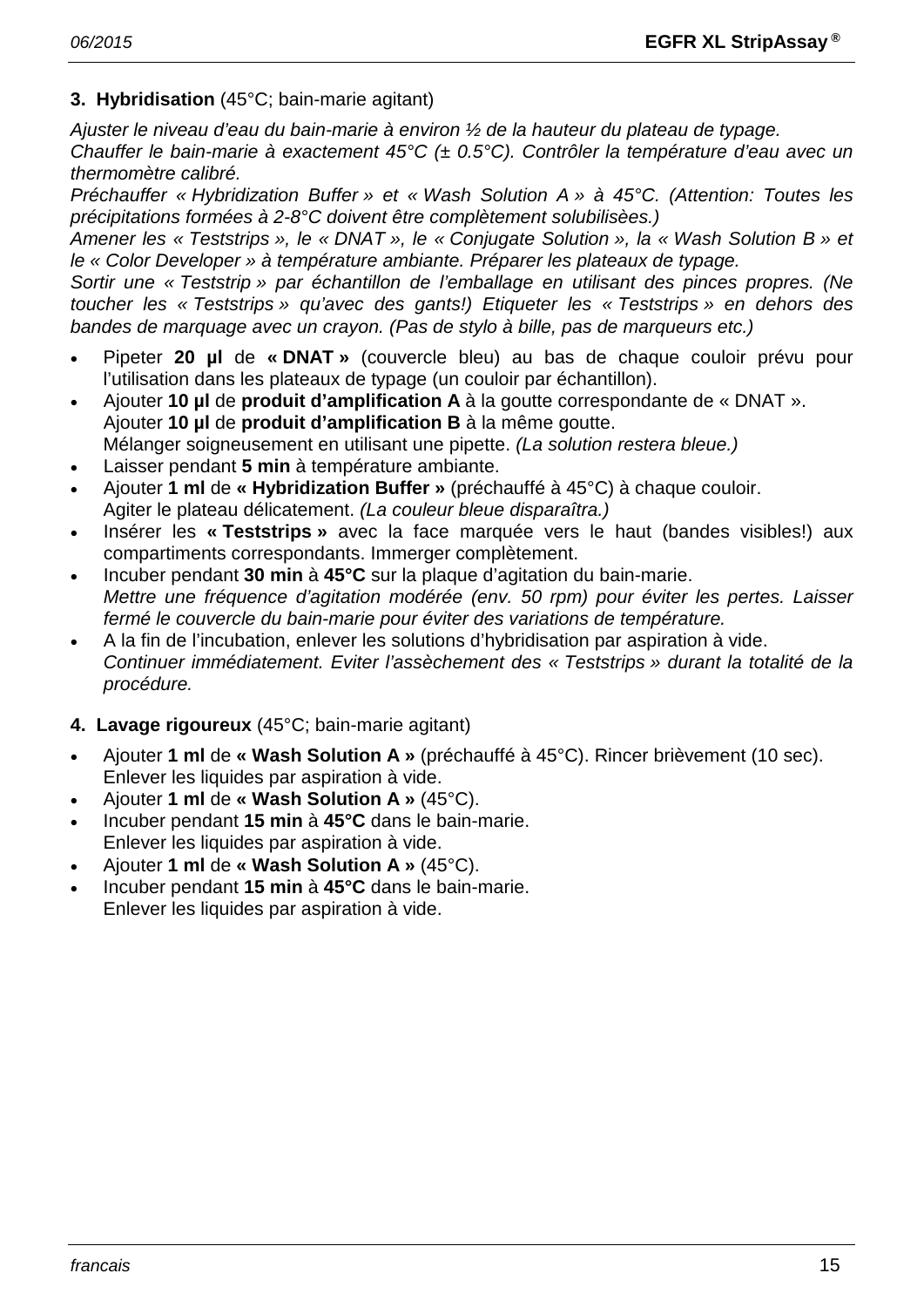- **5. Développement de la coloration** (température ambiante)
- Ajouter **1 ml** de **« Conjugate Solution »**.
- Incuber pendant **15 min** à **température ambiante** sur un agitateur basculant ou rotatif. Enlever les liquides par aspiration à vide.
- Ajouter **1 ml** de **« Wash Solution B »**. Rincer brièvement (10 sec). Enlever les liquides par aspiration à vide.
- Ajouter **1 ml** de **« Wash Solution B »**.
- Incuber pendant **5 min** à **température ambiante** sur un agitateur basculant ou rotatif. Enlever les liquides par aspiration à vide.
- Ajouter **1 ml** de **« Wash Solution B »**.
- Incuber pendant **5 min** à **température ambiante** sur un agitateur basculant ou rotatif. Enlever les liquides par aspiration à vide.
- Ajouter **1 ml** de **« Color Developer »**.
- Incuber pendant **15 min** à **température ambiante** à l'obscurité sur un agitateur basculant ou rotatif
- *Une couleur pourpre apparaîtra comme résultat d'une réaction positive.*
- Laver les « Teststrips » plusieurs fois avec de l'eau distillée.

Laisser sécher les « Teststrips » à l'obscurité sur du papier absorbant.

*Eviter d'exposer les « Teststrips » à la pleine lumière après le développement de la coloration.*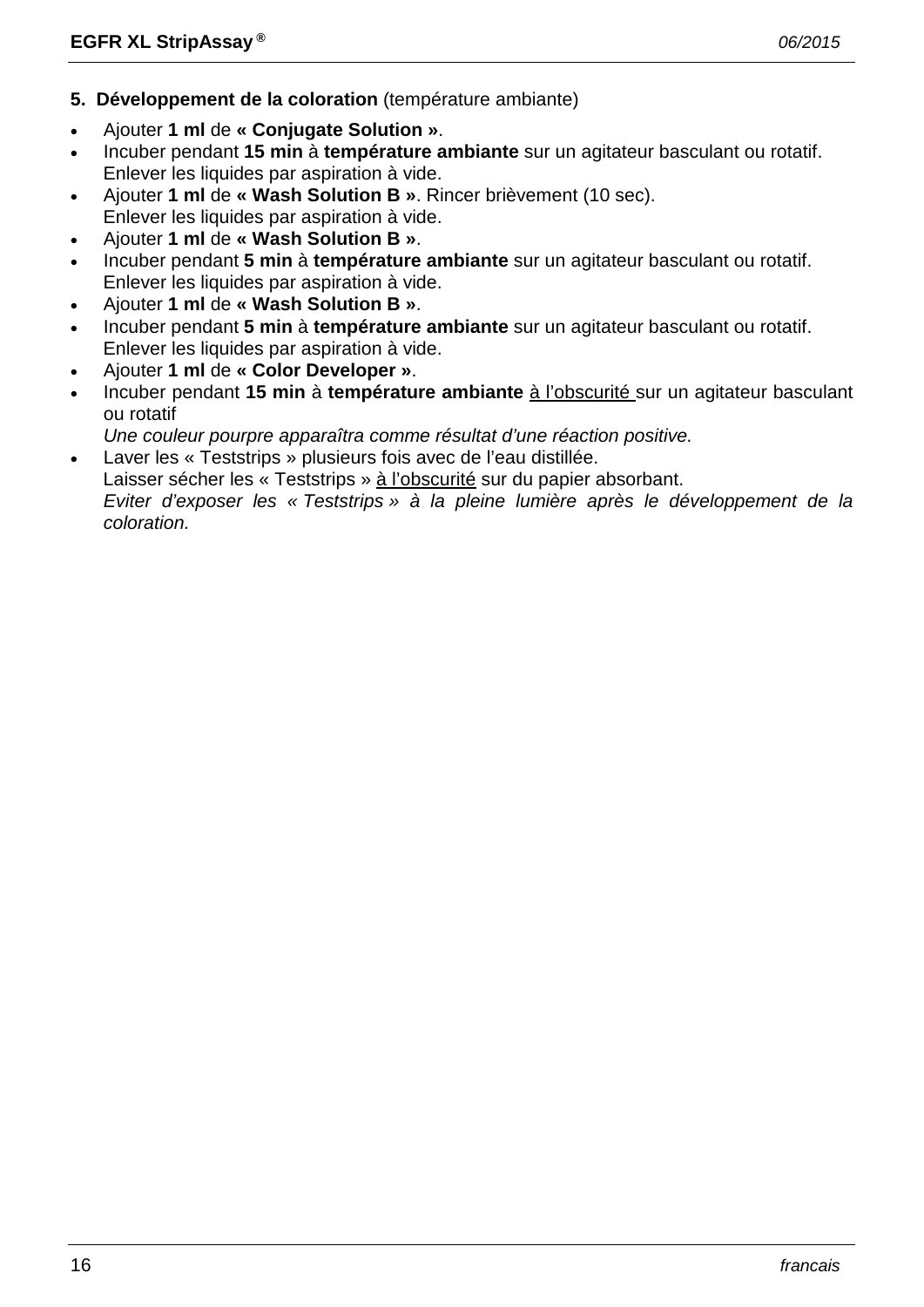# **VI. INTERPRETATION DES RESULTATS**

Le génotype d'un échantillon est déterminé en utilisant le « Collector™ » inclus au coffret. Placer la « Teststrip » traité dans une des zones désignées, aligner sur le schéma en utilisant la bande de marquage rouge (en haut) et la bande de marquage verte (en bas), et fixer avec du ruban adhésif.

Une réaction positive de la bande de contrôle tout en haut indique le bon fonctionnement des réactifs « Conjugate Solution » et « Color Developer ». Cette bande devrait toujours être colorée positive.

Une réaction positive de la bande « PCR Positive Control » valide la présence de tous les composants nécessaires à la PCR, et assure une qualité adéquate de l'ADN matrice pour l'analyse des mutations. Si la « PCR Positive Control » est négative avec l'ADN matriciel, répéter l'analyse en repartant de l'étape de préparation de l'ADN.

Aucune bande obtenue au niveau des « PCR Negative Control » atteste de l'absence d'amplification de copies sauvages de EGFR. Si un « PCR Negative Control » est par contre positif (ce qui traduit par ex. un excès d'ADN génomique dans la réaction de PCR), la sensibilité du test peut être abaissée.

| <b>EGFR</b><br>$(bandes 1-30)$       | <b>PCR Negative</b><br><b>Control</b><br>(bandes 31-34) | <b>PCR Positive</b><br>Control<br>(bandes 35-36) | Interprétation                                             |
|--------------------------------------|---------------------------------------------------------|--------------------------------------------------|------------------------------------------------------------|
| une ou plusieurs<br>bandes positives | négative                                                | positive                                         | mutation EGFR respective<br>présente                       |
| négative                             | négative                                                | positive                                         | aucunes mutations EGFR<br>présentes                        |
| tout type de résultat                | positive                                                | positive                                         | sensibilité réduite pour la<br>détection de mutations EGFR |
| négative                             | négative                                                | négative                                         | contrôle négatif ou<br>échec expérimental                  |

Interprétation des résultats:

*Note: Les intensités de coloration des bandes positives peuvent varier.*

Voir exemples des résultats du StripAssay sur page III (fig. 3).

Des conseils sur les erreurs constatées peuvent être obtenus en contactant ViennaLab par l'intermédiaire du distributeur local ou directement sous l'adresse qui se trouve sur page I.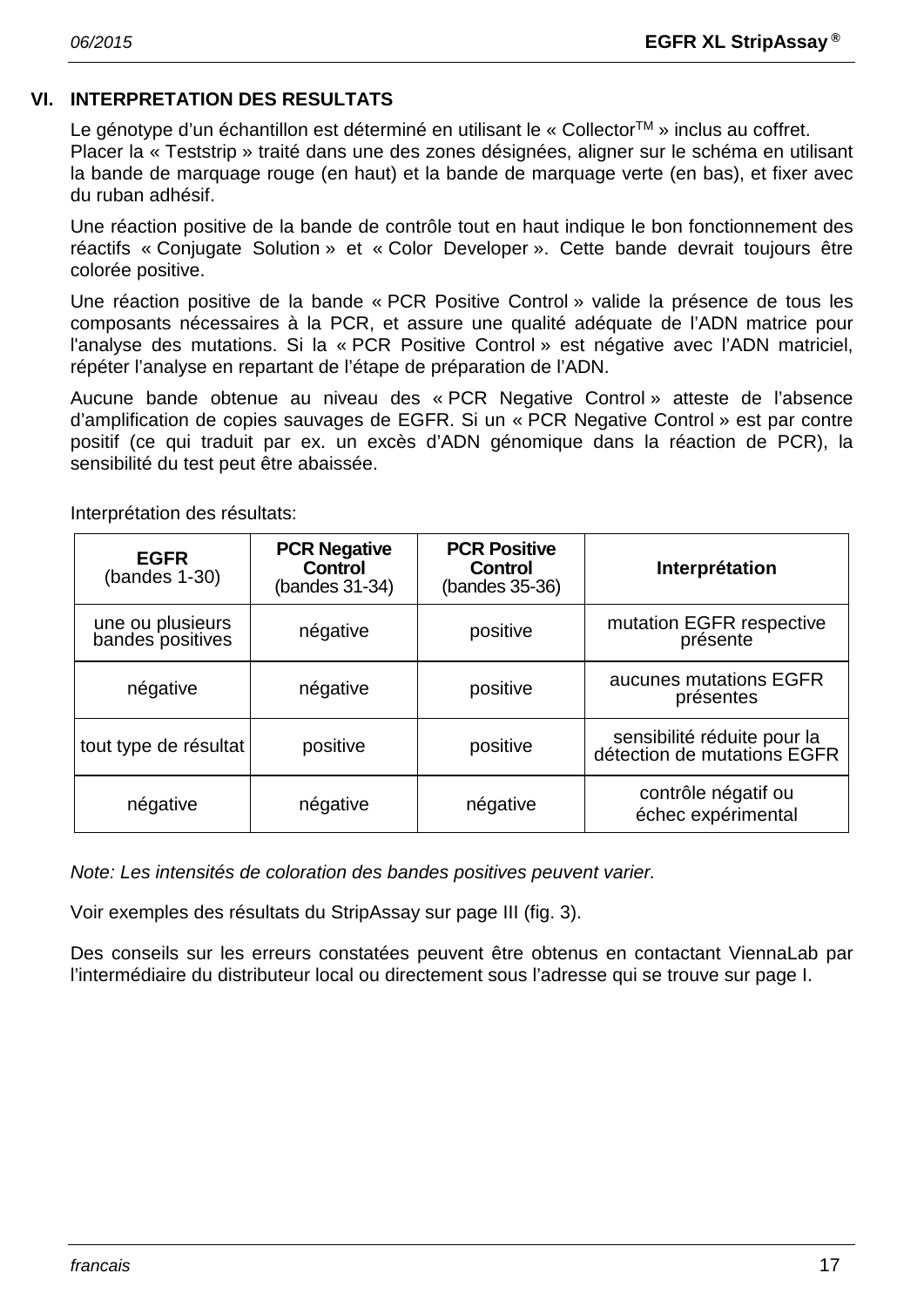# **VII. PRECAUTIONS D'EMPLOI**

- Une compréhension détaillée de la procédure décrite ici, ainsi qu'un équipement de laboratoire et des techniques précises sont nécessaires pour obtenir des résultats fiables. L'usage du StripAssay pour le diagnostic *in vitro* humain doit être limité au personnel bien entraîné.
- Ne pas utiliser des composants des StripAssay au-delà de la date de péremption imprimée sur le coffret. Ne pas mélanger les réactifs de différents lots.
- Utiliser des embouts de pipette stériles et jetables pendant toute la procédure pour éviter la contamination microbienne et la contamination croisée des réactifs et échantillons. Ne pas échanger les couvercles des flacons.
- La bande de contrôle immobilisée sur chaque « Teststrip » permet un contrôle performant du système de détection chromogénique. Pour surveiller et valider la spécificité des étapes de l'hybridisation et du lavage, des contrôles ADN d'un génotype connu devraient être inclus à chaque expérience individuelle.

# **VIII. SECURITE**

- Ne pas boire, manger ou appliquer des cosmétiques dans les secteurs réservés au travail. Porter des blouses de laboratoire et des gants à usage unique pendant le travail avec des échantillons et des réactifs. Se laver les mains soigneusement après la procédure.
- Traiter des échantillons comme tous produits potentiellement capables de communiquer des agents infectieux. Soigneusement nettoyer et désinfecter tout matériel et toutes surfaces qui ont été en contact avec des échantillons. Eliminer tous déchets associés avec des échantillons cliniques dans un container prévu à cet effet.
- Eviter tout contact du « DNAT » avec la peau, les yeux ou les muqueuses. En cas de contact, laver immédiatement avec beaucoup d'eau. Si le produit est renversé, diluer avec de l'eau avant d'essuyer.
- Se référer à toutes les réglementations locales et fédérales en cours sur l'environnement.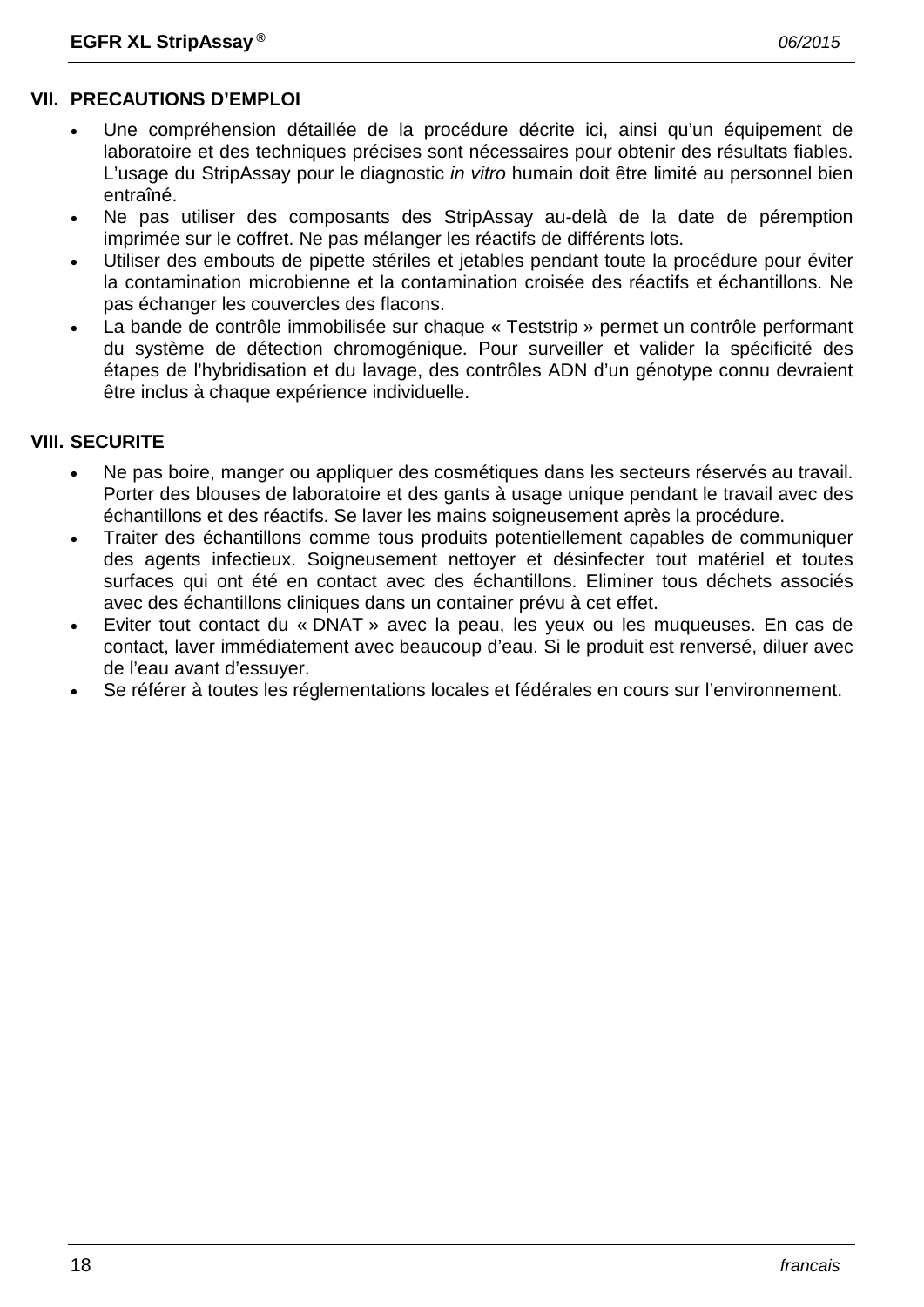# Istruzioni per l'uso

# **I. UTILIZZO**

Saggio per l'identificazione delle mutazioni del gene EGFR basato sulla reazione a catena della polimerasi (PCR) e sull'ibridazione inversa.

# **II. METODICA**

La procedura si articola in tre passaggi: (1) isolamento del DNA, (2) amplificazione tramite PCR con primer biotinilati, (3) ibridazione dei prodotti amplificati su una striscia contenente sonde oligonucleotidiche allele-specifiche immobilizzate secondo uno schema di bande parallele (Fig. 1). Le sequenze biotinilate legate alle sonde sono rivelate utilizzando fosfatasi alcalina coniugata con streptavidina e, in seguito, il relativo substrato.

Il saggio identifica 30 mutazioni nel gene EGFR (exons 18/19/20/21).

Ulteriori informazioni sono disponibili su OMIM (Online Mendelian Inheritance in Man): www.ncbi.nlm.nih.gov/omim

# **III. COMPONENTI DEL KIT**

Vedi la lista di tutti i componenti a pagina I.

DNAT contiene 1.6% NaOH.

 $\langle \cdot \rangle$  Attenzione

H315: Provoca irritazione cutanea

H319: Provoca grave irritazione oculare

P280: Indossare guanti/indumenti protettivi/Proteggere gli occhi/il viso

P337 + P313: Se l'irritazione degli occhi persiste, consultare un medico

Amplification Mix, Taq Dilution Buffer, Conjugate Solution, Wash Solution B contiene 0.05% NaN3. Conjugate Solution contiene fosfatasi alcalina coniugata con streptavidina. Color Developer contiene nitro blue tetrazolium (NBT) and 5-bromo-4-chloro-3-indolyl phosphate (BCIP).

# *Conservare tutti i reagenti a 2-8°C quando non sono utilizzati !*

# **IV. MATERIALE RICHIESTO MA NON FORNITO**

Oltre all'equipaggiamento standard per il laboratorio di biologia molecolare, è anche necessario:

- Thermociclatore e provette idonee per reazione in plastica sottile
- Bagnomaria con piattaforma basculante e temperatura regolabile (45 $^{\circ}$ C ± 0.5 $^{\circ}$ C)
- Pompa o sistema analogo aspirante
- Agitatore (orizzontale o orbitale)
- • *Opzionale: linea elettroforetica su gel di agarosio (per il controllo dei prodotti di amplificazione)*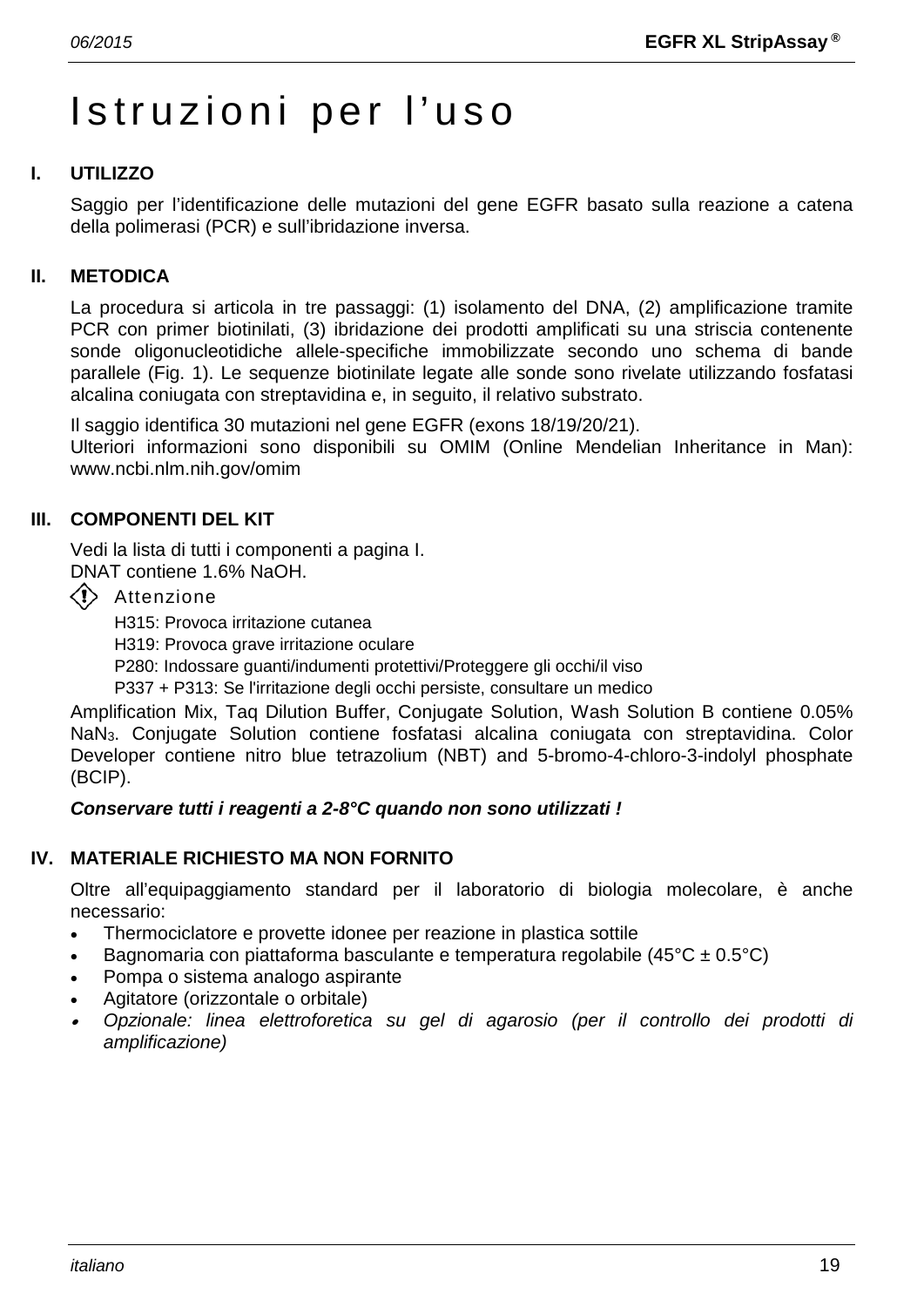# **V. PROCEDURA**

# **1. Isolamento del DNA**

*Devono essere utilizzati metodi di estrazione appropriate a seconda del tipo di campione da analizzare. Si possono ottenere informazioni in merito contattando Viennalab attraverso il distributore locale o direttamente all'indirizzo indicato a pagina I.*

*La concentrazione di DNA deve essere tra 1-10 µg/ml per essere utilizzato con il kit EGFR XL StripAssay ®.*

*I campioni di DNA estratti da tessuto paraffinato fissato in formalina non possono essere quantificati correttamente dagli spettrofotometri a UV ! I valori calcolati dalla densità ottica (OD) misurata a 260 nm sovrastimano la reale concentrazione di DNA presente. Soltanto*  l'utilizzo di strumenti adeguati per la quantificazione fluorimetrica (es. Qubit dell'Invitrogen) *permette una quantificazione affidabile del DNA ottenuto da tessuto paraffinato.*

# **2. Amplificazione** *In Vitro* **(PCR; 2 reazioni separate per ogni campione)**

*Conservare tutti i reagenti per la PCR e i DNA estratti refrigerati. Condurre tutti i passaggi fino alla partenza del programma del termociclatore in ghiaccio (0-4°C).*

- Preparare una diluizione fresca (1:25, conc. finale 0.2 U/µl) di **Taq DNA Polymerase** (tappo rosso) nel **Taq Dilution Buffer** (tappo trasparente).
- Preparare 2 provette di reazione per ogni campione da amplificare. Mettere le provette in ghiaccio.
- Per ogni campione preparare 2 mix di reazione per PCR (A e B) in ghiaccio:
	- **15 µl Amplification Mix A** (tappo giallo) e **15 µl Amplification Mix B** (tappo verde) **5 µl Taq DNA polymerase diluita** (1U) **5 µl Taq DNA polymerase diluita** (1U) **5 µl DNA template 5 µl DNA template**

- Chiudere bene le provette. Preriscaldare il termociclatore a 37°C.
- Inserire le provette e far partire il seguente programma:

pre-PCR: 37°C/10 min.

94°C/2 min.

cicli: 94°C/15 sec. - 70°C/60 sec. - 58°C/90 sec. (33 cicli)

estensione finale: 60°C/3 min.

*Conservare i prodotti amplificati in ghiaccio o a 2-8°C per utilizzi futuri.*

*Opzionale: Analizzare i prodotti di amplificazione con elettroforesi su gel (e.g. 3% agarose gel). Lunghezze dei frammenti: 107, 140-149, 204 bp (prodotto amplificazione A) 90, 107, 133, 147 bp (prodotto amplificazione B)*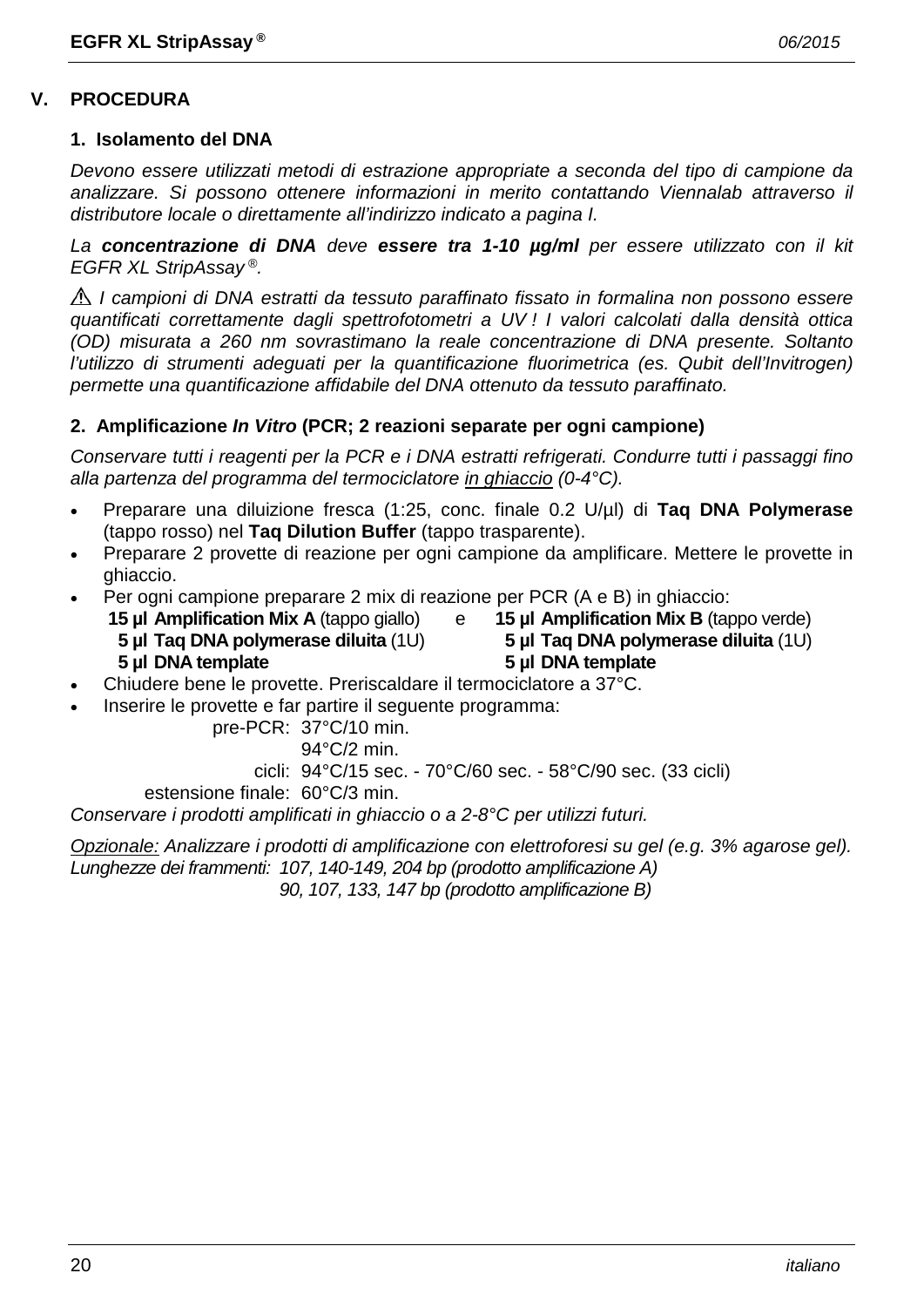# **3. Ibridazione** (45°C; bagnomaria basculante)

*Regolare il livello dell'acqua a circa ½ dell'altezza del Typing Tray (vassoio porta strisce). Scaldare il bagnomaria esattamente a 45°C (± 0.5°C). Controllare la temperatura dell'acqua con un termometro calibrato.*

*Preriscaldare Hybridization Buffer e Wash Solution A a 45°C. (Assicurarsi che tutti i precipitati formatisi a 2-8°C siano completamente disciolti.)*

*Lasciare che Teststrips, DNAT, Conjugate Solution, Wash Solution B e Color Developer raggiungano la temperatura ambiente. Preparare Typing Tray(s).*

*Prendere una Teststrip per ogni campione utilizzando pinzette pulite. (Toccare le Teststrip solo coi guanti!) Contrassegnare le Teststrip oltre le linee colorate con una matita. (Non penne a sfera, pennarelli, ecc.)*

- Pipettare **20 µl DNAT** (tappo blu) nell'angolo in basso di ogni corsia del Typing Trays (una corsia per campione).
- Aggiungere **10 µl amplification product A** nella corrispondente goccia di DNAT. Aggiungere **10 µl amplification product B** nella stessa goccia. Miscelare bene con una pipetta. *(La soluzione rimarrà blu.)*
- Incubare per **5 min.** a temperatura ambiente.
- Aggiungere **1 ml Hybridization Buffer** (preriscaldata a 45°C) in ogni corsia. Agitare delicatamente il vassoio. *(Il colore blu scomparirà.)*
- Inserire le **Teststrip** con il lato contrassegnato verso l'alto (linee visibili!) nelle rispettive corsie. Immergere completamente.
- Incubare per **30 min.** a **45°C** nella piattaforma basculante del bagnomaria. *Selezionare una frequenza di agitazione moderata (ca. 50 rpm) per evitare fuoruscita del liquido. Tenere il coperchio del bagnomaria chiuso per evitare variazioni di temperatura.*
- Alla fine dell'incubazione rimuovere la soluzione di ibridazione tramite aspirazione a vuoto. *Procedere immediatamente. Non fare seccare le Teststrip durante l'intera procedura.*

# **4. Lavaggio stringente** (45°C; bagnomaria basculante)

- Aggiungere **1 ml Wash Solution A** (preriscaldata a 45°C). Lavare brevemente (10 sec.). Rimuovere i liquidi tramite aspirazione a vuoto.
- Aggiungere **1 ml Wash Solution A** (45°C).
- Incubare per **15 min.** a **45°C** nel bagnomaria basculante. Rimuovere i liquidi tramite aspirazione a vuoto.
- Aggiungere **1 ml Wash Solution A** (45°C).
- Incubare per **15 min.** a **45°C** nel bagnomaria basculante. Rimuovere i liquidi tramite aspirazione a vuoto.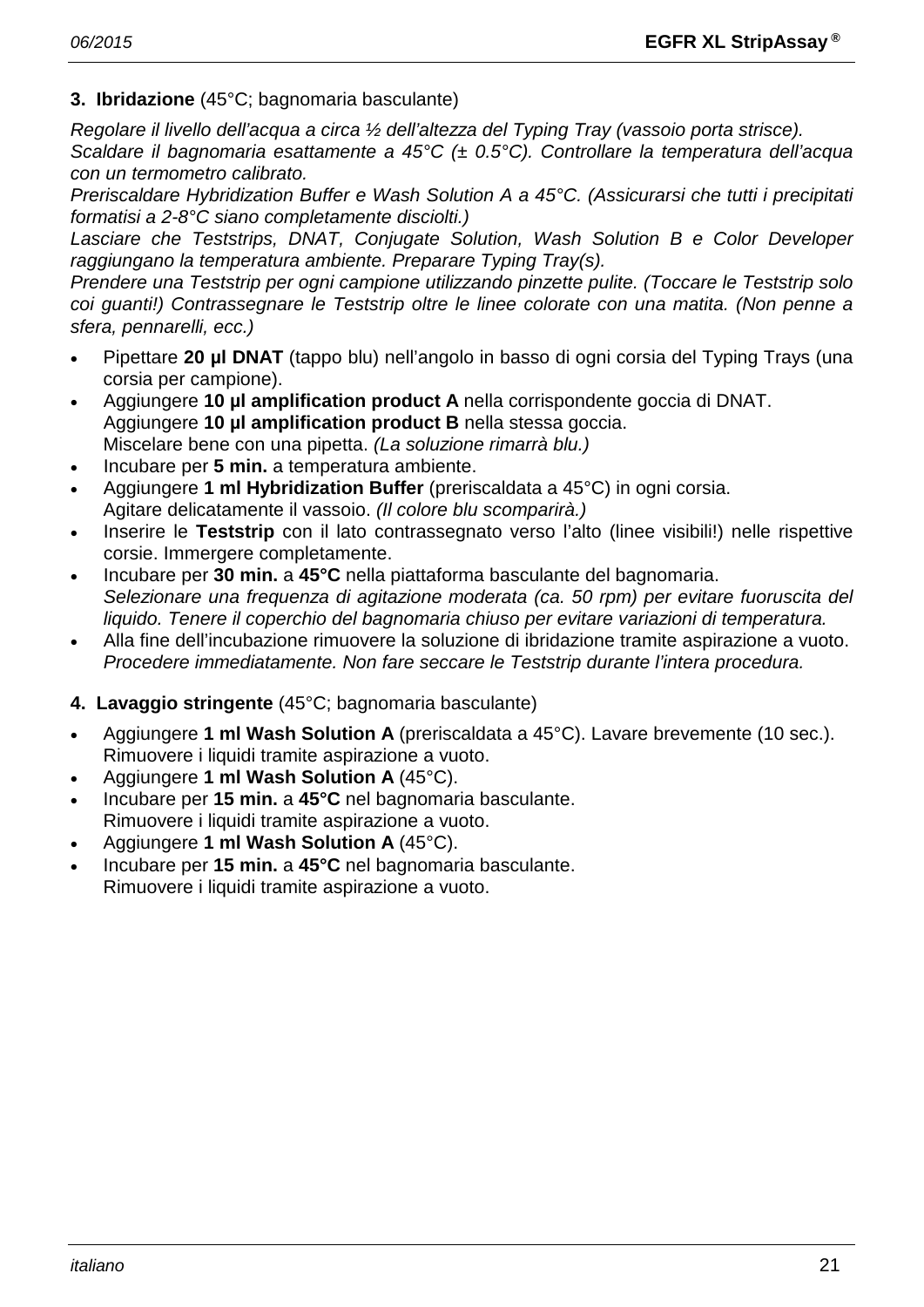- **5. Sviluppo del colore** (temperatura ambiente)
- Aggiungere **1 ml Conjugate Solution**.
- Incubare per **15 min.** a **temperatura ambiente** su un agitatore orizzontale o orbitale. Rimuovere i liquidi tramite aspirazione a vuoto.
- Aggiungere **1 ml Wash Solution B**. Lavare brevemente (10 sec.). Rimuovere i liquidi tramite aspirazione a vuoto.
- Aggiungere **1 ml Wash Solution B**.
- Incubare per **5 min.** a **temperatura ambiente** su un agitatore orizzontale o orbitale. Rimuovere i liquidi tramite aspirazione a vuoto.
- Aggiungere **1 ml Wash Solution B**.
- Incubare per **5 min.** a **temperatura ambiente** su un agitatore orizzontale o orbitale. Rimuovere i liquidi tramite aspirazione a vuoto.
- Aggiungere **1 ml Color Developer**.
- Incubare per **15 min.** a **temperatura ambiente** al buio su agitatore orizzontale o orbitale. *Una colorazione viola apparirà in corrispondenza di una reazione positiva.*
- Lavare le Teststrip diverse volte con acqua distillata. Lasciare asciugare le Teststrip al buio su carta assorbente. *Non esporre le Teststrip a luce intensa dopo lo sviluppo del colore.*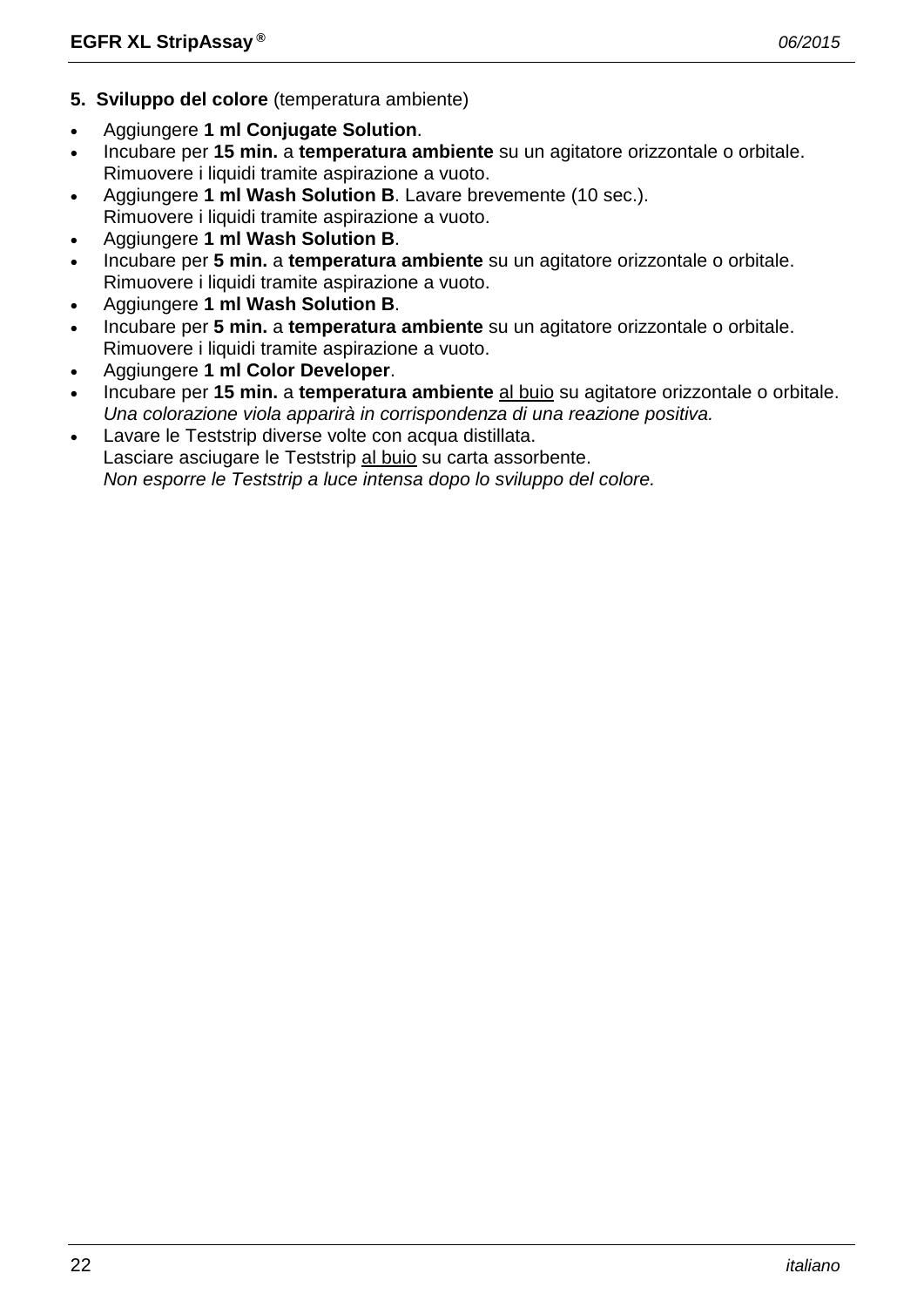# **VI. INTERPRETAZIONE DEI RISULTATI**

Il genotipo di un campione si determina usando il « Collector™ » incluso nel kit.

Mettere la Teststrip sviluppata in uno degli spazi assegnati, allinearla allo schema disegnato utilizzando la linea rossa (alto) e la linea verde (basso) e fissarla con nastro adesivo.

Una reazione positiva nella banda di Controllo in alto indica il corretto funzionamento della Conjugate Solution e del Color Developer. Questa banda deve sempre risultare positiva.

Una reazione positiva sulla banda « PCR Positive Control » indica la presenza e una qualità adeguata dei componenti della PCR e del templato di DNA per l'analisi delle mutazioni. Se il « PCR Positive Control » è negativo sul templato, ripetere l'analisi ripartendo dalla preparazione del DNA.

Una reazione negativa sulle bande « PCR Negative Control » indica la soppressione completa dell'amplificazione del EGFR wild-type. Se uno « PCR Negative Control » è positivo (es. per l'eccesso di templato utilizzato per la PCR), la sensibilità del saggio può essere inficiata.

| <b>EGFR</b><br>(bandas 1-30) | <b>PCR Negative</b><br><b>Control</b><br>(bandas 31-34) | <b>PCR Positive</b><br><b>Control</b><br>(bandas 35-36) | Interpretation                                    |
|------------------------------|---------------------------------------------------------|---------------------------------------------------------|---------------------------------------------------|
| una o più positive           | negativo                                                | positivo                                                | rispettiva mutazione<br><b>EGFR</b> presente      |
| negativo                     | negativo                                                | positivo                                                | nessuna mutazione<br><b>EGFR</b> presente         |
| qualunque                    | positivo                                                | positivo                                                | ridotta sensibilità per il<br><b>EGFR</b> mutante |
| negativo                     | negativo                                                | negativo                                                | controllo negativo o<br>fallimento sperimentale   |

Interpretazione dei risultati:

*Nota: l'intensità di colorazione delle bande positive può variare.*

Vedi esempi dei risultati StripAssay a pagina III (Fig. 3).

Consigli sulla soluzione dei problemi possono essere ottenuti contattando il distributore locale della ViennaLab. In alternativa ci si può rivolgere direttamente all'indirizzo fornito a pagina I.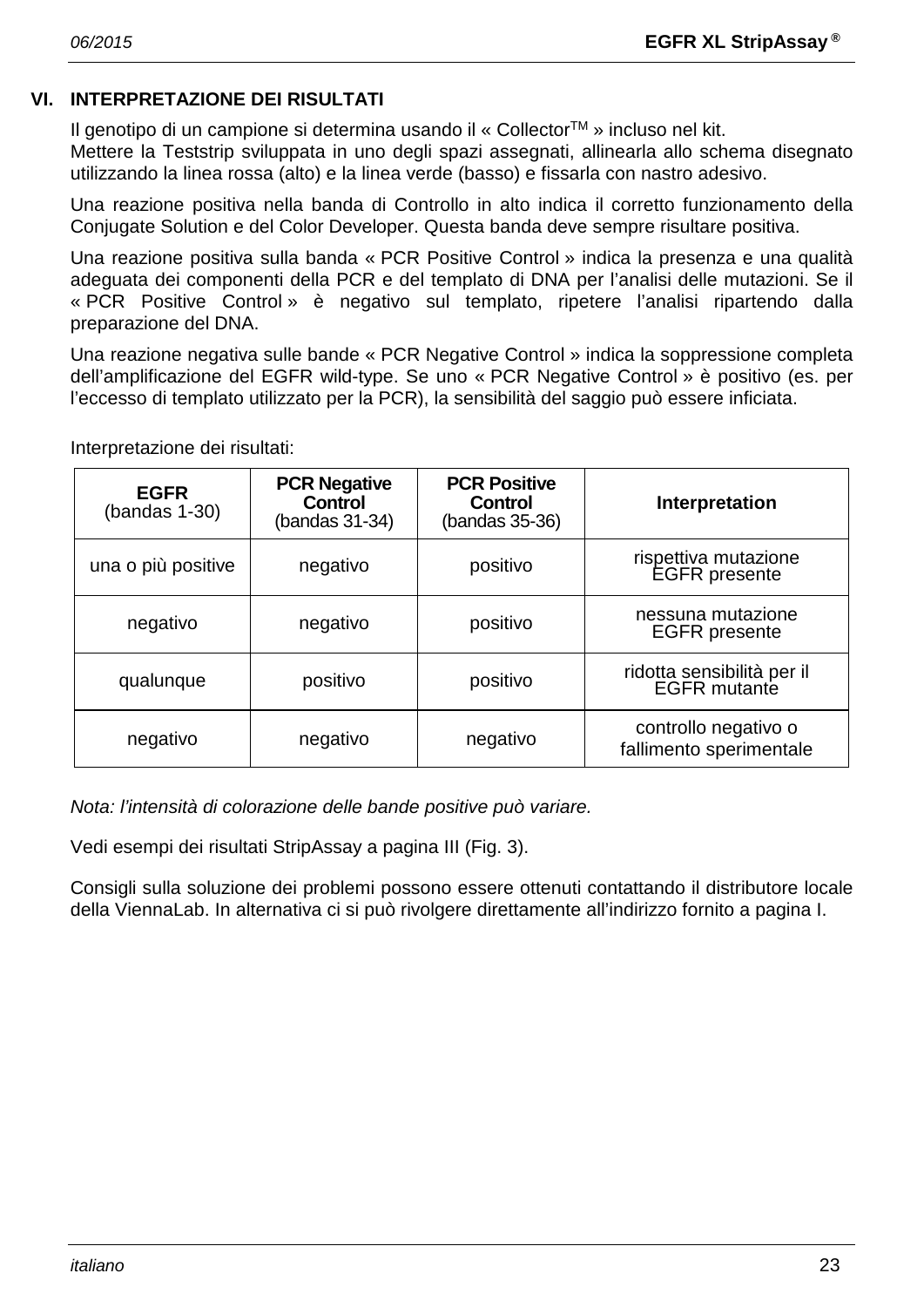# **VII. CONSIDERAZIONI SULLA QUALITA'**

- Una piena comprensione della procedura qui esposta e precisi equipaggiamenti e tecniche di laboratorio sono necessari per ottenere risultati affidabili. L'utilizzo del kit StripAssay per la diagnostica umana *in vitro* deve essere limitato a personale correttamente addestrato.
- Non usare i componenti del kit StripAssay oltre la data di scadenza riportata sull'esterno della scatola. Non mischiare reagenti di lotti diversi.
- Per evitare contaminazioni microbiche e cross-contaminazione dei reagenti o dei campioni utilizzare solo consumabili e puntali sterili. Non scambiare i tappi delle bottiglie tra di loro.
- La banda di controllo immobilizzata su ogni Teststrip consente un controllo di qualità del sistema di rivelazione colorimetrico. Per tenere sotto controllo e garantire la specificità dell'ibridazione e dei lavaggi, uno o più DNA di controllo a genotipo noto dovrebbero essere inseriti in ogni esperimento.

# **VIII. SICUREZZA**

- Non bere, mangiare, fumare o utilizzare cosmetici nelle apposite aree di lavoro. Indossare camici da laboratorio e guanti usa e getta quando si maneggiano i campioni e i reagenti del kit. Lavarsi accuratamente le mani alla fine del lavoro.
- Maneggiare tutti i campioni come se questi potessero trasmettere malattie infettive. Pulire e disinfettare accuratamente tutto il materiale e le superfici che sono entrati in contatto con i campioni. Eliminare tutti gli scarti inerenti i campioni in appositi contenitori per rischio biologico.
- Evitare il contatto del DNAT con pelle, occhi, o membrane mucose. Se il contatto avviene, lavare immediatamente con grandi quantità d'acqua. Se lo stesso si rovescia, diluire con acqua prima di asciugare.
- Aderire a tutte le regolamentazioni locali e federali che sono applicate in merito ai temi della sicurezza e dell'ambiente.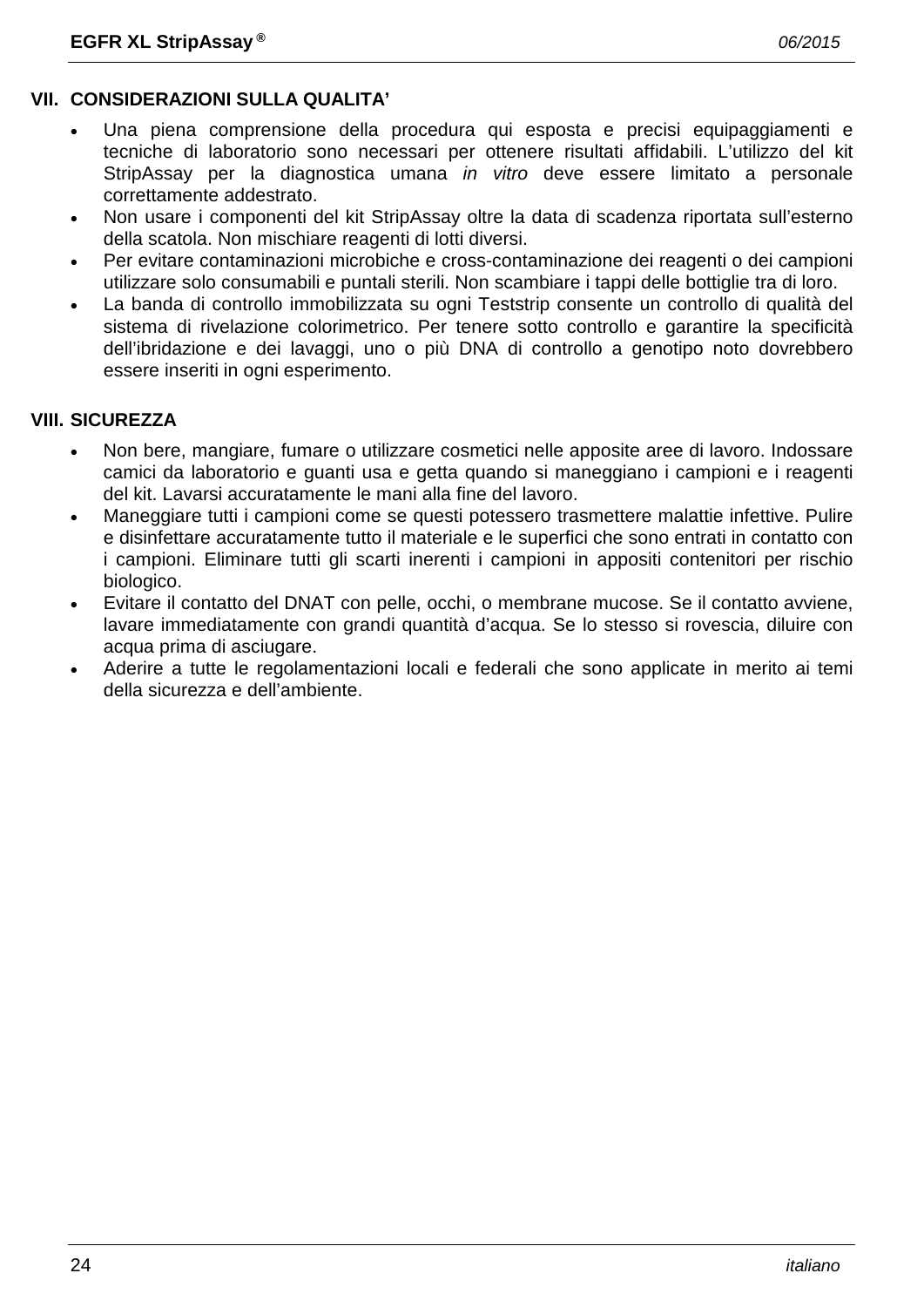# Instrucciones de uso

# **I. APLICACIÓN**

Ensayo para la identificación de las mutaciones del gen EGFR basado en la reacción en cadena de la polimerasa (PCR) e hibridación inversa.

# **II. METODOLOGÍA**

El procedimiento incluye tres pasos: (1) aislamiento del ADN, (2) amplificación PCR utilizando primers marcados con biotina, (3) hibridación de los productos de amplificación en una tira que contiene sondas de oligonucleótido alelo-específico fijadas en líneas paralelas (Fig. 1). Las secuencias marcadas con biotina unidas a la tira se detectan utilizando estreptavidinafosfatasa-alcalina y sustrato de color.

El ensayo incluye 30 mutaciones del gen EGFR (exons 18/19/20/21).

Se puede encontrar más información sobre genética en OMIM (Online Mendelian Inheritance in Man): www.ncbi.nlm.nih.gov/omim

# **III. COMPONENTES DEL KIT**

Véase la lista de todos los componentes del kit en la página I.

El DNAT contiene 1,6% NaOH.

 $\langle \cdot \rangle$  Atención

H315: Provoca irritación cutánea

H319: Provoca irritación ocular grave

P280: Llevar guantes/prendas/gafas/máscara de protección

P337 + P313: Si persiste la irritación ocular: Consultar a un médico

Amplification Mix, Taq Dilution Buffer, Conjugate Solution, Wash Solution B contiene 0,05% NaN3. Conjugate Solution contiene estreptavidina-fosfatasa alcalina. Color Developer contiene nitroazul de tetrazolio (NBT) y 5-bromo-4-cloro-3-indolil fosfato (BCIP).

# *¡Conservar todos los reactivos a 2-8°C cuando no se estén utilizando!*

# **IV. MATERIALES REQUERIDOS PERO NO SUMINISTRADOS**

Aparte del equipamiento de un laboratorio de biología molecular estándar, se necesita:

- Termociclador y tubos de reacción de plástico fino adecuados.
- Baño de agua con plataforma de agitación y temperatura regulable (45 $^{\circ}$ C ± 0,5 $^{\circ}$ C)
- Aparato de aspiración al vacío
- Agitador (balanceo o agitador orbital)
- • *Opcional: equipo de electroforesis en gel de agarosa (para el control de los productos de amplificación)*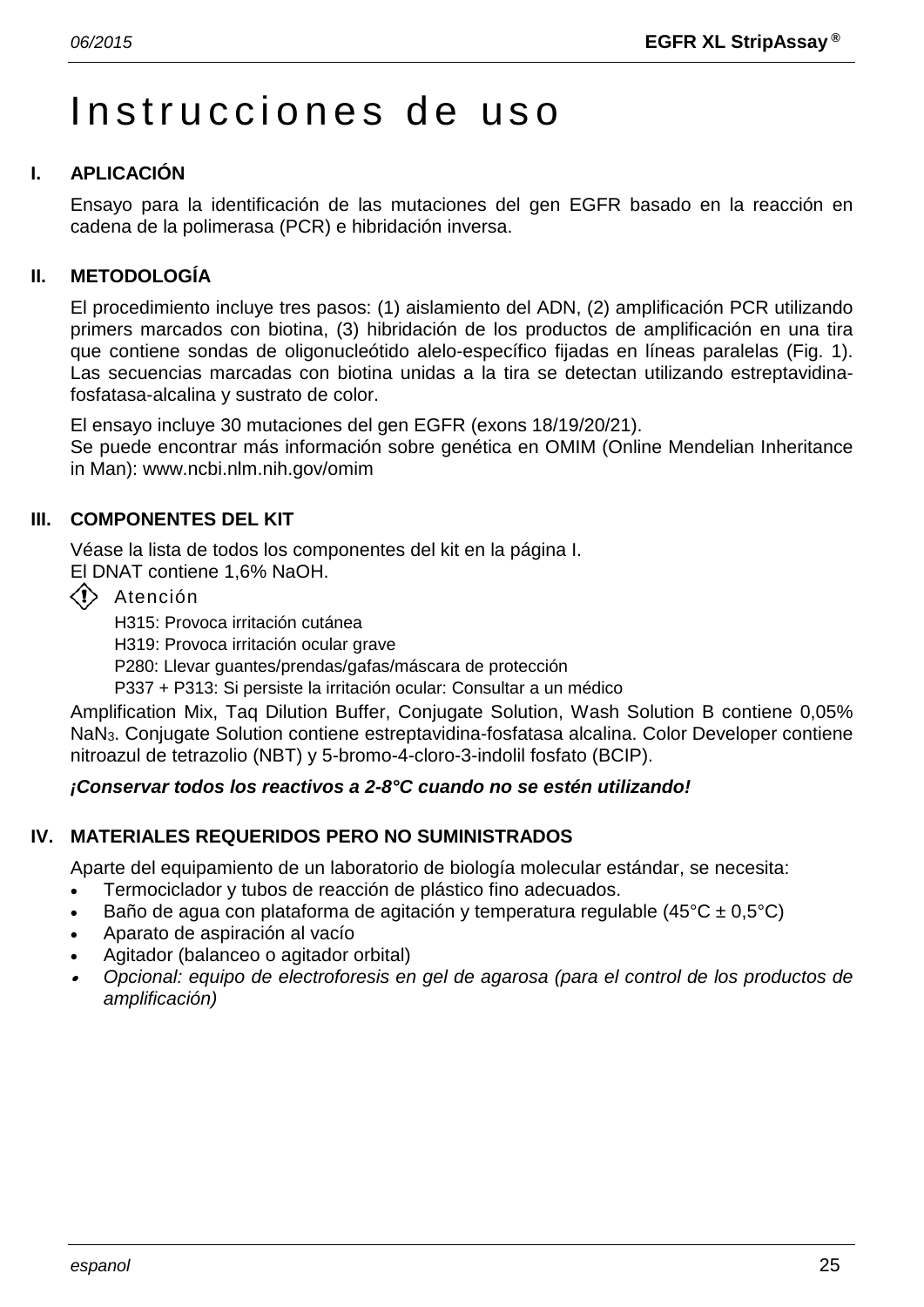# **V. PROCEDIMIENTO DEL ENSAYO**

#### **1. Aislamiento del ADN**

*Dependiendo del tipo de muestra a investigar se deberá utilizar el método de extracción de ADN apropiado. Los métodos recomendados se pueden solicitar a ViennaLab a través del distribuidor local o directamente dirigiéndose a la dirección mostrada en la página I.*

*La concentración de ADN debe ser ajustada a 1-10 µg/ml para utilizar el kit EGFR XL StripAssay ®.*

*Las muestras de ADN extraídas a partir de tejido fijado en formalina y embebido en parafina (FFPE) no se pueden cuantificar correctamente mediante fotometría UV! Los valores calculados a partir de la densidad óptica (DO) a 260 nm sobreestimarán de manera importante la concentración de ADN realmente presente. Solamente el uso de plataformas de cuantificación fluorométricas adecuadas (p.ej. Invitrogen Qubit) permitirá la cuantificación fiable de ADN procedente de tejido FFPE.*

# **2. Amplificación** *in vitro* **(PCR; 2 reacciones por muestra)**

*Conservar todos los reactivos PCR y el ADN en frío durante todo el proceso. Realizar todos los pasos hasta el inicio de la amplificación en hielo (0-4°C).*

- Preparar una dilución de trabajo fresca (1:25, concentración final de 0,2 U/µl) de **Taq DNA Polymerase** (tapón rojo) en **Taq Dilution Buffer** (tapón transparente).
- Preparar 2 tubos de reacción para cada muestra a amplificar. Colocar los tubos en hielo.
- Para cada muestra, preparar 2 mezclas de reacción de PCR final (A y B) en el hielo: **15 µl** de **Amplification Mix A** (tapón amarillo) y **15 µl** de **Amplification Mix B** (tapón verde) **5 µl** de **Taq DNA polymerase diluida** (1U) **5 µl** de **Taq DNA polymerase diluida** (1U) **5 µl** de **ADN 5 µl** de **ADN**
- Tapar fuertemente los tubos. Precalentar el termociclador a 37°C.
- Introducir los tubos de reacción y ejecutar el siguiente programa de termociclado:

Pre-PCR: 37°C/10 min.

94°C/2 min.

Termociclado: 94°C/15 seg. - 70°C/60 seg. - 58°C/90 seg. (33 ciclos)

Exensión final: 60°C/3 min.

*Conservar los productos de amplificación en hielo a 2-8°C para utilizarlos más adelante.*

*Opcional: Analizar los productos de amplificación mediante electroforesis en gel (p.e. 3% gel de agarosa).*

*Longitudes de fragmento: 107, 140-149, 204 bp (producto de amplificación A)*

*90, 107, 133, 147 bp (producto de amplificación B)*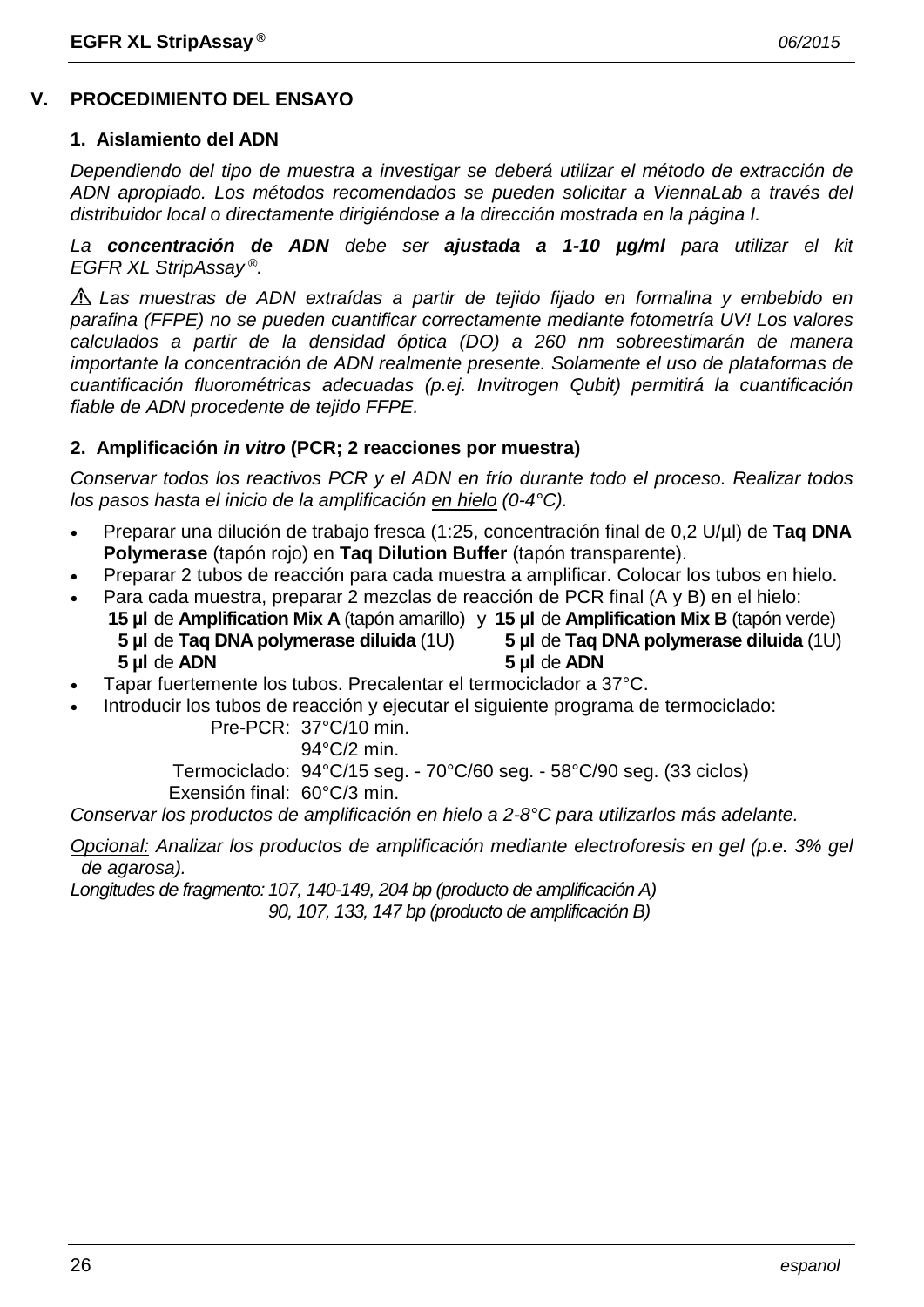# **3. Hibridación** (45°C; baño de agua con agitación)

*Ajustar el nivel de agua del baño a aprox. ½ de la altura de la Typing Tray. Calentar el baño de agua a exactamente 45°C (± 0,5°C). Comprobar la temperatura del agua con un termómetro calibrado.*

*Precalentar el Hybridization Buffer y la Wash Solution A a 45°C. (Fijarse en que todos los precipitados formados a 2-8°C se disuelvan completamente.)*

*Esperar a que los Teststrips, el DNAT, la Conjugate Solution, la Wash Solution B y el Color Developer alcancen la temperatura ambiente. Preparar la/s Typing Tray/s.*

*Extraer un Teststrip para cada muestra utilizando unas pinzas limpias. (¡Tocar siempre los Teststrips con guantes!) Identificar los Teststrips fuera de las líneas marcadas con lápiz. (No utilizar bolígrafos, rotuladores etc.)*

- Pipetear **20 µl** de **DNAT** (tapón azul) en la esquina inferior de cada compartimento que se vaya a utilizar en las Typing Trays (un compartimento por muestra).
- Añadir **10 µl** del **producto de amplificación A** sobre la gota correspondiente de DNAT. Añadir **10 µl** del **producto de amplificación B** sobre la misma gota. Mezclar bien con una pipeta. *(La solución permanecerá azul.)*
- Incubar durante **5 min.** a temperatura ambiente.
- Añadir **1 ml** de **Hybridization Buffer** (precalentado a 45°C) en cada compartimento. Agitar la Typing Tray con suavidad. *(Desaparecerá el color azul.)*
- Introducir los **Teststrips** con el lado marcado hacia arriba (¡líneas visibles!) en los compartimentos correspondientes. Sumergir completamente.
- Incubar durante **30 min.** a **45°C** en la plataforma de agitación del baño de agua. *Ajustar una frecuencia de agitación moderada (aprox. 50 rpm) para evitar derrames. Mantener cerrada la tapa del baño de agua para evitar variaciones en la temperatura.*
- Al final de la incubación, aspirar las soluciones de hibridación mediante aspiración al vacío.

*Hacerlo inmediatamente. No permitir que las tiras se sequen durante el proceso.*

# **4. Lavado riguroso** (45°C; baño de agua con agitación)

- Añadir **1 ml** de **Wash Solution A** (precalentada a 45°C). Lavar brevemente (10 seg.). Aspirar los líquidos mediante aspiración al vacío.
- Añadir **1 ml** de **Wash Solution A** (45°C).
- Incubar durante **15 min.** a **45°C** en el baño de agua con agitación. Aspirar los líquidos mediante aspiración al vacío.
- Añadir **1 ml** de **Wash Solution A** (45°C).
- Incubar durante **15 min.** a **45°C** en el baño de agua con agitación. Aspirar los líquidos mediante aspiración al vacío.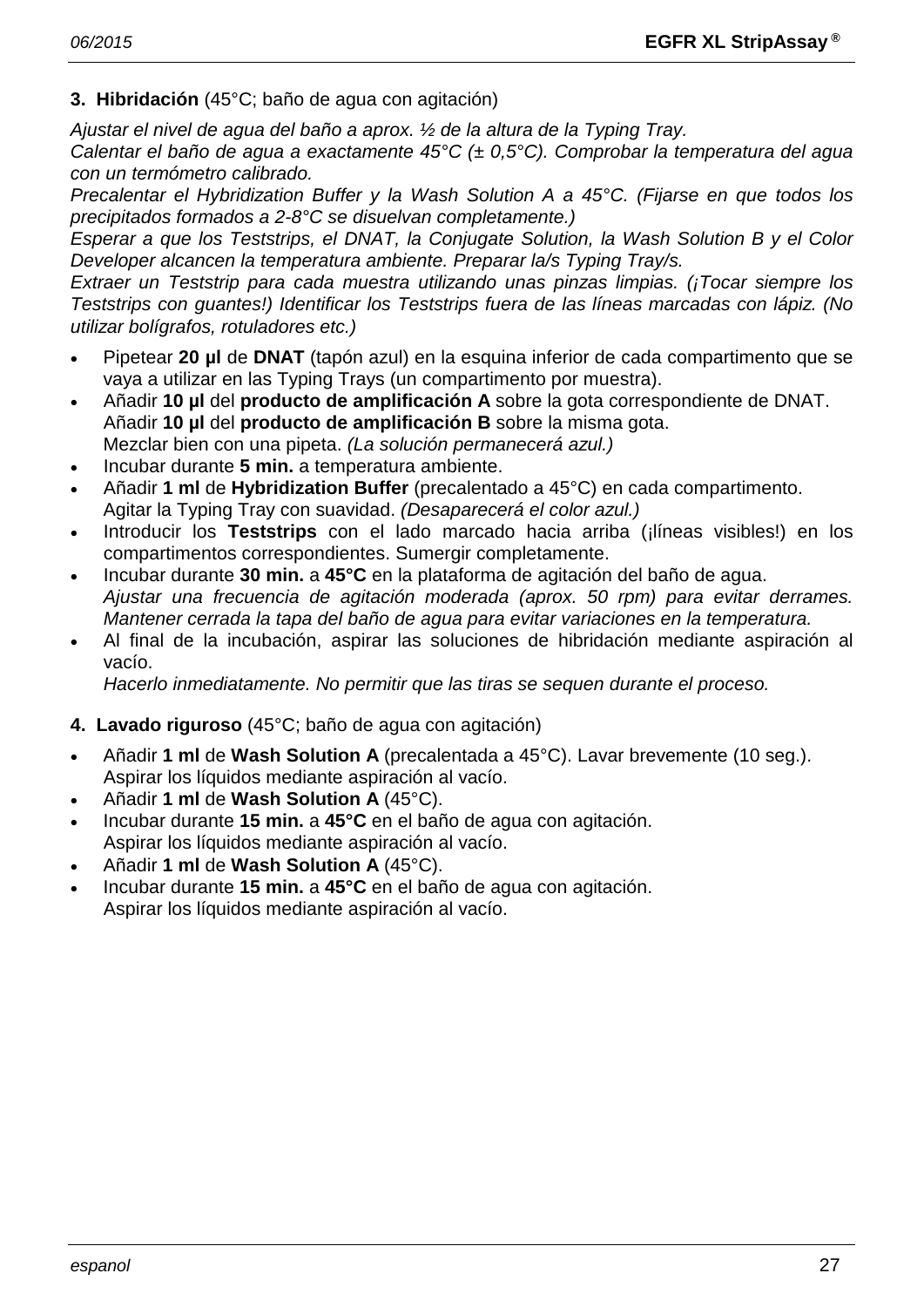- **5. Revelado del color** (temperatura ambiente)
- Añadir **1 ml** de **Conjugate Solution**.
- Incubar durante **15 min.** a **temperatura ambiente** en un agitador de balanceo u orbital. Aspirar los líquidos mediante aspiración al vacío.
- Añadir **1 ml** de **Wash Solution B**. Lavar brevemente (10 seg.). Aspirar los líquidos mediante aspiración al vacío.
- Añadir **1 ml** de **Wash Solution B**.
- Incubar durante **5 min.** a **temperatura ambiente** en un agitador de balanceo u orbital. Aspirar los líquidos mediante aspiración al vacío.
- Añadir **1 ml** de **Wash Solution B**.
- Incubar durante **5 min.** a **temperatura ambiente** en un agitador de balanceo u orbital. Aspirar los líquidos mediante aspiración al vacío.
- Añadir **1 ml** de **Color Developer**.
- Incubar durante **15 min.** a **temperatura ambiente** en la oscuridad en un agitador de balanceo u orbital.
- *Si se produce una reacción positiva, aparecerá un color morado.*
- Lavar varias veces los Teststrips con agua destilada.
- Dejar que los Teststrips se sequen en oscuridad sobre papel absorbente.

*No exponer los Teststrips a una luz intensa después del revelado del color.*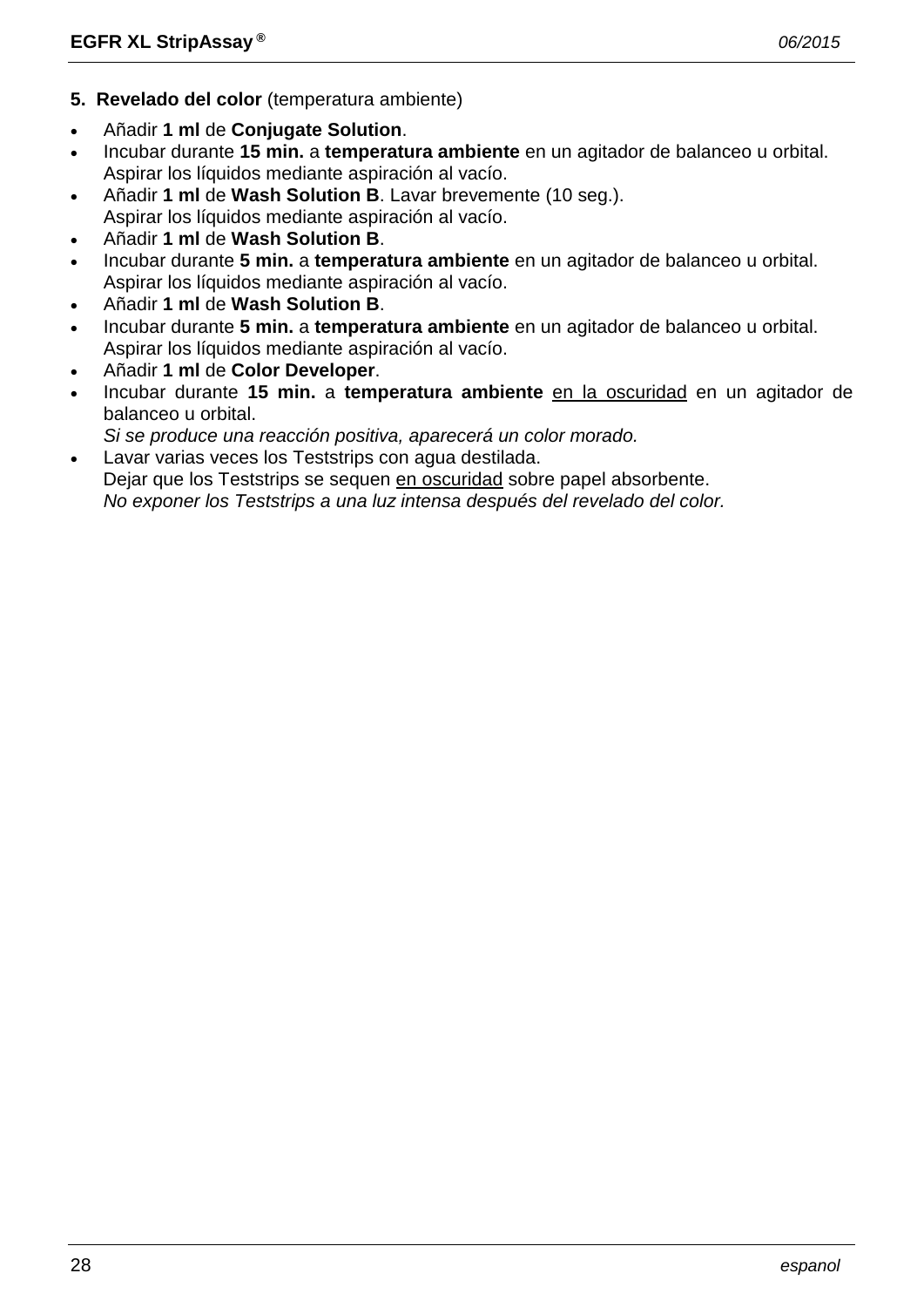# **VI. INTERPRETACIÓN DE LOS RESULTADOS**

El genotipo de la muestra se determina utilizando el « CollectorTM » suministrada.

Colocar el Teststrip procesado dentro de uno de los campos diseñados, alinearla con el dibujo esquemático utilizando la línea roja (arriba) y la línea verde (abajo), y pegarla con cinta adhesiva.

Una reacción positiva de la línea de Control superior indica el funcionamiento correcto de la Conjugate Solution y del Color Developer. Esta línea siempre debería dar positivo.

Una reacción positiva de la línea « PCR Positive Control » indica la presencia de la muestra de ADN así como también de los componentes de la PCR con calidad aceptable para el análisis de las mutaciones. Si el « PCR Positive Control » es negativo, repetir el análisis empezando por la preparación del ADN.

Una reacción negativa de las líneas « PCR Negative Control » indica la supresión total de la amplificación de EGFR wild-type. Si un « PCR Negative Control » es positivo (p. ej. debido a un exceso de patrón de ADN usado para la PCR), la sensibilidad del ensayo puede estar incorrecta.

| <b>EGFR</b><br>$(bandas 1-30)$ | <b>PCR Negative</b><br><b>Control</b><br>(bandas 31-34) | <b>PCR Positive</b><br>Control<br>(bandas 35-36) | Interpretation                                    |
|--------------------------------|---------------------------------------------------------|--------------------------------------------------|---------------------------------------------------|
| una o mas positivas            | negativo                                                | positivo                                         | mutación respectiva de EGFR<br>presente           |
| negativo                       | negativo                                                | positivo                                         | ninguna mutación de EGFR<br>presente              |
| cualquier resultado            | positivo                                                | positivo                                         | sensibilidad reducida para<br><b>EGFR</b> mutante |
| negativo                       | negativo                                                | negativo                                         | control negativo o<br>error experimental          |

Interpretación de los resultados:

*Nota: Las intensidades de las bandas positivas pueden variar.*

Véanse los ejemplos sobre los resultados del StripAssay de la página III (Fig. 3).

Se pueden encontrar consejos sobre los problemas que pueden surgir poniéndose en contacto con ViennaLab a través del distribuidor local o directamente en la dirección facilitada en la página I.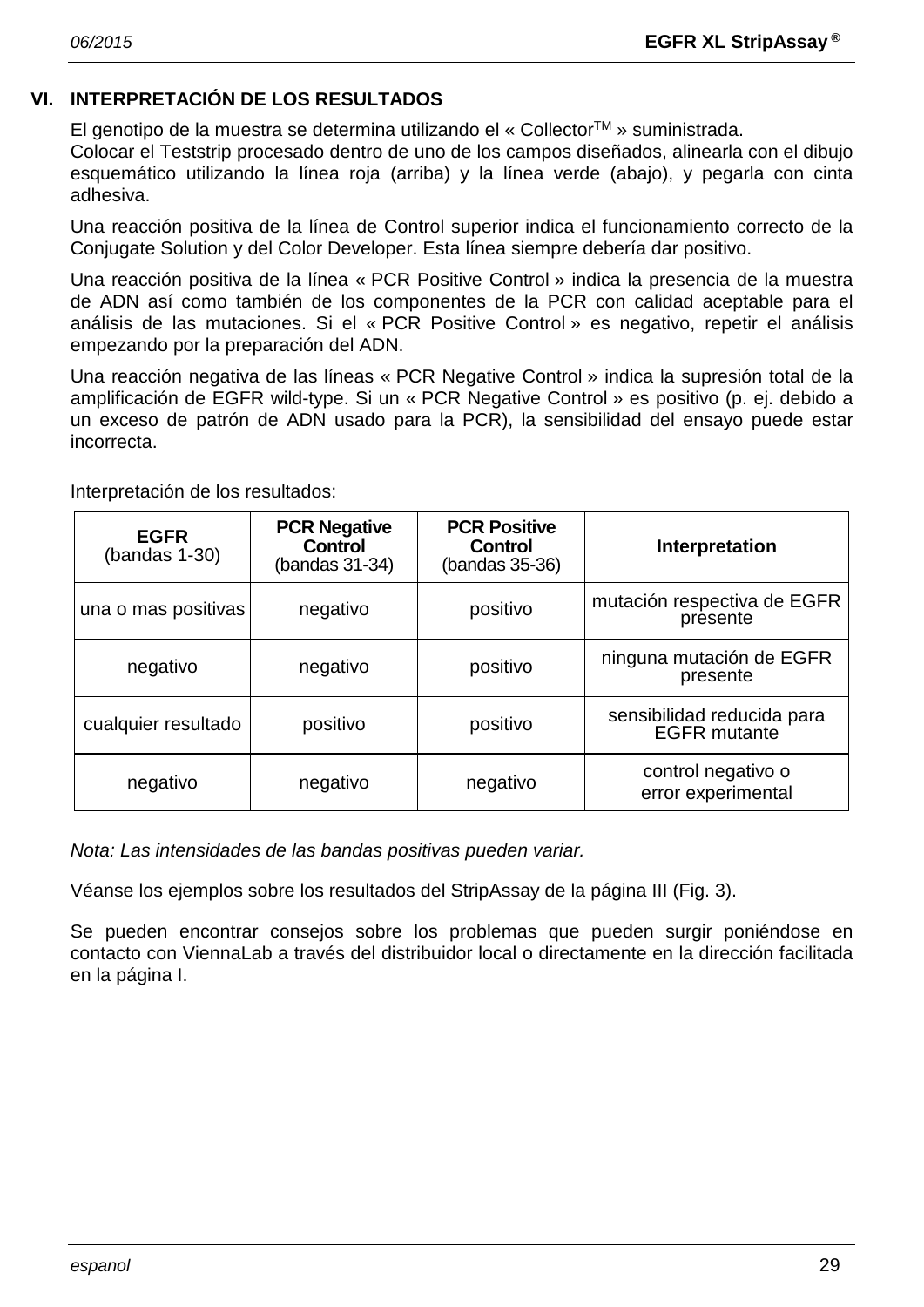# **VII. CONSIDERACIONES SOBRE LA CALIDAD**

- Para obtener resultados fiables, es preciso entender perfectamente el procedimiento aquí resumido, así como disponer de un equipo y técnicas de laboratorio precisos. El uso del StripAssay para diagnóstico humano in vitro debe estar limitado al personal adecuadamente formado y experimentado.
- No utilizar los componentes del StripAssay pasada la fecha de caducidad impresa en el exterior de la caja. No mezclar reactivos pertenecientes a lotes diferentes.
- Evitar la contaminación microbiana y la contaminación cruzada de los reactivos o de las muestras utilizando puntas de pipetas estériles y desechables durante todo el proceso. No intercambiar los tapones de los frascos.
- La línea de control de cada Teststrip permite realizar un control del rendimiento del sistema de detección cromógena. Para monitorizar y validar la especificidad de los pasos de hibridación y lavado, se deberían incluir controles de genotipos conocidos cada dvez que se realizaran estudios genéticos.

# **VIII. SEGURIDAD**

- No beber, comer, fumar o utilizar productos cosméticos en las áreas de trabajo designadas. Llevar ropa de laboratorio y guantes desechables mientras se manipulan las muestras y los reactivos del kit. Lavarse bien las manos al finalizar.
- Manipular las muestras como si fueran capaces de transmitir agentes infecciosos. Limpiar y desinfectar a fondo todos los materiales y superficies que hayan entrado en contacto con las muestras. Eliminar todos los residuos asociados a las muestras clínicas en un contenedor para residuos biológicos potencialmente peligrosos.
- Evitar el contacto del DNAT con la piel, los ojos o las membranas mucosas. Si se produce el contacto, lavar inmediatamente con mucha agua. En caso de derrame, diluir con agua antes de secar el área afectada con un trapo.
- Seguir la normativa de seguridad medioambiental local y estatal vigente.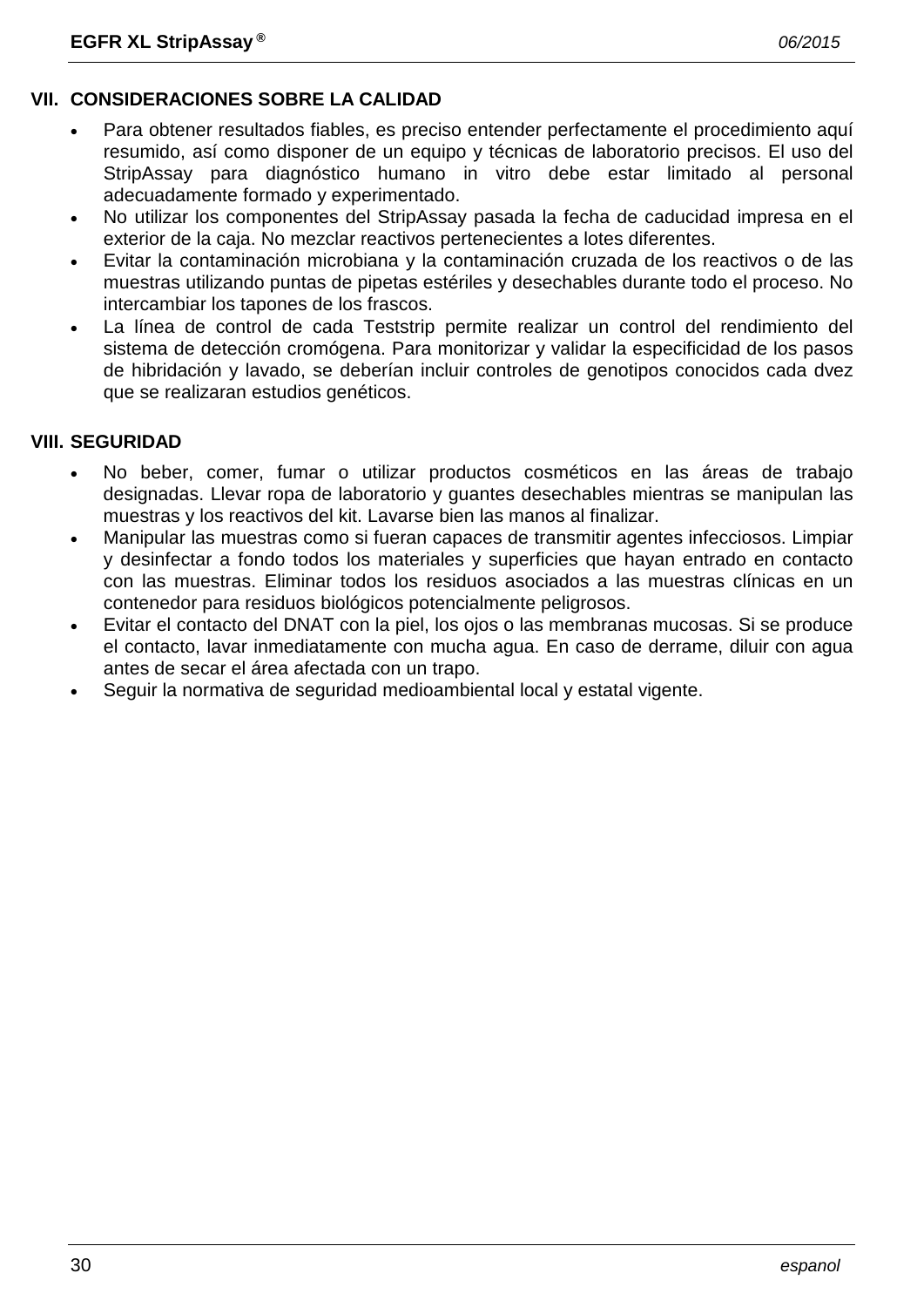# Instruções de utilização

# **I. UTILIZAÇÃO PREVISTA**

Ensaio para a identificação de mutações no gene EGFR baseado na reacção em cadeia da polimerase (PCR) e hibridação reversa.

# **II. METHODOLOGY**

O procedimento incluí três passos: (1) isolamento do DNA, (2) amplificação por PCR utilizando *primers* biotinilados, (3) hibridação de produtos de amplificação numa tira de teste com sondas oligonucleotidicas específicas de alelo num *array* de linhas paralelas (Fig. 1). As sequências biotiniladas ligadas são detectadas usando fosfatase alcalina-estreptavidina e substratos de cor.

O ensaio engloba 30 mutações no gene EGFR (exons 18/19/20/21).

Masi informação genética está disponível na OMIM (Online Mendelian Inheritance in Man): www.ncbi.nlm.nih.gov/omim

# **III. COMPONENTES DO KIT**

Ver lista de todos os components do kit na página I.

DNAT contém 1.6% NaOH.

 $\langle \cdot \rangle$  Atenção

H315: Provoca irritação cutânea

H319: Provoca irritação ocular grave

P280: Usar luvas de protecção/vestuário de protecção/protecção ocular/protecção facial

P337 + P313: Caso a irritação ocular persista: consulte um médico

Amplification Mix, Taq Dilution Buffer, Conjugate Solution, Wash solution B contém 0.05% NaN3. Conjugate Solution contém fosfatase alcalina-estreptavidina. Color Developer contém Nitroazul de tetrazólio (NBT) e 5-bromo-4-cloro-3-indolil fosfato (BCIP).

# *Conserve todos os reagentes a 2-8°C quando não estiverem a ser utilizados !*

# **IV. MATERIAIS NECESSÁRIOS MAS NÃO FORNECIDOS**

Adicionalmente ao material padrão do laboratório de biologia molecular, é necessário:

- Aparelho de termociclos e tubos adequados de paredes de plástico finas/tiras
- Banho de água com plataforma de agitação e temperatura ajustável (45 $^{\circ}$ C ± 0.5 $^{\circ}$ C)
- Aparelho de aspiração de vácuo
- Agitador (de leito ou orbital)
- • *Opcional: equipamento de electroforese em gel de agarose (para controlo dos produtos da amplificação)*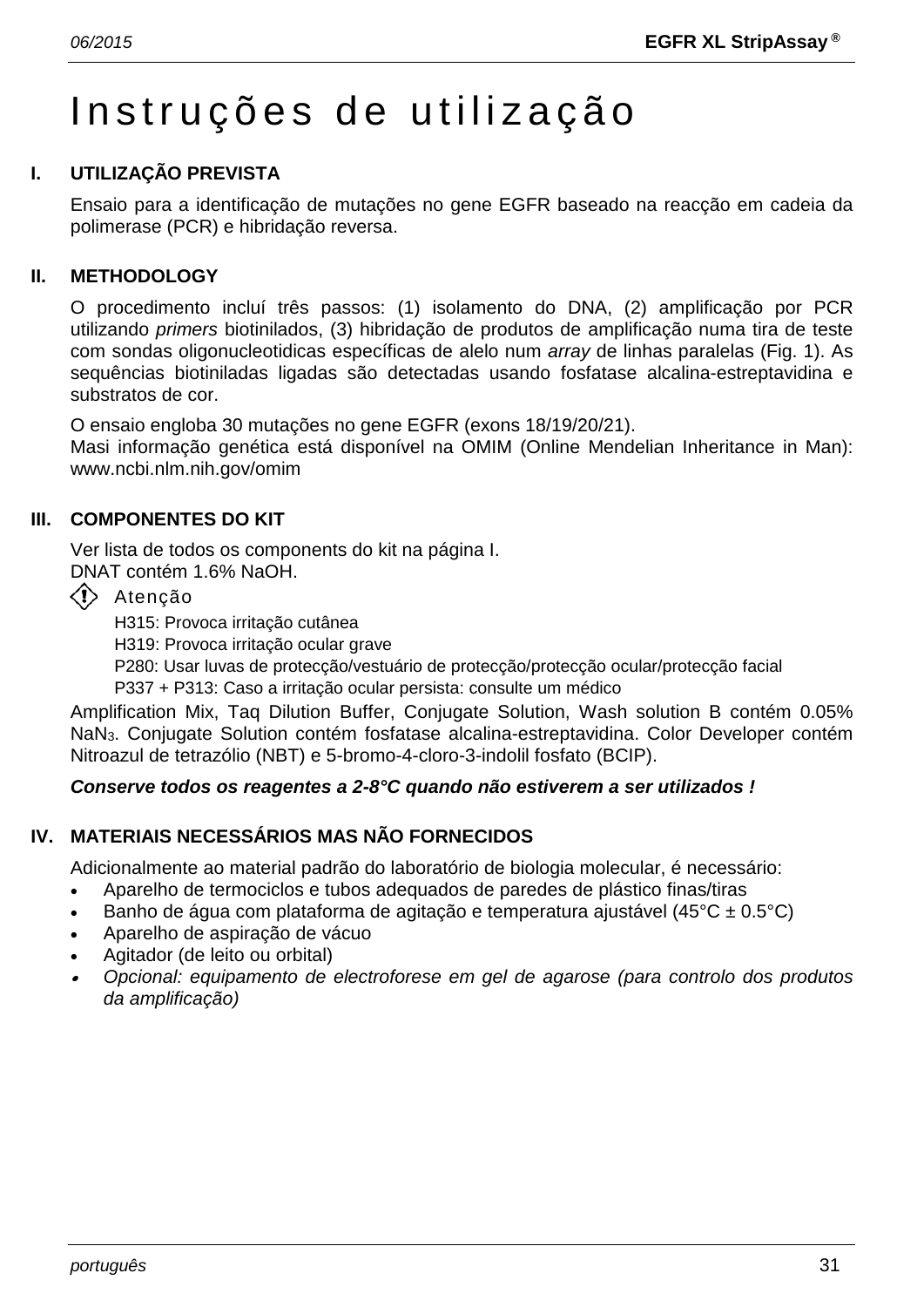# **V. PROCEDIMENTO DO ENSAIO**

#### **1. Isolamento do DNA**

*Têm de ser aplicados métodos adequados de extracção do DNA, dependendo do tipo de amostra a ser investigada. Podem ser obtidas recomendações, contactando a ViennaLab através do distribuidor local ou directamente no endereço fornecido na página 1.*

*A concentração de DNA tem de ser ajustada a 1-10 µg/ml para utilização no EGFR XL StripAssay ®.*

*As amostras de DNA extraídas de tecido fixado com formalina e imerso em parafina (FFPE) não podem ser correctamente quantificadas por fotometria UV! Os valores calculados pela medição da densidade óptica (DO) a 260nm irão sobrestimar substancialmente a concentração real do template de DNA. Apenas a utilização de plataformas de quantificação fluorimétrica adequadas (por ex. Invitrogen Qubit) irá permitir uma quantificação fiável de DNA a partir de tecido FFPE.*

# **2. Amplificação** *In Vitro* **(PCR; 2 reacções separadas por amostra)**

*Mantenha todos os reagentes de PCR e os templates de DNA sempre refrigerados ao longo do procedimento. Realize todos os passos até ao inicio do programa de termociclos em gelo (0-4°C).*

- Prepare uma diluição de trabalho nova (1:25, conc. final 0.2 U/µl) de **Taq DNA Polymerase** (tampa vermelha) no **Taq Dilution Buffer** (tampa transparente).
- Prepare dois tubos de reacção para cada amostra a ser amplificada. Coloque os tubos no gelo.
- Para cada amostra prepare duas misturas de reacção finais de PCR (A e B) no gelo:
	- **15 µl Amplification Mix A** (tampa amarela) e **15 µl Amplification Mix B** (tampa verde)
		-
		- **5 µl Taq DNA Polymerase diluida** (1U) **5 µl Taq DNA Polymerase diluida** (1U)
		-
		- **5 µl template de DNA 5 µl template de DNA**
- Coloque bem as tampas nos tubos. Pré-aqueça o aparelho de termociclos a 37°C.
- Insira os tubos de reacção e ponha a funcionar o seguinte programa de termociclos:

pré-PCR: 37°C/10 min.

94°C/2 min.

termociclos: 94°C/15 seg. - 70°C/60 seg. - 58°C/90 seg. (33 ciclos)

extensão final: 60°C/3 min.

*Conserve os produtos de amplificação no gelo ou a 2-8°C para utilização futura.*

*Opcional: Analise os produtos de amplificação por electroforese em gel de agarose (ex. gel de agarose a 3%).*

*Comprimentos dos fragmentos: 107, 140-149, 204 bp (produto de amplificação A) 90, 107, 133, 147 bp (produto de amplificação B)*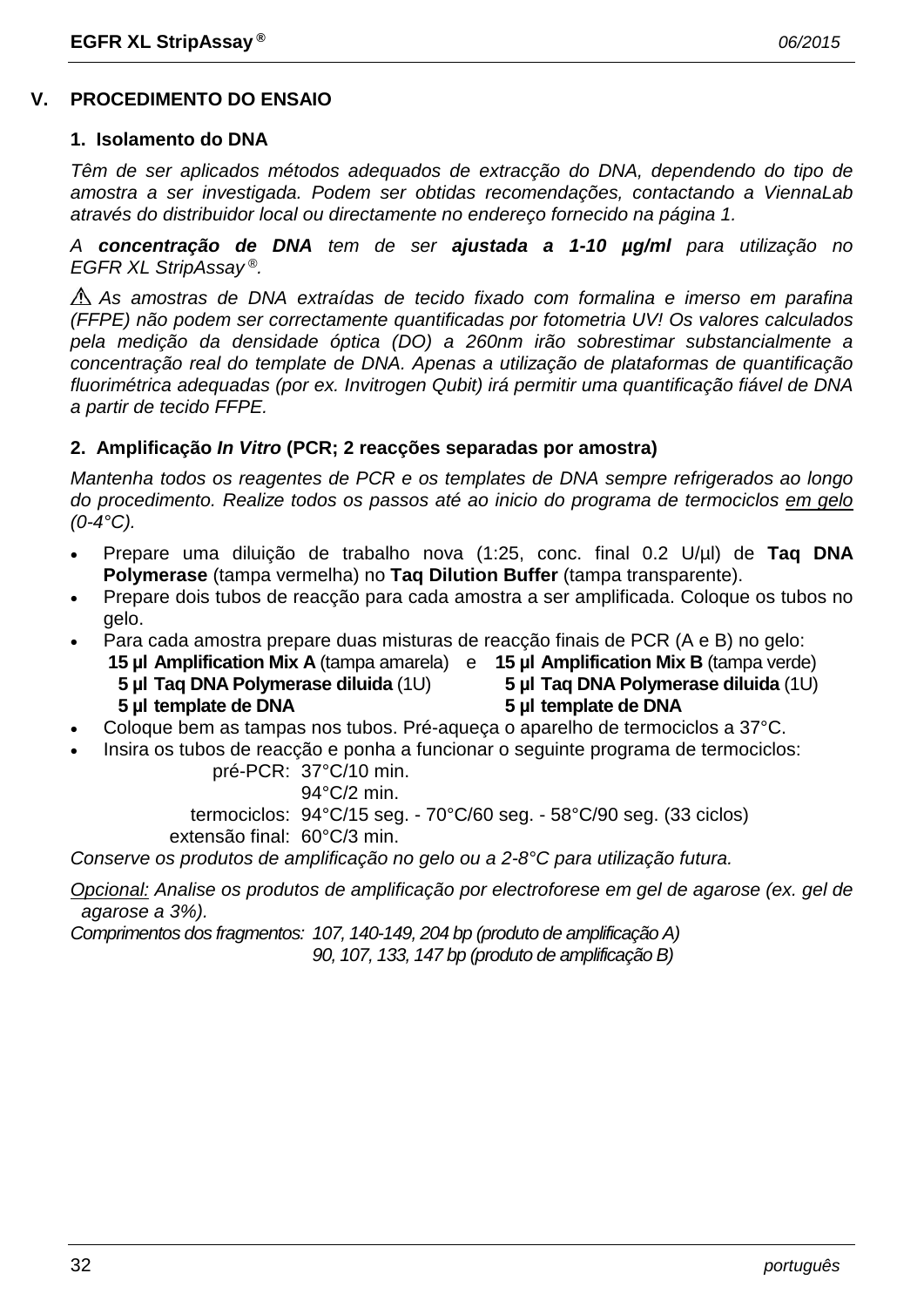**3. Hibridação** (45°C; banho de água com agitação)

*Ajuste o nível de água no banho até aprox. ½ da altura do Typing Tray.*

*Aqueça banho de água a exactamente 45°C (± 0.5°C). Verifique a temperatura da água com termómetro calibrado*

*Pré-aqueça o Hybridization Buffer e a Wash Solution A a 45°C. (Tenha atenção, que todos os precipitados formados a 2-8°C sejam completamente dissolvidos.)*

*Deixe que as Teststrips, DNAT, Conjugate Solution, Wash Solution B e o Color Developer estabilizem à temperatura ambiente. Prepare o Typing Tray(s).*

*Remova uma Teststrip para cada amostra usando uma pinça limpa. (Toque nas Teststrips apenas com luvas!). Identifique as Teststrips fora das zonas marcadas com um lápis. (Não utilize esferográficas, marcadores, etc)*

- Pipete **20 µl DNAT** (tampa azul) para o canto inferior de cada pista a ser utilizada nos Typing Trays (uma pista por amostra).
- Adicione **10 µl de produto de amplificação A** à gota correspondente de DNAT. Adicione **10 µl produto de amplificação B** à mesma gota. Misture bem com pipeta. *(A solução deverá permanecer azul.)*
- Deixe em repouso durante **5 min.** à temperatura ambiente.
- Adicione **1 ml** de **Hybridization Buffer** (pré-aquecido a 45°C) em cada pista. Agite o tabuleiro (tray) cuidadosamente. *(A cor azul vai desaparecer.)*
- Insira **Teststrips** com os lados marcados para cima (linhas vísiveis!) nas pistas respectivas. Submerja completamente.
- Incube **30 min.** a **45°C** na plataforma de agitação do banho de água. *Programe uma velocidade de agitação moderada (aprox. 50 rpm) para evitar salpicos. Mantenha a tampa do banho fechada para evitar variações de temperatura.*
- No final da incubação remova as soluções de hibridação por aspiração de vácuo. *Continue imediatamente. Não deixe que as Teststrips sequem durante todo o procedimento.*
- **4. Lavagem de estringência** (45°C; banho de água com agitação)
- Adicione **1 ml** de **Wash Solution A** (pré-aquecido a 45°C). Lave ligeiramente (10 seg.). Remova os liquidos por aspiração de vácuo.
- Adicione **1 ml** de **Wash Solution A** (45°C).
- Incube **15 min.** a **45°C** no banho de água com agitação. Remova os liquidos por aspiração de vácuo.
- Adicione **1 ml** de **Wash Solution A** (45°C).
- Incube **15 min.** a **45°C** no banho de água com agitação. Remova os liquidos por aspiração de vácuo.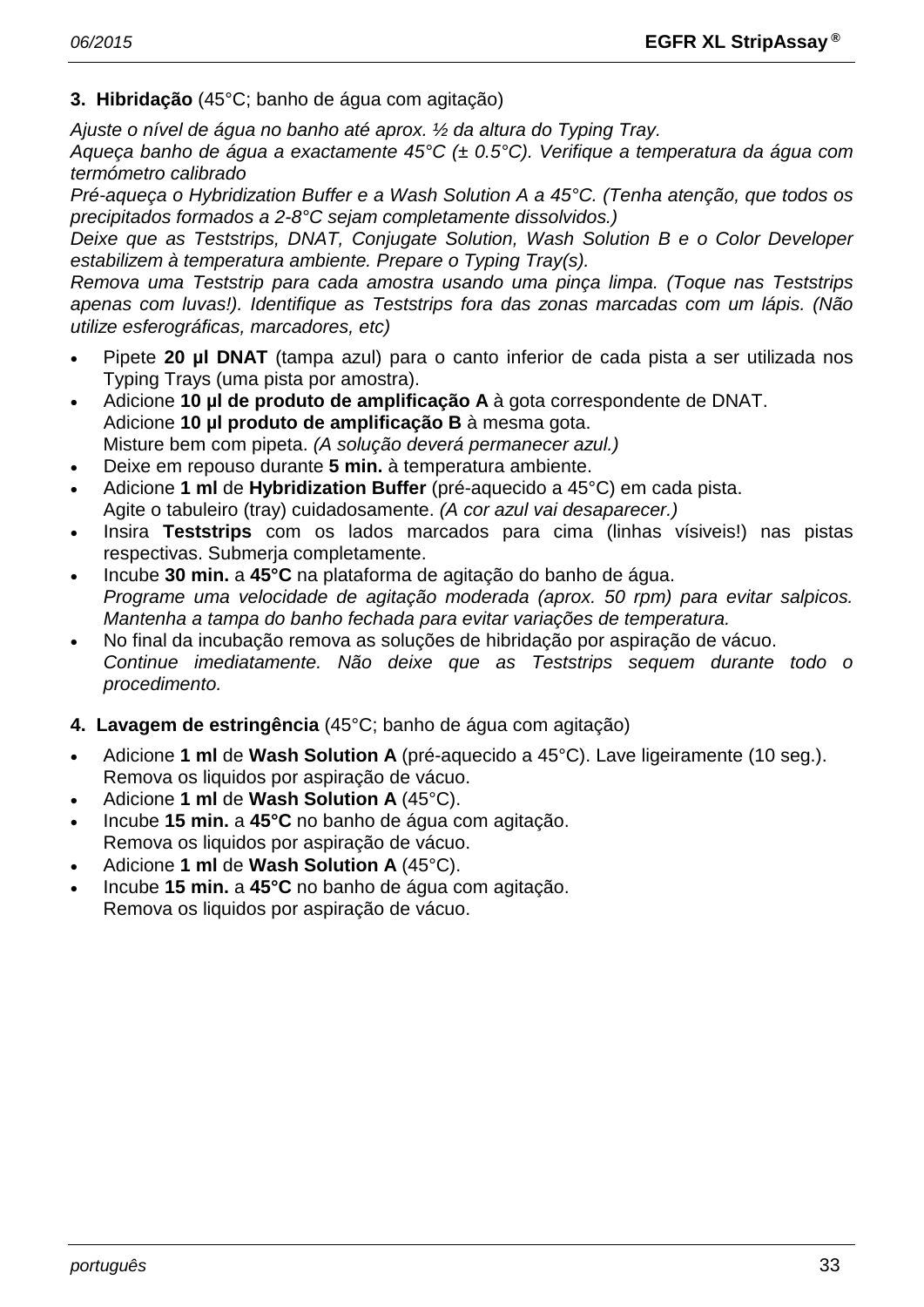- **5. Desenvolvimento de cor** (temperatura ambiente)
- Adicione **1 ml** de **Conjugate Solution**.
- Incube **15 min.** à **temperatura ambiente** num leito com agitação ou agitador orbital. Remova os liquidos por aspiração de vácuo.
- Adicione **1 ml** de **Wash Solution B**. Lave ligeiramente (10 seg.). Remova os liquidos por aspiração de vácuo.
- Adicione **1 ml** de **Wash Solution B**.
- Incube **5 min.** à **temperatura ambiente** num leito com agitação ou agitador orbital. Remova os liquidos por aspiração de vácuo.
- Adicione **1 ml** de **Wash Solution B**.
- Incube **5 min.** à **temperatura ambiente** num leito com agitação ou agitador orbital. Remova os liquidos por aspiração de vácuo.
- Adicione **1 ml** de **Color Developer**.
- Incube **15 min.** à **temperatura ambiente** no escuro num leito com agitação ou agitador orbital.
- *Vai surgir uma coloração púrpura depois da reacção positiva.*
- Lave várias vezes as Teststrips com água destilada.

Deixe que as tiras sequem no escuro em papel absorvente.

*Não exponha a luz intensa as Teststrips depois do Desenvolvimento de cor.*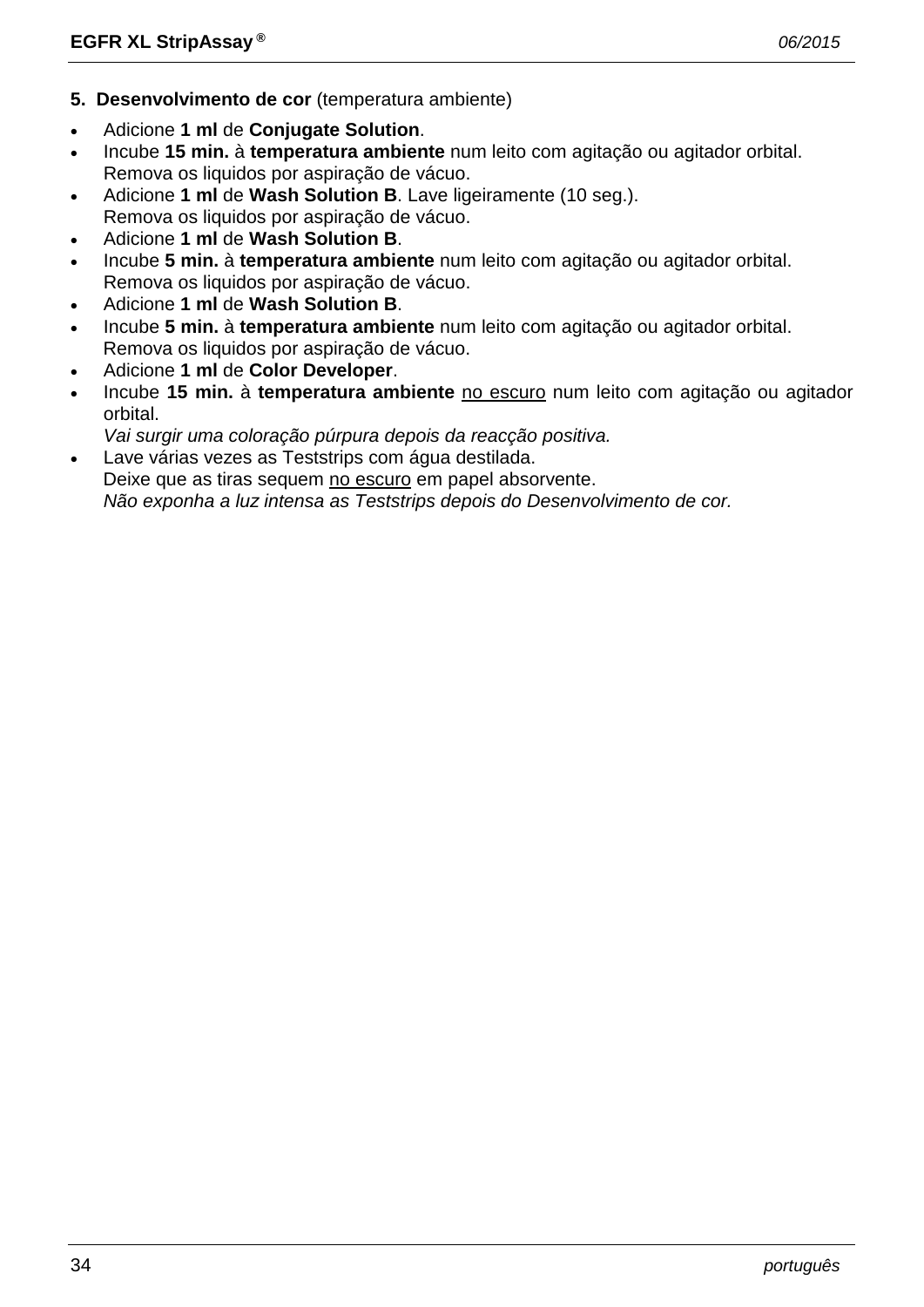# **VI. INTERPRETAÇÃO DOS RESULTADOS**

O genótipo da amostra é determinado usando a folha Collector™ inclusa.

Coloque a Teststrip processada num dos campos designados, alinhe-a ao desenho esquemático usando a linha marcadora vermelha (topo) e a linha marcadora verde (fundo), e cole-a com fita adesiva.

Uma reacção positiva da linha de controlo mais acima indica o funcionamento correcto da Conjugate Solution e do Color Developer. Esta linha deve sempre colorir-se de modo positivo.

Uma reacção positiva da linha de « PCR Positive Control » indica a presença e a qualidade adequada dos componentes do PCR e template de DNA para a análise de mutações. Se o « PCR Positive Control » for negativo no template de DNA, repita a análise a partir da preparação de DNA.

Uma reacção negativa das linhas de « PCR Negative Control » indica a supressão completa da amplificação do EGFR selvagem. Se um « PCR Negative Control » for positivo (por ex. devido a excesso do template de DNA utilizado no PCR), a sensibilidade do ensaio pode ser afectada.

| <b>EGFR</b><br>$(lnhas 1-30)$ | <b>PCR Negative</b><br><b>Control</b><br>(linhas 31-34) | <b>PCR Positive</b><br>Control<br>(linhas 35-36) | Interpretation                                       |
|-------------------------------|---------------------------------------------------------|--------------------------------------------------|------------------------------------------------------|
| um ou mais<br>positivos       | negativo                                                | positivo                                         | mutação EGFR respectiva<br>presente                  |
| negativo                      | negativo                                                | positivo                                         | nenhuma das mutações<br><b>EGFR</b> presentes        |
| qualquer resultado            | positivo                                                | positivo                                         | sensibilidade reduzida para o<br><b>EGFR</b> mutante |
| negativo                      | negativo                                                | negativo                                         | controlo negativo ou<br>falha experimental           |

Interpretação dos resultados:

*Nota: As intensidades de coloração das linhas positivas podem variar.*

Ver exemplos do resultados das StripAssay na página III (Fig. 3).

Conselhos para resolução rápida de problemas podem ser obtidos por contacto com a ViennaLab através do distribuidor local ou por contacto directo para o endereço disponibilizado na página I.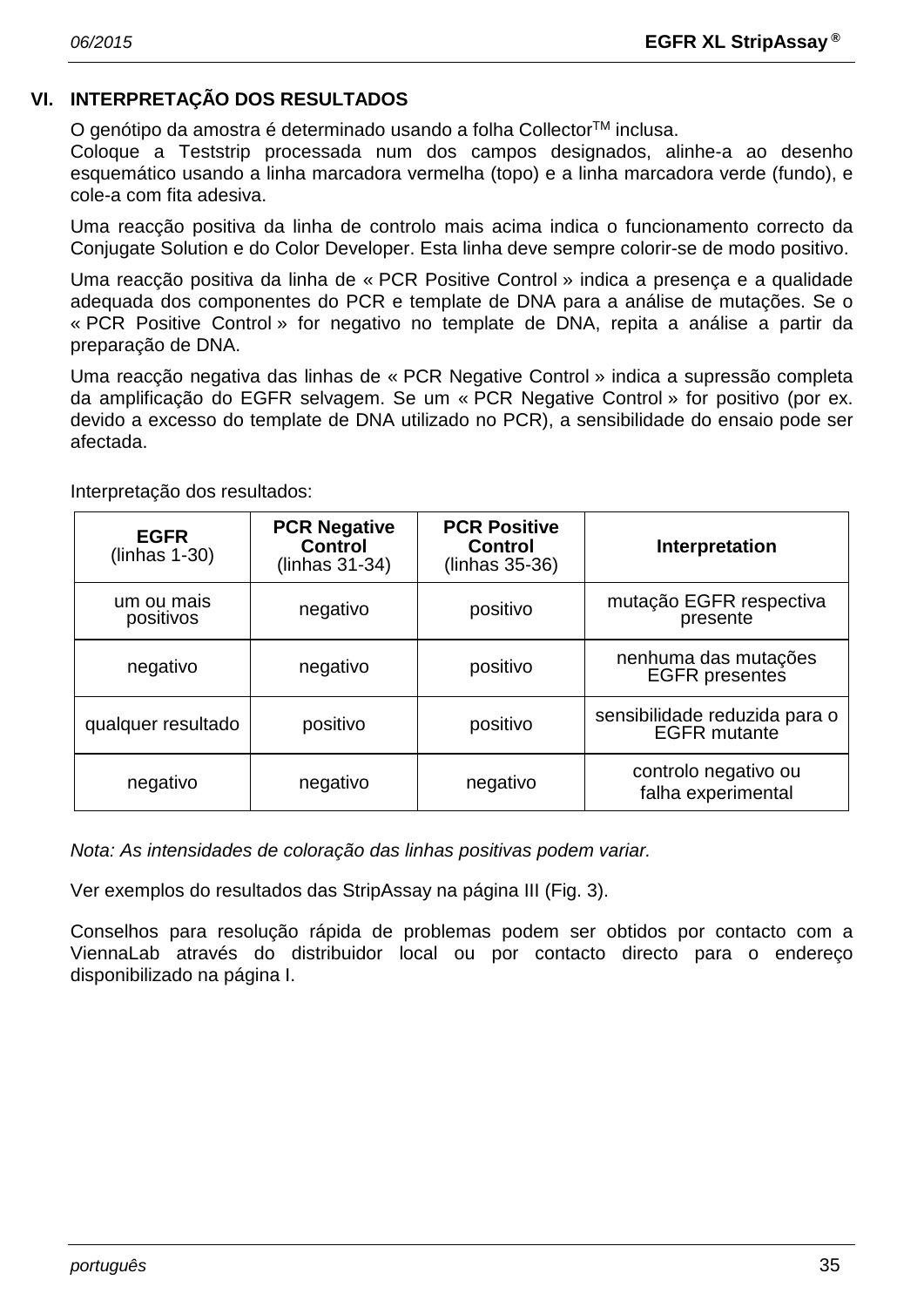# **VII. CONSIDERAÇÕES DE QUALIDADE**

- O entendimento detalhado do procedimento aqui explicado, e equipamento de laboratório e técnicas precisas, são necessárias para obter resultados fiáveis. Utilização do StripAssay para diagnóstico *in vitro* humano deve ser restrito a pessoal com o treino adequado.
- Não utilize componentes do StripAssay depois do prazo de validade ter expirado. O prazo de validade está impresso na parte exterior da caixa do kit. Não misture reagentes de lotes diferentes.
- Evite a contaminação microbiana e a contaminação cruzada de reagentes ou amostras pela utilização de pontas de pipetas estéreis e descartáveis, ao longo do procedimento. Não troque as tampas dos recipientes.
- A linha Control imobilizada em cada Teststrip permite um controlo do desempenho do sistema de detecção cromogénica. Para monitorizar e validar a especificidade dos passos de hibridação e lavagem, devem ser incluídos DNA's de controlo de um genótipo conhecido, em cada experiência individualizada.

# **VIII. SEGURANÇA**

- Não beba, coma, fume, ou aplique cosméticos na área de trabalho. Utilize batas de laboratório e luvas descartáveis quando mnanipular as amostras e os reagentes do kit. A seguir, lave as mãos cuidadosamente.
- Manipule as amostras como potencialmente infecciosas. Lave e desinfecte cuidadosamente todos os materiais e superfícies que estiveram em contacto com as amostras. Rejeite todos os resíduos associados a amostras clínicas para um contentor de material bioperigoso.
- Evite o contacto do DNAT com a pele, olhos, ou membranas mucosas. Se ocorrer contacto, Lave imediatamente com abundante quantidade de água. Se houver salpicos, dilua com água antes de secar.
- Adira a todos os regualmentos locais e federais de segurança e ambientais que possam ser aplicáveis.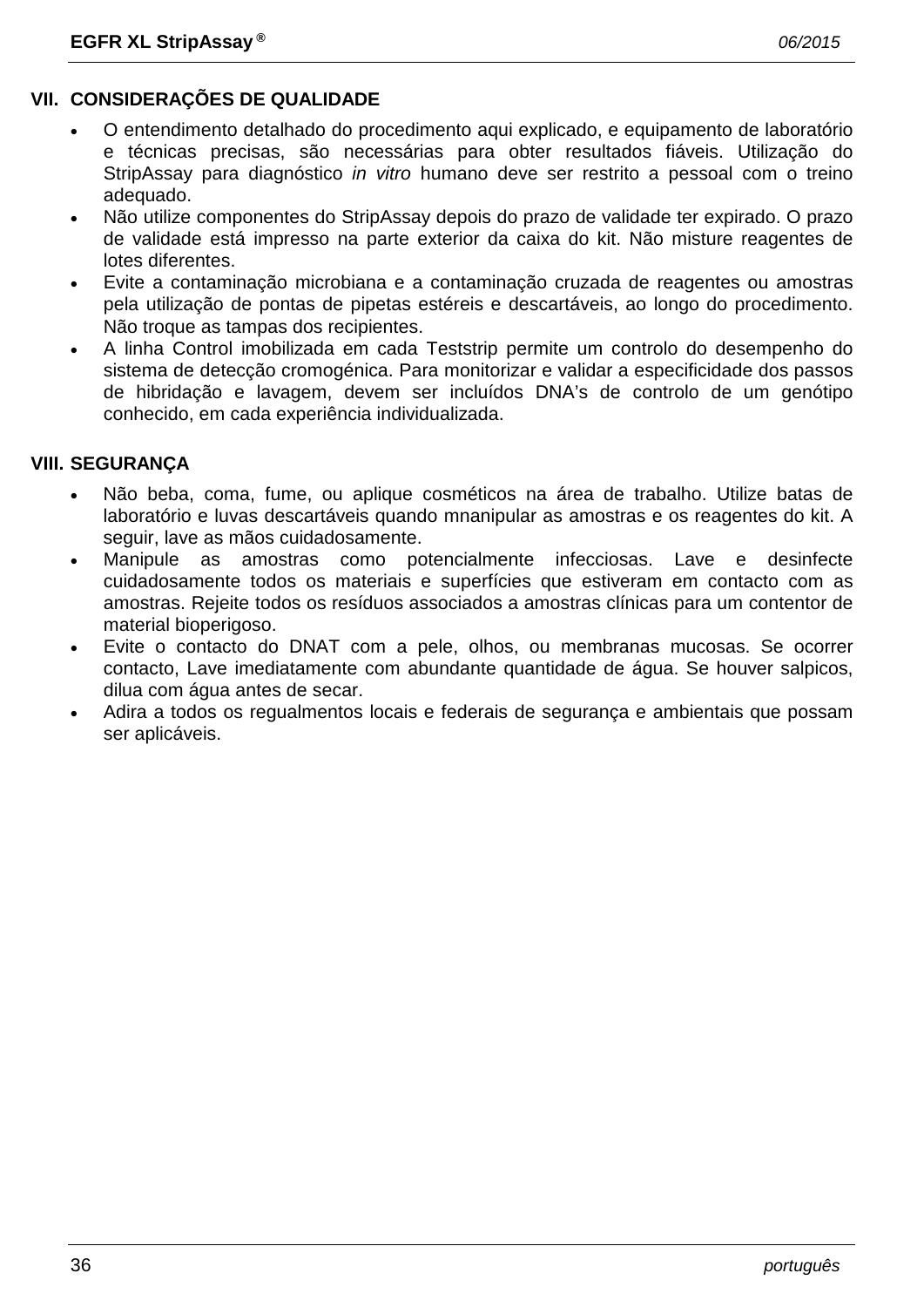# Fig. 3: Examples of test results



- 
- 
- 
- 
- 
- (A.) no EGFR mutation present (F.) EGFR ex19 c.2236\_2250del
- (B.) EGFR ex18 c.2156G>C (G.) EGFR ex20 c.2369C>T
- (C.) EGFR ex18 c.2155G>T (H.) EGFR ex21 c.2582T>A
- (D.) EGFR ex18.c.2155G>A ( I.) EGFR ex20 c.2369C>T + ex21 c.2573T>G
- (E.) EGFR ex19 c.2235\_2249del (J.) negative control or PCR failure